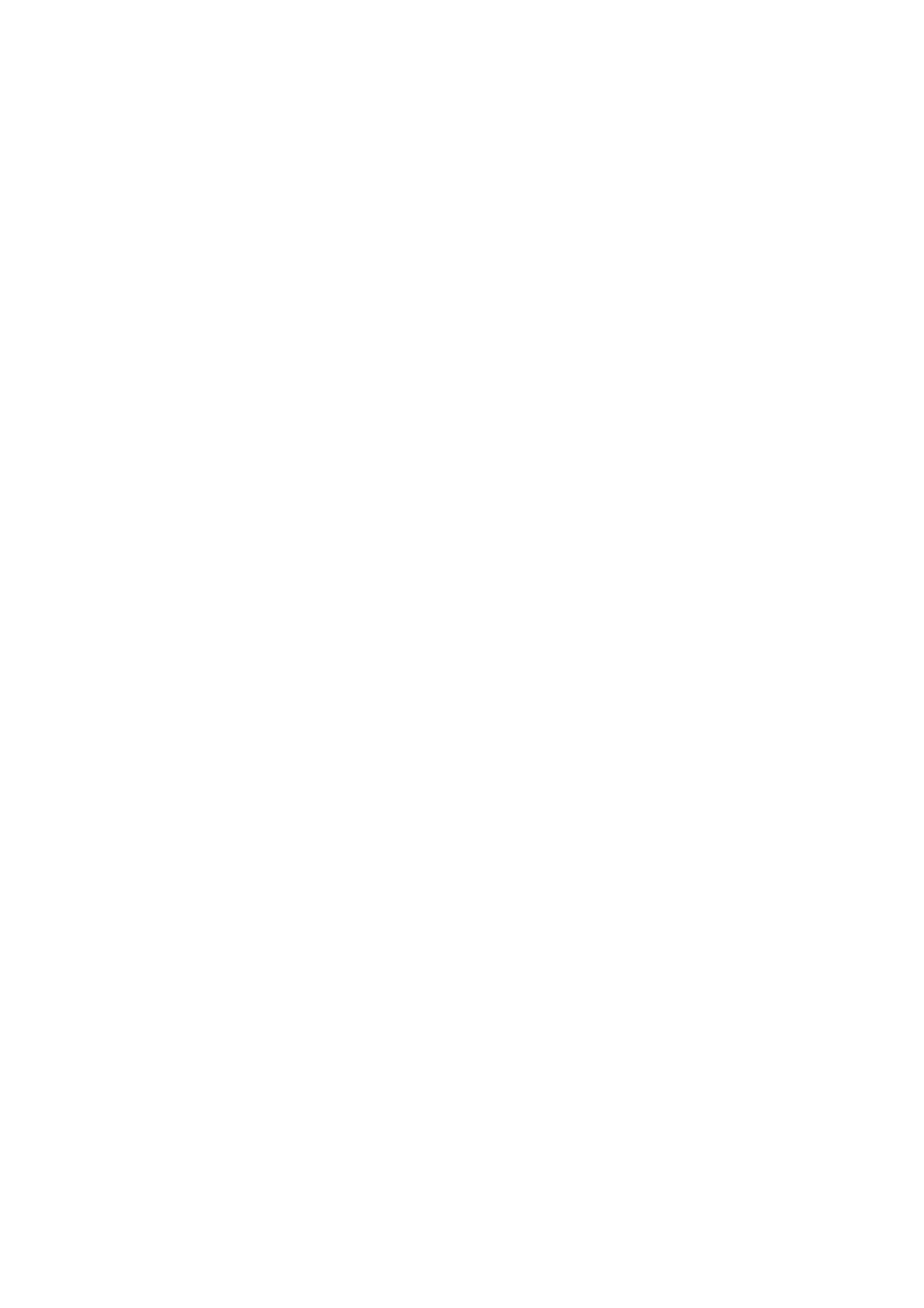C. Jäkle, L. Reichle, and S. Volkwein

Abstract In the present paper a detailed mathematical model is derived for district heating networks. After semidiscretization of the convective heat equation and introducing coupling conditions at the nodes of the network one gets a high-dimensional system of differential-algebraic equations (DAEs). Neglecting temporal changes of the water velocity in the pipes, the numerical solutions do not change significantly and the DAEs have index one. Numerical experiments illustrate that the model describes the real situation very well.

Key words: Differential-algebraic equations (DAEs), differentiation indices, district heating networks, numerical solution methods for DAEs.

## 1 Introduction

The efficient use of energy, particularly renewable energy sources, plays an important role in today's discussions. Therefore district heating becomes more important in energy use, as it is flexible in the supply of different forms of energy.

District heating is a system that transports heat energy via a network of pipelines from a central power plant to different consumers with different requests. For a long time, district heating has been considered as a static problem, due to the volatility and diversity in energies and the different requests of the consumers, this assumption becomes obsolete. Therefore, it has become more important to simulate the dynamic processes based on changes in supply/demand of the consumers and energy productions. This simulation need to be used over large time horizons. The corresponding mathematical task is challenging. On the one hand, it is important to obtain an accurate modeling that can realistically simulate, on the other hand, the modeling should

Christian Jakle, Lena Reichle, Stefan Volkwein ¨

Department of Mathematics and Statistics, University of Konstanz, Konstanz, Germany. e-mail: <{christian.jaekle,lena.reichle,stefan.volkwein}@uni-konstanz.de>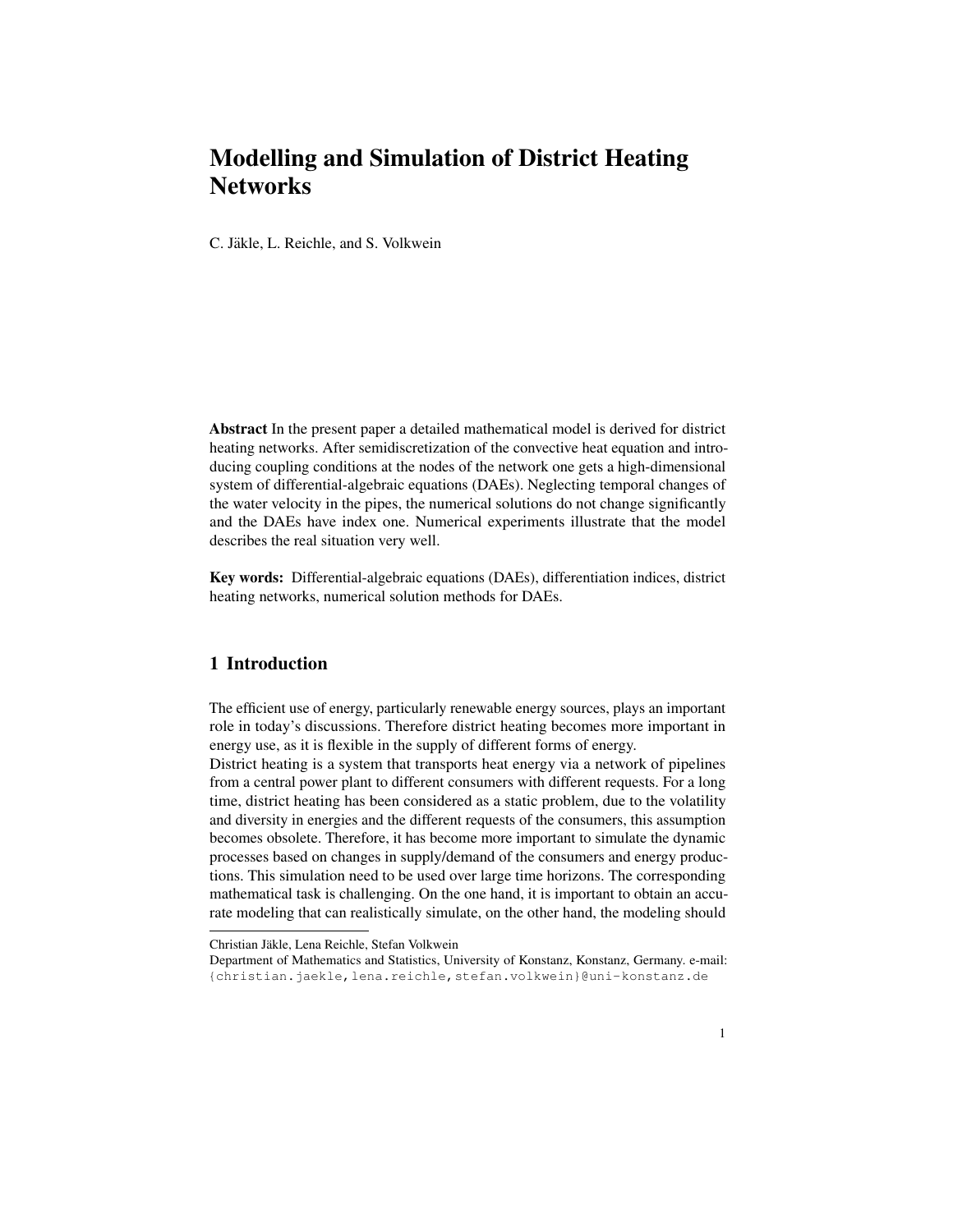be efficient and implementable for the computer. Therefore, the formulation of a numerically efficient and stable model is an important building task.

In order to formulate this model, first of all, a suitable mathematical model of the network is needed, secondly, a system of one-dimensional nonlinear hyperbolic partial differential equations (PDEs) is needed to model the temperature and velocity flow in a pipe over time, and lastly, algebraic equations are needed, which ensure the mass conservation, pressure continuity, mixing temperature at the nodes and guarantee that the consumers requests are fulfilled. In this work we use a spatial discretization for the PDEs to get only ordinary differential equations (ODEs) for the temperature and velocity. With this, we get so-called differential algebraic equations (DAEs), which are mathematically challenging. DAEs are similar in some aspects to ODEs, but differ in some aspects, which make it more difficult to solve them.

An important role in the theory is the existence of consistent initial values and also of (unique) solutions. In this context, an index concept has been introduced. The higher the index is, the more complex the problem becomes, so it is obvious to try to keep it as low as possible. In this paper we have made some simplifications in the differential equations in order to get a problem with a lower index, which nevertheless shows a certain accuracy compared to the original problem.

The article is organized as follows. In Section [2,](#page-3-0) we give a short introduction into differential algebraic equations, in particular semi-explicit DAEs and review results for the unique existence for index 1 and index 2 problems. After that we formulate the mathematical model of the district heating network in Section [3.](#page-10-0) In Section [4,](#page-17-0) numerical results concerning the two different index concepts are compared and a simulation of a real network is presented. Finally, we draw some conclusions in Section [5.](#page-28-0)

#### <span id="page-3-0"></span>2 Differential Algebraic Equation

#### <span id="page-3-2"></span>*2.1 Preliminary Notes*

In this section, we briefly recall the definition of a DAE and the index concept we use in this work. Furthermore, we give some solution results for semi-explicit DAEs. For further details we refer to [\[6,](#page-37-0) [12,](#page-37-1) [16,](#page-37-2) [18\]](#page-37-3), for instance.

Definition 1. A DAE is an *implicit ODE* of the form

<span id="page-3-1"></span>
$$
F(t, z(t), z'(t)) = 0
$$
\n<sup>(1)</sup>

with  $F: I \times \mathscr{D}_F \to \mathbb{R}^n$  and  $I \subset \mathbb{R}$  an open interval,  $\mathscr{D}_F \subset \mathbb{R}^{n_z} \times \mathbb{R}^{n_z}$ ,  $n_z \in \mathbb{N}$ .

Let *z* be a solution to [\(1\)](#page-3-1) and *F* continuously differentiable. We suppose that there exists an  $\epsilon > 0$  such that the Jacobian matrix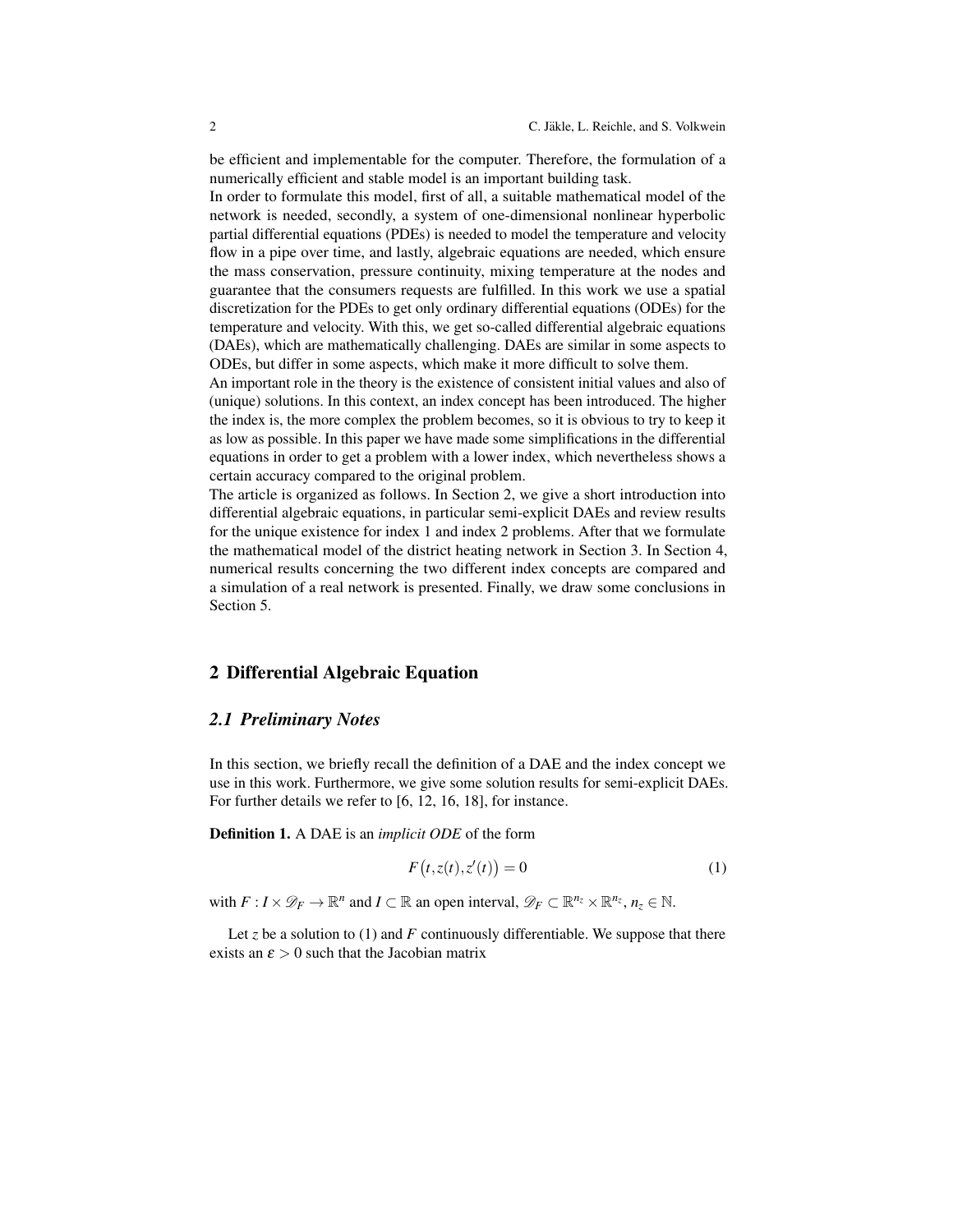$$
F_{z'}(s,v,w)=\frac{\partial F}{\partial z'}(s,v,w)\in\mathbb{R}^{n_z\times n_z}
$$

is regular for all  $(s, v, w)$  belonging to the neighborhood

$$
\mathscr{U} = \left\{ (\tilde{s}, \tilde{v}, \tilde{w}) \in I \times \mathscr{D}_F \, \middle| \, \exists t \in I : |\tilde{s} - t| + ||\tilde{v} - z(t)||_2 + ||\tilde{w} - z'(t)||_2 < \varepsilon \right\}.
$$

Then we can use the implicit function theorem and rewrite the system as a classical explicit ODE system.

From now on, we assume that  $F$  is differentiable (on an open set containing  $I \times \mathscr{D}_F$ ). Moreover, the Jacobian matrix  $D_z$  *F* is continuous on  $I \times \mathscr{D}_F$  and singular for at least one point  $(t, z(t), z'(t)) \in I \times \mathcal{D}_F$ .

*Remark 1.* In many cases the abstract DAE [\(1\)](#page-3-1) has the structure

$$
x'(t) = f(t, x(t), y(t)),
$$
\n(2a)

<span id="page-4-3"></span><span id="page-4-0"></span>
$$
0 = g(t, x(t), y(t))
$$
\n<sup>(2b)</sup>

with  $x(t) \in \mathbb{R}^{n_x}$ ,  $y(t) \in \mathbb{R}^{n_y}$  and functions  $f: I \times \mathcal{D}_x \times \mathcal{D}_y \to \mathbb{R}^{n_x}$ ,  $g: I \times \mathcal{D}_x \times \mathcal{D}_y \to$  $\mathbb{R}^{n_y}$  with  $I \subset \mathbb{R}$  an open interval and  $\mathscr{D}_x \times \mathscr{D}_y \subset \mathbb{R}^{n_x} \times \mathbb{R}^{n_y}$ . Then, we call [\(2\)](#page-4-0) a semi-explicit DAE. In the case of semi-explicit DAEs we assume from now on, that *f* is continuous and *g* is continuously differentiable (on an open set containing  $I \times \mathscr{D}_x \times \mathscr{D}_y$ .

In general DAEs can be classified through different index concepts. One is the differentiation index, introduced in the following. The different index shows different properties, like solvability results of a DAE.  $\diamondsuit$ 

**Definition 2.** Let the DAE  $F(t, z(t), z'(t)) = 0$ ,  $t \in I$ , have a locally unique solution and let the function  $F$  be sufficiently often continuously differentiable in a neighborhood of the solution. To a given  $m \in \mathbb{N}$  and  $t \in I$  consider the equations

$$
F(t, z(t), z'(t)) = 0, \quad \frac{dF}{dt}(t, z(t), z'(t)) = 0, \dots, \quad \frac{d^m F}{dt^m}(t, z(t), z'(t)) = 0.
$$
 (3)

The smallest natural number *m*, for that [\(3\)](#page-4-1) can be written as

<span id="page-4-2"></span><span id="page-4-1"></span>
$$
z'(t) = \phi(t, z(t)) \quad \text{for } t \in I \tag{4}
$$

is called *differentiation index di* = *m*. Equation [\(4\)](#page-4-2) is called the *underlying ODE of the DAE F*(*t*,*z*(*t*),*z*'(*t*)) = 0.

Note, that an explicit ODE has differentiation index  $di = 0$ , an algebraic equation  $F(t, z(t)) = 0$  with regular Jacobian matrix  $F_z(t, z(t))$  has differentiation index  $di = 1$ . In the case of semi-explicit DAEs of the form [\(2\)](#page-4-0), the differentiation index depends on the function *g*. Assume that we have a solution  $(x, y)$  of a semi-explicit DAE-system [\(2\)](#page-4-0). We already have a differential equation for *x*, therefore we need to calculate a differential equation for *y*. In this case, we differentiate *g* one time with respect to *t* and get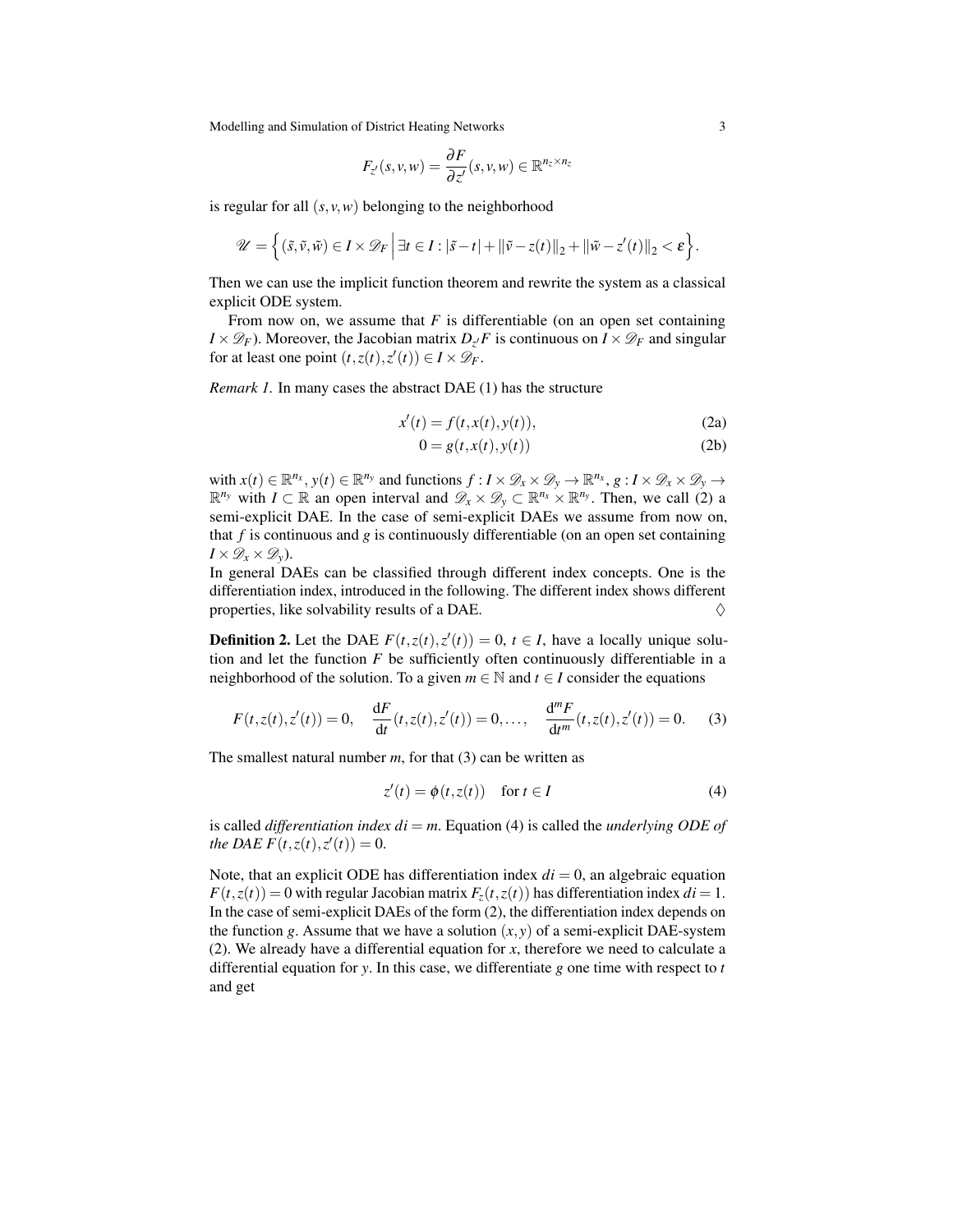4 C. Jäkle, L. Reichle, and S. Volkwein

<span id="page-5-0"></span>
$$
0 = g_t(t, x(t), y(t)) + g_x(t, x(t), y(t))x'(t) + g_y(t, x(t), y(t))y'(t)
$$
  
=  $g_t(t, x(t), y(t)) + g_x(t, x(t), y(t))f(t, x(t), y(t)) + g_y(t, x(t), y(t))y'(t).$  (5)

If the matrix

<span id="page-5-1"></span>
$$
g_{y}(t, x(t), y(t)) \in \mathbb{R}^{n_{y} \times n_{y}}
$$
 is regular (6)

in a neighborhood of  $(t, x(t), y(t))$  for  $t \in I$ , [\(5\)](#page-5-0) is solvable for y' and we get the underlying ODE of the DAE

$$
x'(t) = f(t, x(t), y(t))
$$
  

$$
y'(t) = -g_y(t, x(t), y(t))^{-1} (g_t(t, x(t), y(t)) + g_x(t, x(t), y(t)) f(t, x(t), y(t))).
$$

Therefore the semi-explicit DAE has differential index  $di = 1$ . We call [\(6\)](#page-5-1) the *index one-condition*.

DAEs with a differential index  $di = 0$  or  $di = 1$  are from a numerical point of view much easier to handle than DAEs with higher differentiation index  $di \geq 2$ . Therefore it is common to reduce the index if this is possible. Assume that we have a semi-explicit DAE in the form of [\(2\)](#page-4-0). An easy way to reduce the index, is to use [\(5\)](#page-5-0) instead of [\(2b\)](#page-4-3). With this method one loose information and the solution of the reduced system generally does not correspond with the solution of the original DAE, therefore one need additional conditions, see Lemma [1.](#page-7-0)

Another interesting index concept is the perturbation index. The perturbation index indicates the influence of perturbations and their derivatives on the solution and therefore addresses the stability of DAEs. For more details, we refer the reader to [\[12,](#page-37-1) Section 1.1.1] and [\[21,](#page-38-0) Chapter 7]. In many cases the differentiation index correspond with the other index concepts.

One big problem with higher index DAEs is to get consistent initial values. Compared to ODEs not every intitial value is consistent. The following definition is based on [\[7,](#page-37-4) Section 5.3.4] and [\[8,](#page-37-5) Section 3.1].

**Definition 3.** For a general DAE [\(1\)](#page-3-1) with differentiation index *d* and for a sufficiently often continuously differentiable function *F*, the initial value  $z_0 = z(t_0)$  is said to be *consistent at t*0, if the equation

<span id="page-5-3"></span><span id="page-5-2"></span>
$$
F^{(j)}(t_0, z_0^0, z_0^1, \dots, z_0^{j+1}) = 0 \quad \text{for } j = 0, \dots, d-1 \tag{7}
$$

has a solution  $(z_0^0, z_0^1, \ldots, z_0^{j+1}) \in \mathbb{R}^{n_z \times (j+2)}$ , where  $F^{(0)}(t, z(t), z'(t)) := F(t, z(t), z'(t))$ is set and

$$
F^{(j)}(t, z^0, \ldots, z^{j+1}) := \frac{\partial F^{(j-1)}}{\partial t}(t, z^0, z^1, \ldots, z^j) + \sum_{l=0}^j \frac{\partial F^{(j-1)}}{\partial z^{(l)}}(t, z^0, \ldots, z^j)z^{l+1}
$$

holds for  $(t, z^0, \ldots, z^{j+1}) \in I \times \mathbb{R}^{n_z} \times \ldots \times \mathbb{R}^{n_z}$  and  $j = 0, \ldots, d - 1$ .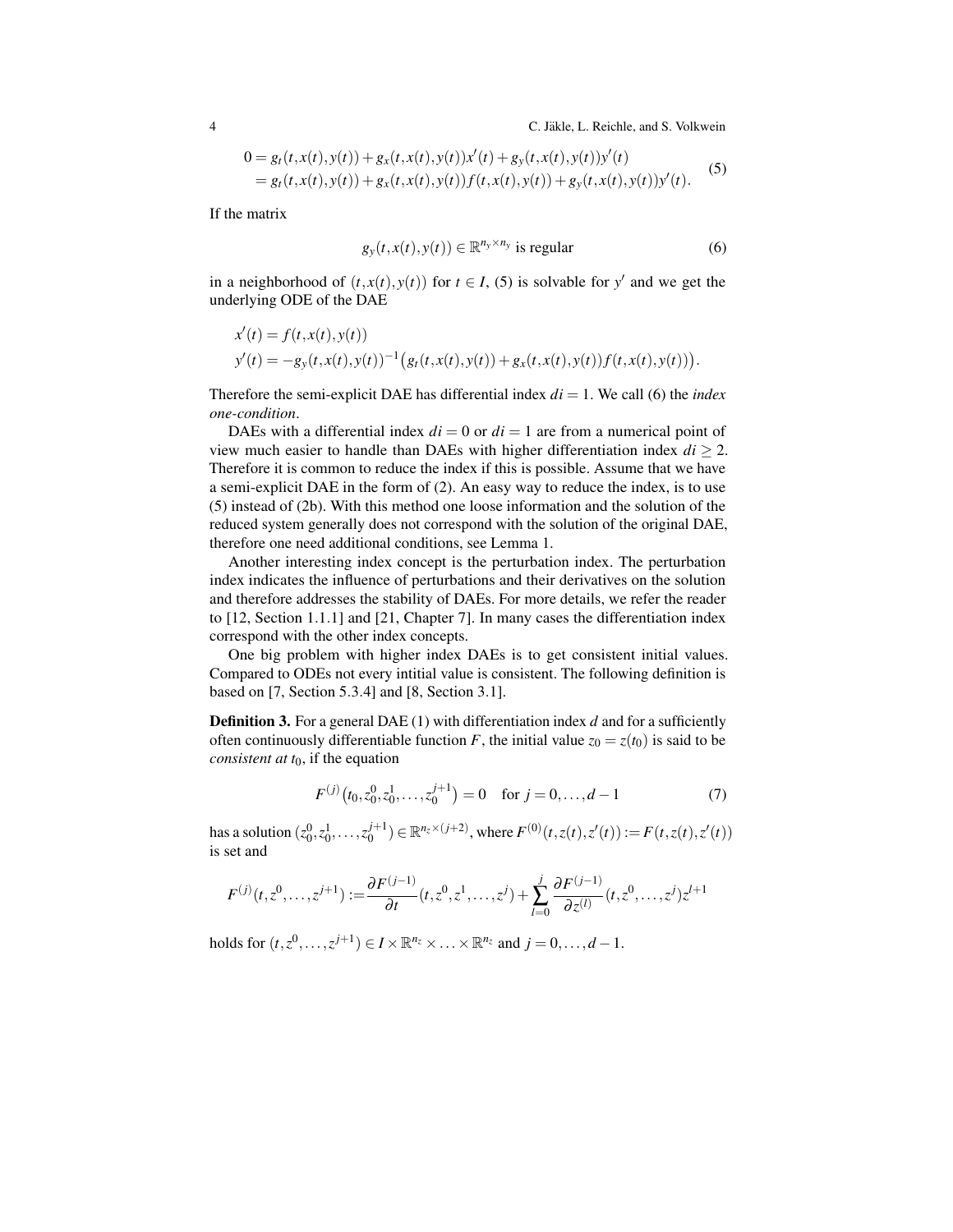Note that the system of nonlinear equations [\(7\)](#page-5-2) in general has many solutions and additional conditions are required to obtain a particular consistent initial value, which might be relevant for a particular application.

Again, in case of semi-explicit DAEs, it depends on the function *g* if an initial value is consistent or not. Assume that we have a solution  $(x, y)$  of a semi-explicit DAE of the form  $(2)$ .

In case of differentiation index  $di = 1$ , the initial value  $(x_0, y_0) \in \mathcal{D}_x \times \mathcal{D}_y$  is said to be *consistent at*  $t_0 \in I$ , if

$$
g(t_0,x_0,y_0)=0
$$
 holds.

Therefore, we define for given  $t \in I$ 

$$
\mathscr{M}_0(t) := \left\{ (x, y) \in \mathscr{D}_x \times \mathscr{D}_y \, \middle| \, g(t, x, y) = 0 \right\}
$$

the set of all consistent initial values for semi-explicit DAEs with differentiation index  $di = 1$  at the starting time  $t$ .

In case of differentiation index  $di = 2$ , the initial value  $(x_0, y_0) \in \mathcal{D}_x \times \mathcal{D}_y$  is said to be *consistent at*  $t_0 \in I$ , if

$$
g(t_0,x_0,y_0)=0
$$

holds and additionally

$$
\partial_t g(t_0,x_0,y_0) + \partial_x g(t_0,x_0,y_0) f(t_0,x_0,y_0) + \partial_y g(t_0,x_0,y_0) w_0 = 0,
$$

introduced by [\(5\)](#page-5-0), has a solution  $w_0 \in \mathbb{R}^{n_y}$ . Again, we define the set of all consistent initial values

$$
\mathcal{M}_1(t) := \left\{ (x, y) \in \mathcal{D}_x \times \mathcal{D}_y \, \middle| \, g(t, x, y) = 0, \exists w \in \mathbb{R}^{n_y} \text{ with} \right\}
$$
\n
$$
\partial_t g(t, x, y) + \partial_x g(t, x, y) f(t, x, y) + \partial_y g(t, x, y) w = 0 \right\}
$$

for  $t \in I$  for semi-explicit DAEs with differentiation index  $di = 2$  at the time *t*.

#### *2.2 Solvability Results*

In the following we only work with semi-explicit DAEs and give some solvability results for index-1 and index-2 semi-explicit DAEs. For this section we make use of the following hypothesis.

Assumption (A1) *The function f is a continuous function and at least uniformly Lipschitz-continuous in* (*x*, *y*) *and g is differentiable with a uniformly Lipschitzcontinuous derivative on an open subset*  $I \times \mathcal{D}_1 \times \mathcal{D}_2 \subset I \times \mathcal{D}_x \times \mathcal{D}_y$ *.* 

**Theorem 1.** Let the semi-explicit DAE [\(2\)](#page-4-0) have differentiation index  $di = 1$  on  $I \times$  $\mathscr{D}_1 \times \mathscr{D}_2$ . Then for  $t_0 \in I$  and  $(x_0, y_0) \in \mathscr{M}_0(t_0) \cap (\mathscr{D}_1 \times \mathscr{D}_2)$  there exists a locally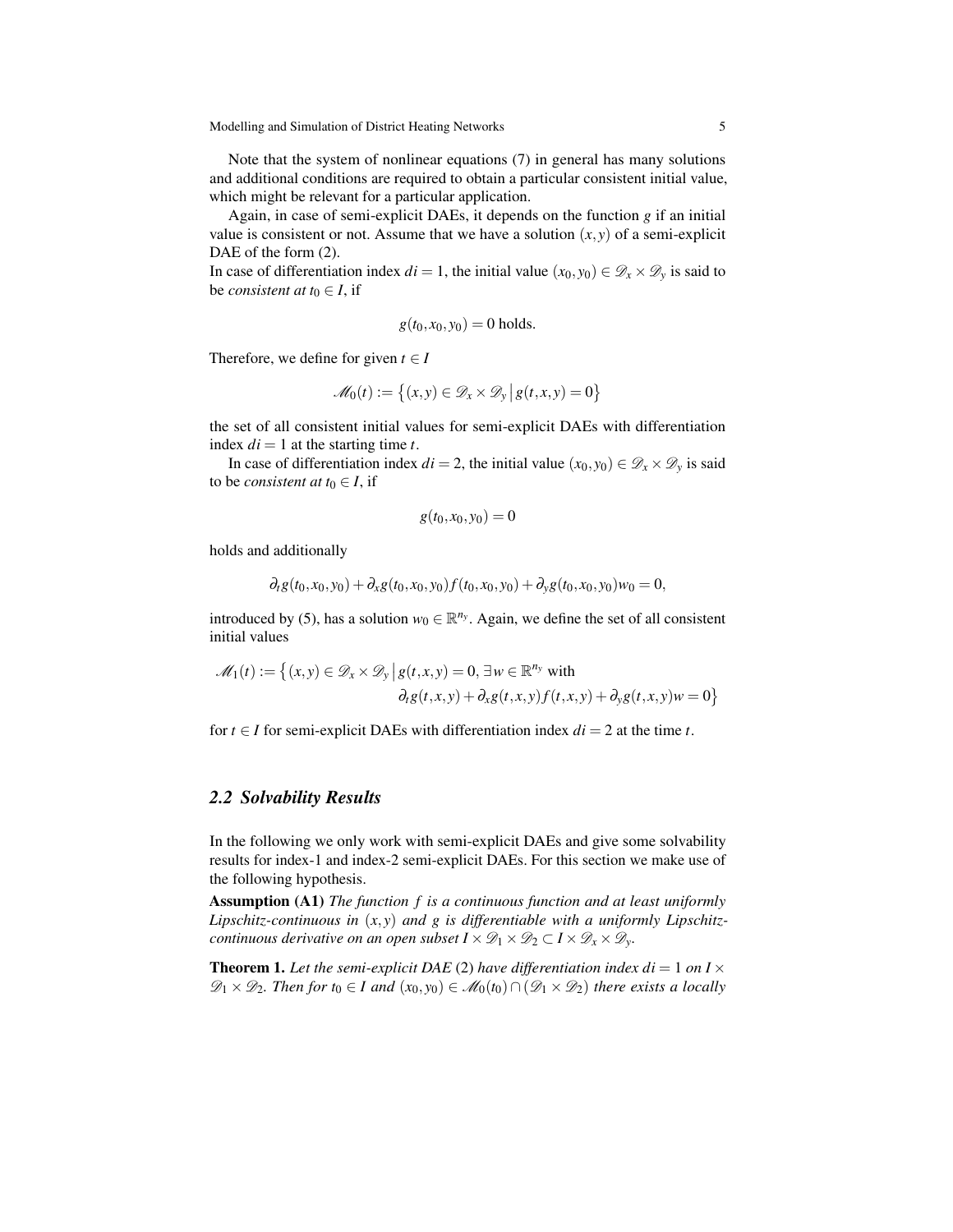*unique solution*  $x : \tilde{I} \to \mathbb{R}^{n_x}$ ,  $y : \tilde{I} \to \mathbb{R}^{n_y}$  *in*  $C^1$  *with*  $t_0 \in \tilde{I} \subset I$  *an open interval and*  $x(t_0) = x_0$  *and*  $y(t_0) = y_0$ .

*Proof.* Assume that we have  $(x_0, y_0) \in \mathcal{M}_0(t_0)$  for  $t_0 \in I$  given, then we already have consistent initial values. Due to the fact that the semi-explicit DAE has differentiation index  $di = 1$ , the partial derivative  $g_y(t_0, x_0, y_0)$  has to be regular. The implicit function theorem implies, that there exists an open set  $U \subset I \times \mathbb{R}^{n_x}$  containing  $t_0, x_0$  and an unique coninuously differentiable function  $y: U \to \mathbb{R}^{n_y}$  with  $y(t_0, x_0) = y_0$  and  $g(t, x, y(t, x)) = 0$  for all  $(t, x) \in U$ . The Picard-Lindelof theorem implies that there exists  $\tilde{I}$  ⊂ *I* an open interval with  $t_0 \in \tilde{I}$  and a local unique solution *x* of the initial value problem

$$
x'(t) = f(t, x(t), y(t, x(t)))
$$
 for  $t \in \tilde{I}$ ,  $x(t_0) = x_0$ .

With this,  $(x, y)$  solves the semi-explicit DAE for the initial values  $x_0, y_0$ .  $\Box$ 

<span id="page-7-0"></span>Lemma 1. *Suppose that a semi-explicit DAE of the form* [\(2\)](#page-4-0) *has differentiation index*  $di = 1$  *or di* = 2 *on*  $I \times \mathcal{D}_1 \times \mathcal{D}_2$ *. Then the reduced problem* 

$$
x'(t) = f(t, x(t), y(t))
$$
\n(8a)

$$
0 = \partial_t g(t, x(t), y(t)) + \partial_x g(t, x(t), y(t)) f(t, x(t), y(t))
$$
\n
$$
+ \partial_y g(t, x(t), y(t)) y'(t)
$$
\n(8b)

*has differentiation index di*<sub>*red</sub>* =  $di - 1$ .</sub>

*Assume that there are given consistent initial values*  $t_0, x_0, y_0 \in I \times \mathcal{D}_1 \times \mathcal{D}_2$  *for the reduced problem* [\(8\)](#page-7-1) *fulfilling*

<span id="page-7-2"></span><span id="page-7-1"></span>
$$
g(t_0, x(t_0), y(t_0)) = 0.
$$
\n(9)

*Then the solution of the reduced problem* [\(8\)](#page-7-1) *for these initial values and the solution of the original problem of the form* [\(2\)](#page-4-0) *are the same.*

*Proof.* It follows directly from the definition of the differentiation index that the reduced DAE [\(8\)](#page-7-1) has differentiation index  $di_{red} = di - 1$ . To show the equivalence of the solutions, first, every solution of the original DAE remains a solution of the reduced DAE. Conversely, for  $\alpha(t) := g(t, x(t), y(t))$  we have

$$
\alpha'(t) = \partial_t g(t, x(t), y(t)) + \partial_x g(t, x(t), y(t)) f(t, x(t), y(t)) + \partial_y g(t, x(t), y(t)) y'(t)
$$
  
= 0

and [\(9\)](#page-7-2) implies that  $\alpha(t_0) = 0$ . Therefore,  $\alpha$  vanishes identically and the result follows.  $\Box$ 

**Theorem 2.** *Suppose that a semi-explicit DAE as* [\(2\)](#page-4-0) *has differentiation index*  $di = 2$ *on*  $I \times \mathcal{D}_1 \times \mathcal{D}_2$ *. Moreover, it holds* 

$$
\ker \partial_y g(t, x, y) \text{ do not depend on } (t, x, y) \in I \times \mathcal{D}_1 \times \mathcal{D}_2. \tag{A2}
$$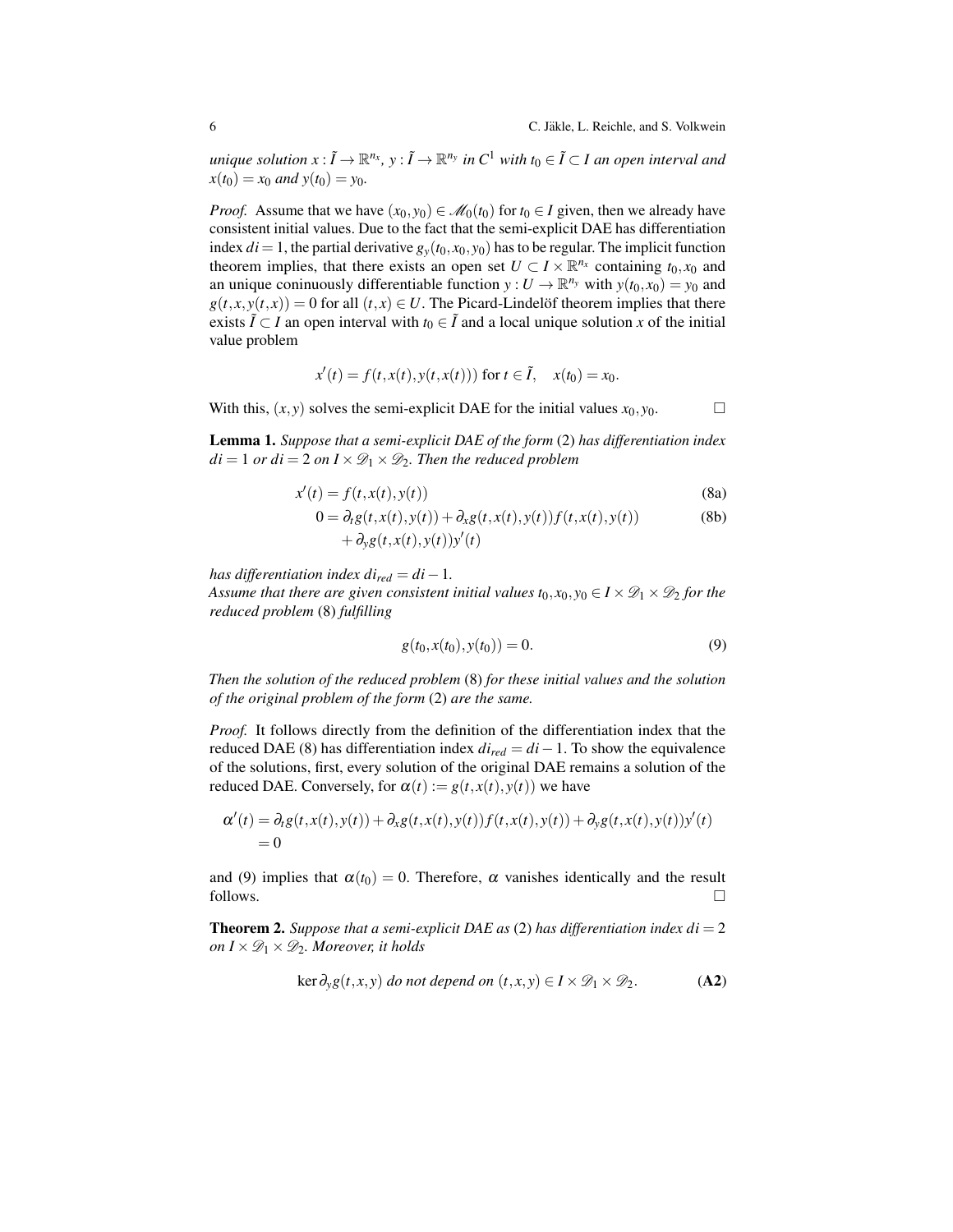*Then for*  $x_0, y_0 \in M_1(t_0) \cap \mathcal{D}_1 \times \mathcal{D}_2$  *with*  $t_0 \in I$  *there exists a locally unique solution*  $x: \tilde{I} \to \mathcal{D}_1$ ,  $y: \tilde{I} \to \mathcal{D}_2$  in  $C^1$  *with*  $x(t_0) = x_0$  *and*  $y(t_0) = y_0$ *.* 

*Proof.* Assume that  $(x_0, y_0) \in M_1(t_0) \cap \mathcal{D}_1 \times \mathcal{D}_2$  for  $t_0 \in I$  is given. Then we already have consistent initial values. Due to Lemma [1](#page-7-0) and the definition of  $\mathcal{M}_1$  we can use the reduced problem of the form [\(8\)](#page-7-1) instead of the original problem to proof the assertion.

The reduced problem has differentiation index  $di_{red} = 1$ . Therefore  $\partial_y g(t, x, y)$  is singular. Due to (A1) we can define the projector *Q* onto ker $\partial_y g(t, x, y)$  and *P* := 1−*Q*. Without loss of generality we can assume that

<span id="page-8-0"></span>
$$
\ker \partial_y g(t, x, y) = \{0\}^{n_y - m} \times \mathbb{R}^m
$$
 (10)

with  $n_y \ge m > 0$ , if not, rearrange *g* and *y*. Therefore *Q* and *P* have the form

$$
Q = \begin{pmatrix} 0 \\ 1_m \end{pmatrix}, P = \begin{pmatrix} 1_{n_y - m} \\ 0 \end{pmatrix}.
$$
 (11)

Consider  $y \in \mathcal{D}_2$ ,  $w \in \mathbb{R}^{n_y}$  and define the variables

$$
y_1 := Py \equiv \left(\tilde{y}_1^\top, 0_m\right)^\top
$$
  

$$
y_2 := Pw + Qy \equiv Pw + \left(0_{n_y - m}, \tilde{y}_2^\top\right)^\top
$$

we call  $y_1$  the regular variable and  $y_2$  the singular variable. With the fact that  $QPw = 0$ and  $QQy = Qy$  it follows

$$
y = Py + Qy = Py + QPw + QQy = y_1 + Qy_2.
$$

Therefore and due to the two equalities  $\partial_y g P = \partial_y g$  and  $\partial_y g Q = 0$  we get

$$
\partial_t g(t, x, y) + \partial_x g(t, x, y) f(t, x, y) + \partial_y g(t, x, y) w
$$
  
=  $h(t, x, y) + \partial_y g(t, x, y) w$   
=  $h(t, x, y_1 + Qy_2) + \partial_y g(t, x, y_1 + Qy_2) P w$   
=  $h(t, x, y_1 + Qy_2) + \partial_y g(t, x, y_1 + Qy_2) P w + \partial_y g(t, x, y_1 + Qy_2) Q y$   
=  $h(t, x, y_1 + Qy_2) + \partial_y g(t, x, y_1 + Qy_2) y_2 = \tilde{g}(t, x, y_1, y_2)$ 

for functions

$$
h(t, x, y) := \partial_t g(t, x, y) + \partial_x g(t, x, y) f(t, x, y),
$$
  

$$
\tilde{g}(t, x, y_1, y_2) := h(t, x, y_1 + Qy_2) + \partial_y g(t, x, y_1 + Qy_2) y_2.
$$

Due to [\(11\)](#page-8-0) it follows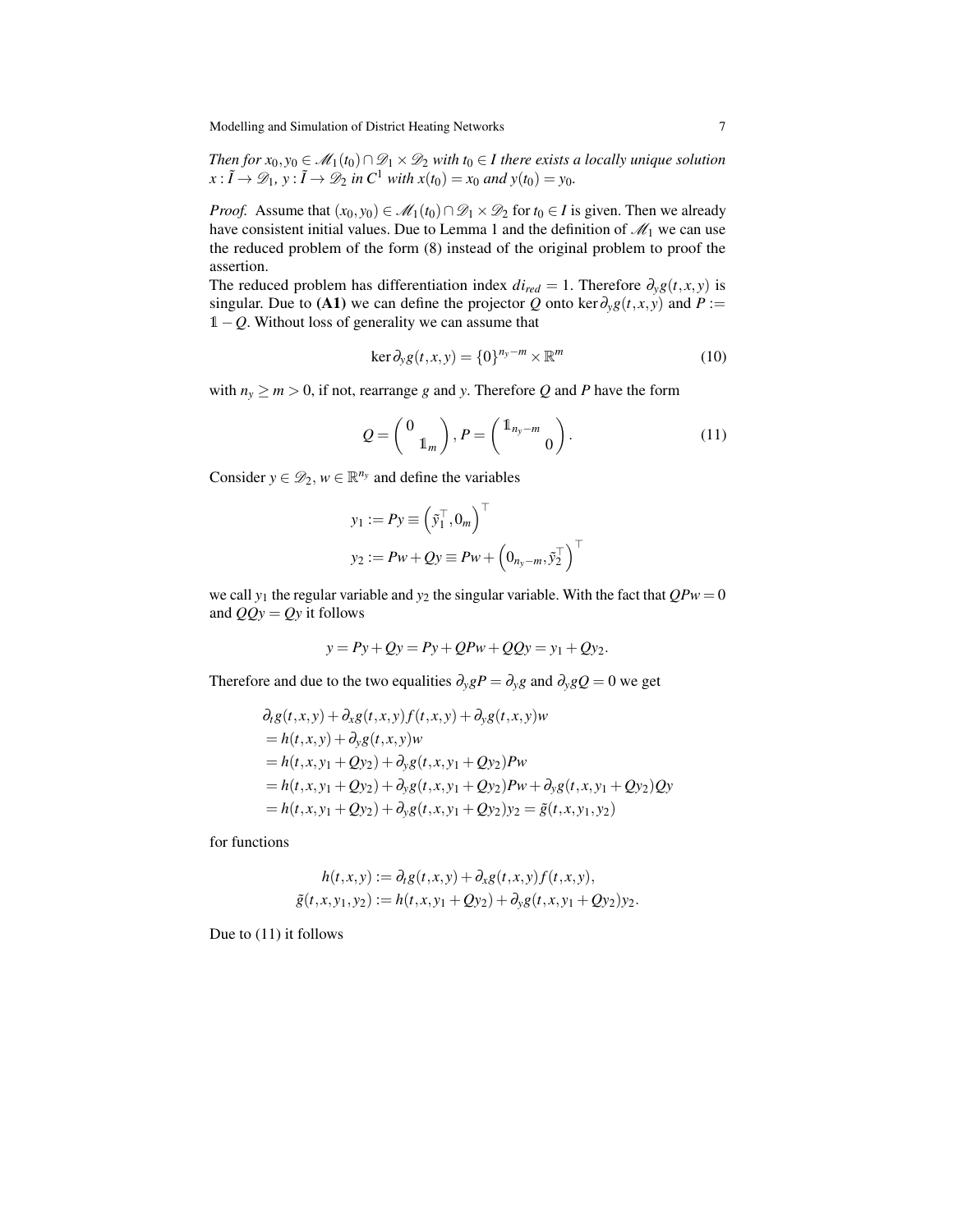$$
\partial_{y_2} \tilde{g}(t, x, y_1, y_2) \n= \partial_{y_2} h(t, x, y_1 + Qy_2) + \partial_{y_2} (\partial_y g(t, x, y_1 + Qy_2)) y_2 + \partial_y g(t, x, y_1 + Qy_2) \n= \partial_{\tilde{y}_2} (\partial_t g(t, x, (\tilde{y}_1, \tilde{y}_2)) + \partial_x g(t, x, (\tilde{y}_1, \tilde{y}_2)) f(t, x, (\tilde{y}_1, \tilde{y}_2)) + \partial_y g(t, x, (\tilde{y}_1, \tilde{y}_2)) y_2) \n+ \partial_y g(t, x, y_1 + Qy_2).
$$

Because the original DAE has differentiation index  $di = 2$  it follows that for  $y_1^0 := Py_0$ and  $y_2^0 := Py'_0 + Qy_0$  we have that

$$
\partial_{y_2}\tilde{g}(t_0,x_0,(y_1^0,y_2^0))
$$
 is regular.

In particular, it holds

$$
\tilde{g}(t_0, x_0, (y_1^0, y_2^0))
$$
\n=  $h(t, x_0, Py_0 + Q(Py'_0 + Qy_0)) + \partial_y g(t, x, Py_0 + Q(Py'_0 + Qy_0))(Py'_0 + Qy_0)$   
\n=  $h(t, x_0, Py_0 + Qy_0) + \partial_y g(t, x, Py_0 + Qy_0)y'_0 = 0.$ 

Due to the implicit function theorem there exists a neighbourhood *U* of  $(t_0, x_0, y_1^0)$  and an unique coninuously differentiable function  $y_2: U \to \mathbb{R}^{n_{y_2}}$  with  $y_2^0(t_0, x_0, y_1^0) = y_2^0$ and  $\tilde{g}(t, x, y_1, y_2(t, x, y_1)) = 0$  for all  $(t, x, y_1) \in U$ .

Let  $x, y_1$  be the locally unique solution of the coupled initial value problems

$$
y'_1(t) = Py_2(t, x(t), y_1(t)),
$$
  
\n
$$
x'(t) = f(t, x(t), y_1(t) + Py_2(t, x(t), y_1(t))),
$$
  
\n
$$
y_1(t_0) = Py_0,
$$
  
\n
$$
x(t_0) = x_0
$$

on  $\tilde{I}$  ⊂ *I* an open interval with  $t_0$  ∈  $\tilde{I}$ . Define  $y(t) := y_1(t) + Qy_2(t, x(t), y_1(t))$ , then *x* an *y* are continuously differentiable and it holds

$$
x'(t) = f(t, x(t), y(t)),
$$
  
\n
$$
0 = \tilde{g}(t, x(t), y_1(t), y_2(t, x(t), y_1(t)))
$$
  
\n
$$
= h(t, x(t), y(t)) + \partial_y g(t, x(t), y(t)) y_2(t, x(t), y_1(t))
$$
  
\n
$$
= h(t, x(t), y(t)) + \partial_y g(t, x(t), y(t)) Py_2(t, x(t), y_1(t))
$$
  
\n
$$
= h(t, x(t), y(t)) + \partial_y g(t, x(t), y(t)) y_1'(t)
$$
  
\n
$$
= h(t, x(t), y(t)) + \partial_y g(t, x(t), y(t)) Py'(t)
$$
  
\n
$$
= h(t, x(t), y(t)) + \partial_y g(t, x(t), y(t)) y'(t).
$$

Therefore we have a locally unique solution of the reduced problem for the given initial values and the claim follows. □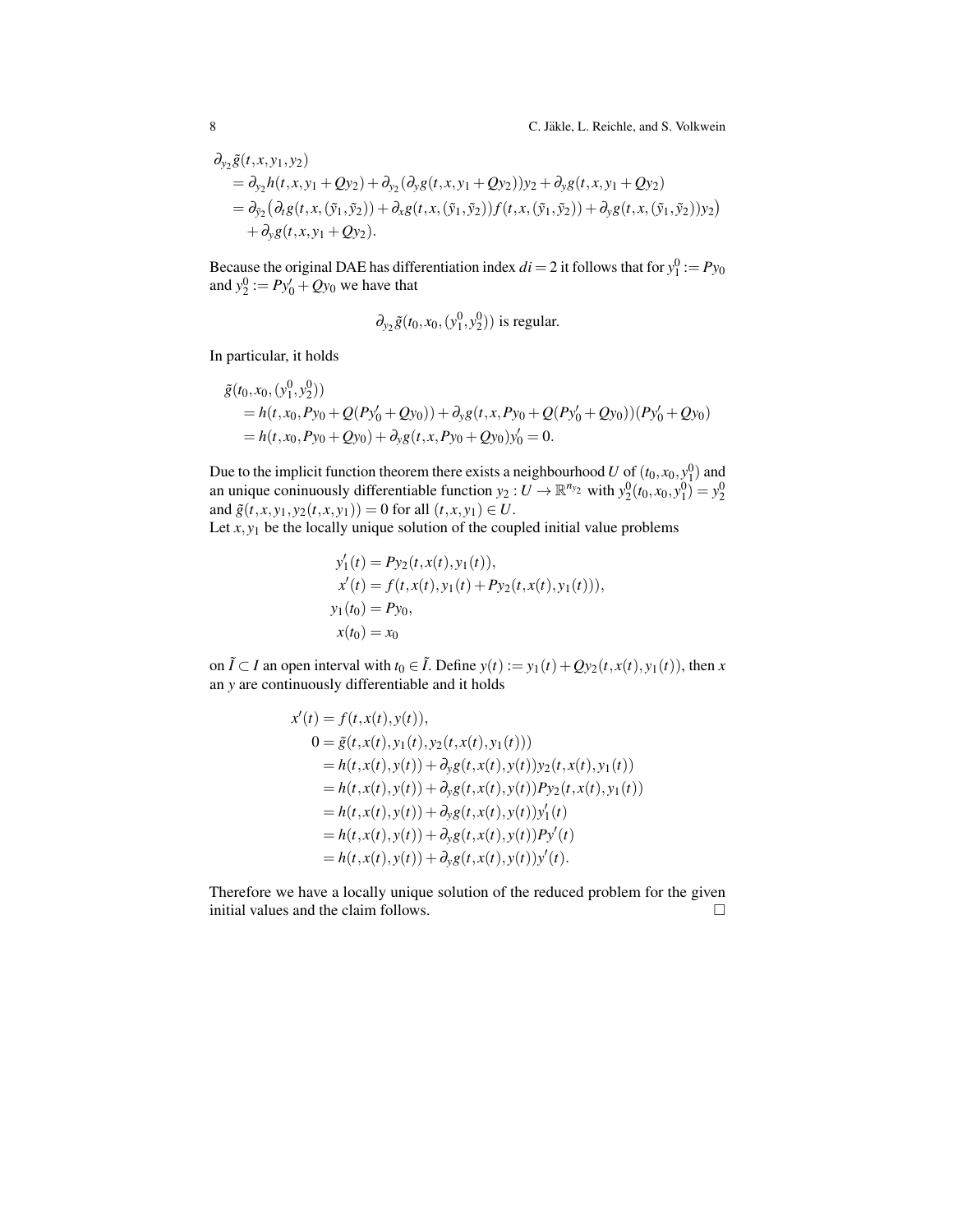#### <span id="page-10-0"></span>3 Mathematical Representation of District Heating Networks

In the following we give a short description of the modeling of a district heating network. For more details we refer the reader to [\[5,](#page-37-6) [14,](#page-37-7) [15\]](#page-37-8), for instance. The goal is to put the representation of a district heating network into a differential algebraic system of equations in a semi-explicit form like [\(2\)](#page-4-0).

#### *3.1 Modeling of district heating networks*

#### 3.1.1 A single pipe

A network of a district heating system is composed by several different components. First we describe the mathematical model of the flow in a single pipe. These can be joined to build a network and connected to households via suitable coupling conditions. We follow [\[5\]](#page-37-6) and consider the following three equations

<span id="page-10-4"></span><span id="page-10-2"></span><span id="page-10-1"></span>
$$
\partial_t \rho + \partial_x q = 0 \tag{12a}
$$

$$
\partial_t q + \partial_x \left( \frac{q^2}{\rho} + p \right) = -\frac{\lambda}{2d} \frac{q|q|}{\rho} - g(\partial_x h) \rho \tag{12b}
$$

$$
\partial_t (c_p \rho T) + \partial_x (qc_p T) = -\frac{4k}{d} (T - T_{ext})
$$
\n(12c)

which describe the conservation of mass, the balance of momentum and energy, respectively. Here  $\rho$  denotes the density of the water,  $q = \rho v$ , where *v* is velocity, *p* is the pressure and *T* is the temperature of the fluid. The parameter  $\lambda$  is a friction coefficient for the Darcy-Weisbach friction formula and *d* the diameter of the pipe. The parameter  $c_p$  is the specific heat capacity of the water. The term  $g(\partial_x h)$  takes the vertical displacement *h* into account, where *g* is the gravitational acceleration. In a pipe with length *L* and height difference  $\Delta h$  it holds  $\partial_x h = \frac{\Delta h}{L}$ . Therefore we set  $g(\partial_x h) = g\Delta h/L$  where  $g \approx 9.80665 \text{ m s}^{-2}$  is the gravitational acceleration and *L* the length of the pipe. The right-hand side in equation [\(12c\)](#page-10-1) models the cooling related to the outer temperature  $T_{ext}$  with the thermal transmittance  $k$ . As the water in the pipes is almost incompressible and the temperature difference is not that big we assume that the density  $\rho$  is constant so that we have  $\partial_t \rho = 0$ . Inserting this assumption in equation [\(12a\)](#page-10-2) it follows

<span id="page-10-3"></span>
$$
\partial_x v = 0. \tag{13}
$$

Using  $\partial_t \rho = 0$  and inserting [\(13\)](#page-10-3) in [\(12c\)](#page-10-1) we obtain

$$
c_p \rho \partial_t T + c_p \rho v \partial_x T = -\frac{4k}{d} (T - T_{ext}).
$$

The fact that  $\nu$  is constant in space transforms equation [\(12b\)](#page-10-4) to the incompressible Euler equation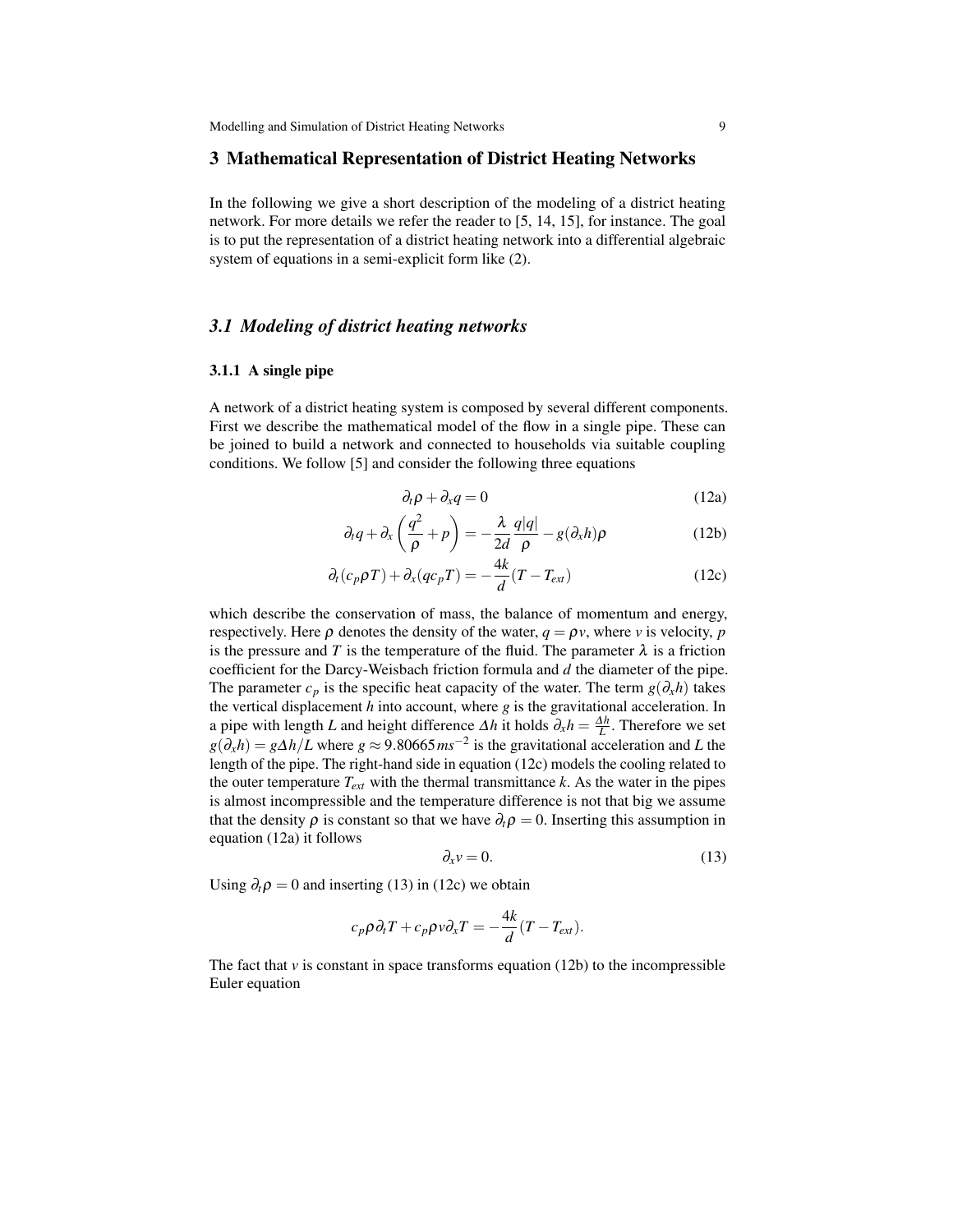10 C. Jäkle, L. Reichle, and S. Volkwein

<span id="page-11-0"></span>
$$
\rho \partial_t v + \partial_x p = -\frac{\lambda}{2d} v |v| \rho - g(\partial_x h) \rho.
$$
 (14)

In the next step we integrate  $(14)$  over the length of the pipe  $[0, L]$  and get

$$
\partial_t v \int_0^L \rho \, dx + \int_0^L \partial_x p \, dx = -\frac{\lambda}{2d} v|v| \int_0^L \rho \, dx - g(\partial_x h) \int_0^L \rho \, dx,
$$
  

$$
\rho \partial_t v + \frac{p(t, L) - p(t, 0)}{L} = -\frac{\lambda}{2d} v|v| \rho - g(\partial_x h) \rho.
$$

Moreover, we assume that the sign of the velocity is always positive. Therefore, we can simplify  $v|v|$  to  $v^2$ . In summary, we get for a single pipe the two equations

<span id="page-11-3"></span><span id="page-11-2"></span><span id="page-11-1"></span>
$$
\partial_t T(t,x) + v(t)\partial_x T(t,x) = -\frac{4k}{c_p d\rho} (T(t,x) - T_{ext}), \qquad (15a)
$$

$$
\rho \partial_t v(t) + \frac{p(t, L) - p(t, 0)}{L} = -\frac{\lambda}{2d} v(t)^2 \rho - g(\partial_x h) \rho.
$$
 (15b)

At the moment the transport equation is a partial differential equation, which leads to a system of partial differential algebraic equations (PDAEs), we are only working with DAEs at the moment, therefore we apply a spatial discretization (implicit Euler) by the methods of lines for the transport equation [\(15a\)](#page-11-1) and get

$$
\partial_t T_j(t) + \frac{v(t)}{\Delta x} (T_j(t) - T_{j-1}(t)) = -\frac{4k}{c_p d\rho} (T_j(t) - T_{ext}) \text{ for } j = 2, ..., n_1. \tag{16}
$$

For a list of all parameters and variables of the model see Table [1.](#page-12-0) The friction factor  $\lambda$  for a turbulent flow is modeled by the flow-independent law of Nikuradse (see e.g., [\[11\]](#page-37-9)), *i.e.*,

<span id="page-11-4"></span>
$$
\lambda = \left(2\log_{10}\left(\frac{d}{k_{rough}}\right) + 1.138\right)^{-2},
$$

where *krough* is the roughness of the inner pipe wall. Notice, in a single pipe the system composed by [\(15\)](#page-11-2) has to be supplemented with boundary conditions and initial datum. A common choice for  $v > 0$  is to provide p and T at the left (the power plant), and specify the demanded flow *q* at the right end (consumer site). For a pipe in a network these boundary conditions are replaced by coupling conditions in the junctions.

#### 3.1.2 Network

In a district heating network the hot water is distributed to households via a system of pipes. A network of the same structure transports the colder water back to the power plant.

Such networks can be modeled by prescribing suitable coupling conditions at the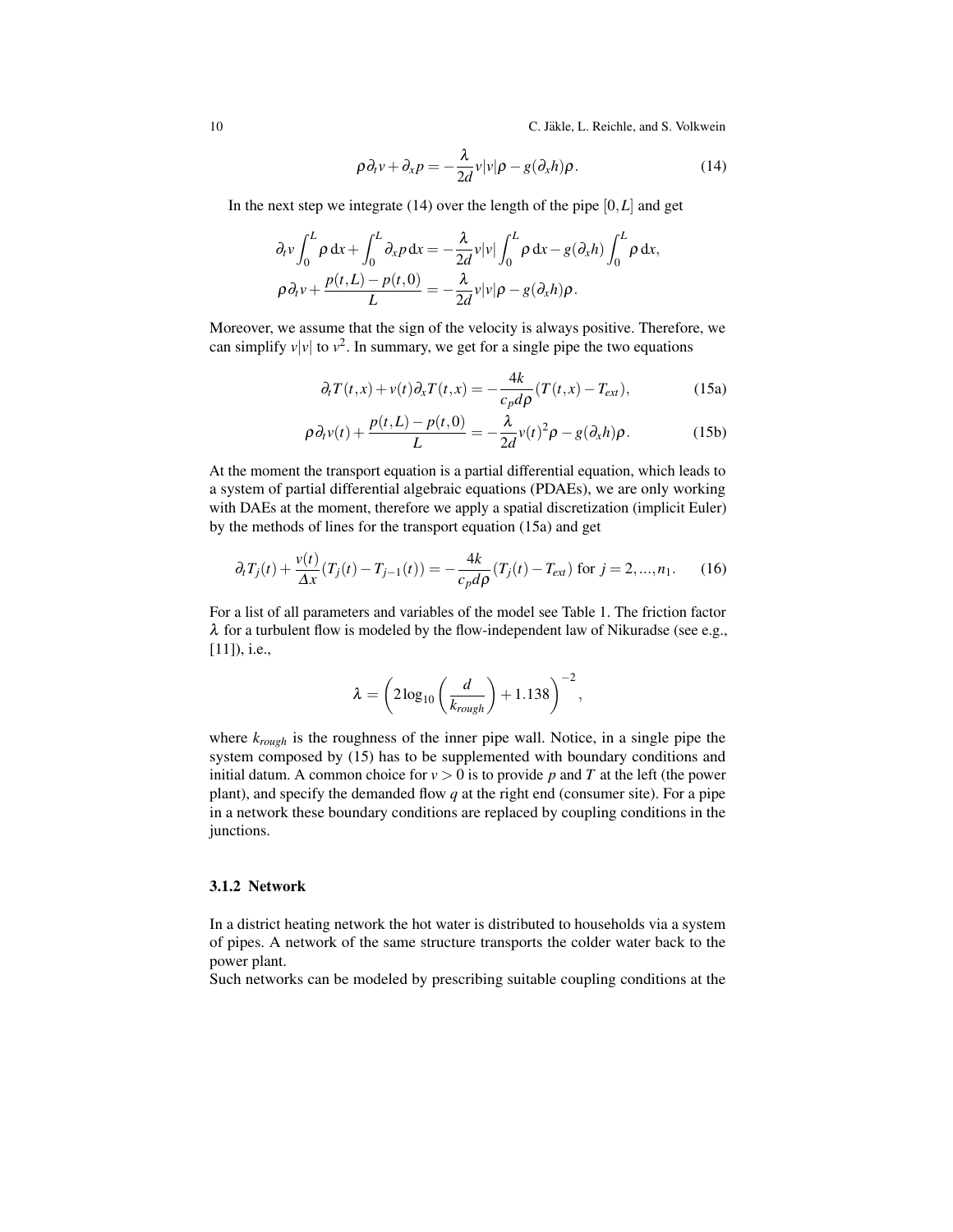| Symbol            | Explanation                                                | Unit                                                                            | Example              |
|-------------------|------------------------------------------------------------|---------------------------------------------------------------------------------|----------------------|
| v(t)              | Flow velocity                                              | $\rm m~s^{-1}$                                                                  |                      |
|                   | $p(t,0), p(t,L)$ Pressure at the left, right end of a pipe | Pa=kg m <sup>-1</sup> s <sup>-2</sup> 5 · 10 <sup>5</sup> , 2 · 10 <sup>5</sup> |                      |
| T(t,x)            | Water temperature in a pipe                                |                                                                                 |                      |
| q(t)              | Mass flow in a pipe, $q(t) = \rho v(t)$                    | $kg \, m^{-2} s^{-1}$                                                           |                      |
| $T_{in}(t)$       | Temperature of hot water entering the network              | $\mathcal{C}$                                                                   |                      |
| $p_{in}(t)$       | Pressure of the entering hot water                         | Pa= $\text{kg m}^{-1} \text{s}^{-2}$                                            |                      |
| $\rho$            | Density of the water                                       | $kg \, \text{m}^{-3}$                                                           | 960                  |
| t                 | Time coordinate; $t \in \mathcal{T}$                       | s                                                                               |                      |
| T                 | Time horizon; $\mathcal{T} = [t_0, t_f]$                   |                                                                                 | [0, 4000]            |
| $\boldsymbol{x}$  | Spatial coordinate in a pipe.                              | m                                                                               |                      |
| L                 | Length of a pipe                                           | m                                                                               | 300                  |
| $\Delta h$        | Height difference in a pipe                                | m                                                                               |                      |
| d                 | Diameter of a pipe                                         | m                                                                               | 0.1                  |
| A                 | Cross-sectional area of a pipe; $A = \pi(\frac{d}{2})^2$   | m <sup>2</sup>                                                                  | $7.85 \cdot 10^{-3}$ |
| λ                 | Friction factor of a pipe.                                 | 1                                                                               | 0.00251              |
| $Q_k(t)$          | Power consumption of a consumer                            | W                                                                               | $1 \cdot 10^6$       |
| $k_{rough}$       | Roghness of the inner wall of a pipe a                     | m                                                                               | 0.00026              |
| k                 | Heat transfer coefficient of the wall of a pipe            | W m $^{-2}$ C $^{-1}$                                                           | 0.1                  |
| $T_{out}$         | Consumers' outlet water temperature                        |                                                                                 | 60                   |
| $T_{ext}$         | Surrounding temperature                                    |                                                                                 | 20                   |
| $c_p$             | Specific heat capacity of water                            | $\rm J~kg^{-1}C^{-1}$                                                           | 4160                 |
| $g(\partial_x b)$ | Gravitational acceleration = $g \cdot \frac{\Delta h}{l}$  | $\rm m~s^{-2}$                                                                  | 9.80665              |

<span id="page-12-0"></span>Table 1: Variables (top) and parameters (bottom) of the district heating network model.

<span id="page-12-1"></span>

<span id="page-12-6"></span><span id="page-12-4"></span><span id="page-12-3"></span><span id="page-12-2"></span>Fig. 1: Illustration of a junction.

junctions additional to above equations on the edges (compare to Fig [1\)](#page-12-1). In both networks we consider the following coupling conditions in every interior node *j*:

$$
\sum_{e_i \in \sigma_j} A_i q_i = \sum_{i \in \Sigma_j} A_i q_i,\tag{17a}
$$

$$
\sum_{e_i \in \sigma_j} c_p A_i q_i T_i(t, L_i) = \sum_{i \in \Sigma_j} c_p A_i q_i T_i(t, 0), \qquad (17b)
$$

$$
p_i(t, L_i) = p_l(t, 0) \qquad \text{for all } i \in \sigma_j, l \in \Sigma_j, \qquad (17c)
$$

<span id="page-12-5"></span>
$$
T_i(t,0) = T_l(t,0) \qquad \text{for } i,l \in \Sigma, i \neq l,
$$
 (17d)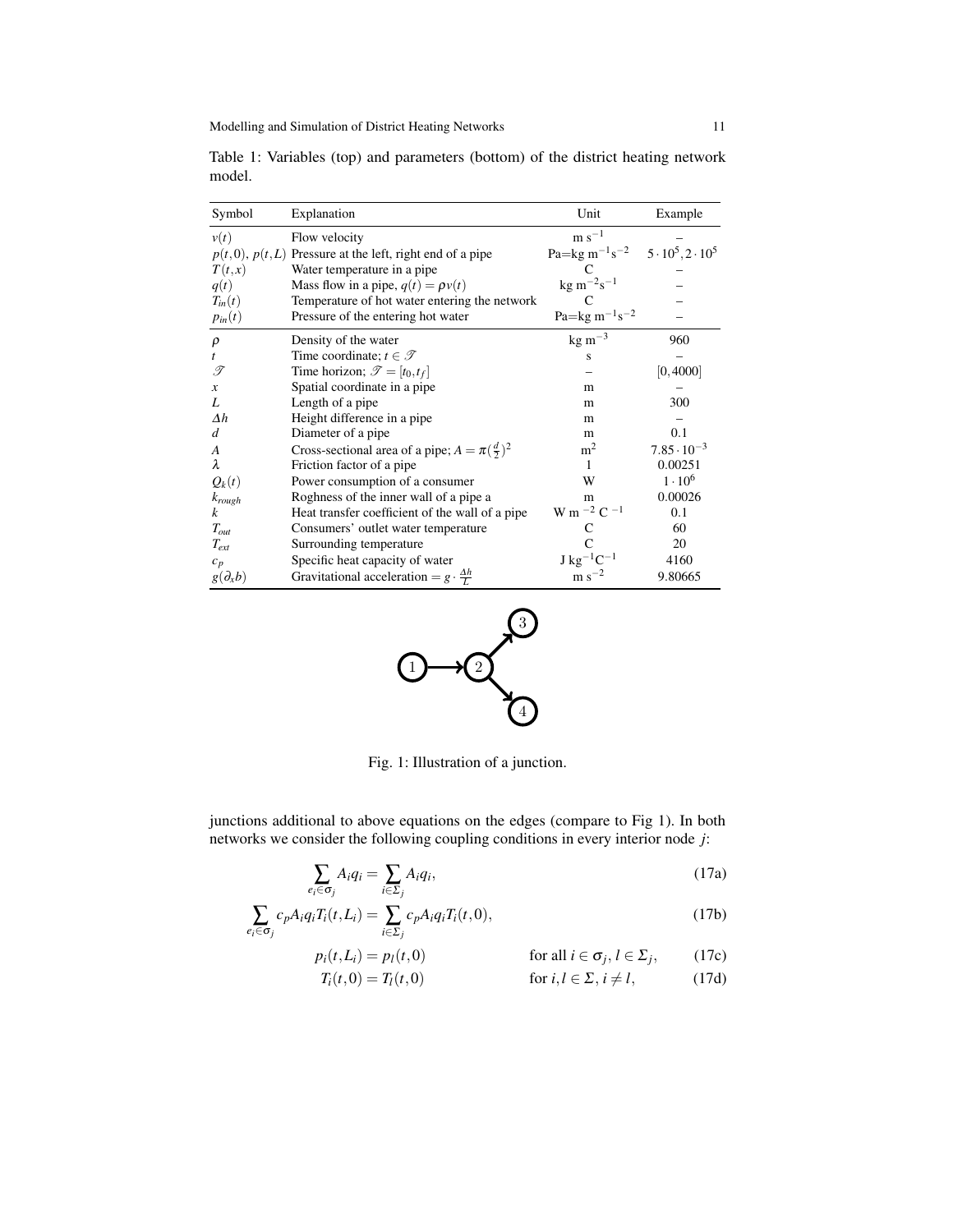where  $\sigma_j$  is the set of all pipes incoming pipe *j* and  $\Sigma_j$  is the set of all pipes leaving pipe *j*. The junction (Fig [1](#page-12-1) at 2) is assumed to connect  $|\sigma_j| + |\Sigma_j|$  pipes and  $A_i$ denotes the cross section of the *i*th pipe. Equation [\(17a\)](#page-12-2) states the conservation of mass and [\(17b\)](#page-12-3) the conservation of energy. The continuity of the pressure [\(17c\)](#page-12-4) is a widely used condition, see e.g. [\[3,](#page-37-10) [9,](#page-37-11) [10\]](#page-37-12). Additionally we assume a perfect mixing of flows at the junction, which means that we assume the same temperature in all outgoing pipes, [\(17d\)](#page-12-5).

An additional important component in a district heating network are the consumers. Each consumer is demanding a certain amount of thermal power  $Q_k(t)$ . Further the outgoing temperature *Tout* is assumed to be a fixed value and no mass is lost. This leads to the following equations:

<span id="page-13-2"></span><span id="page-13-0"></span>
$$
q_{in} = q_{out}, \t\t(18a)
$$

$$
Q_k(t) = c_p A q_{in} (T_{in} - T_{out}), \qquad (18b)
$$

where  $T_{in}$  is the temperature of the flow arriving at the household. These relations of the three quantities *qin*, *qout* and *Tin* are connecting the supplying network with the one for the return flow. Finally we need to introduce the power plant. We will assume that for the simulation a given temperature field will enter the network from the power plant and a pressure field will leave the network to the power plant.

$$
p_N(t, L_N) = p_{in}(t),
$$
\n(19a)

<span id="page-13-1"></span>
$$
T_1(t,0) = T_{in}(t) \tag{19b}
$$

for some functions *pin* and *Tin*.

#### *3.2 Graph theoretical modeling*

The abstract network is described by a directed graph

$$
\mathscr{G} = (\mathscr{N}, \mathscr{E}).\tag{20}
$$

Here  $\mathcal N$  denotes the set of nodes, which consist of the set of supply nodes  $\mathcal N_s$ , demand nodes  $\mathcal{N}_d$  and interior nodes  $\mathcal{N}_0$  of the network. Here, the supply nodes represent the set of nodes in the network, where water is injected into the network. The demand nodes form a set of nodes, where the water is extracted from the network and interior nodes are the rest. Sometimes interior nodes are called junction nodes. We assume from now on that demand nodes and supply nodes are the only boundary nodes. That means they are only connected to one pipe. If supply or demand nodes exist that are connected to more than one pipe, we add a short pipe to that node and declare the new node as the demand or the supply node and the old one becomes an interior node. This short pipe is sometimes called pseudo or virtual pipe. We consider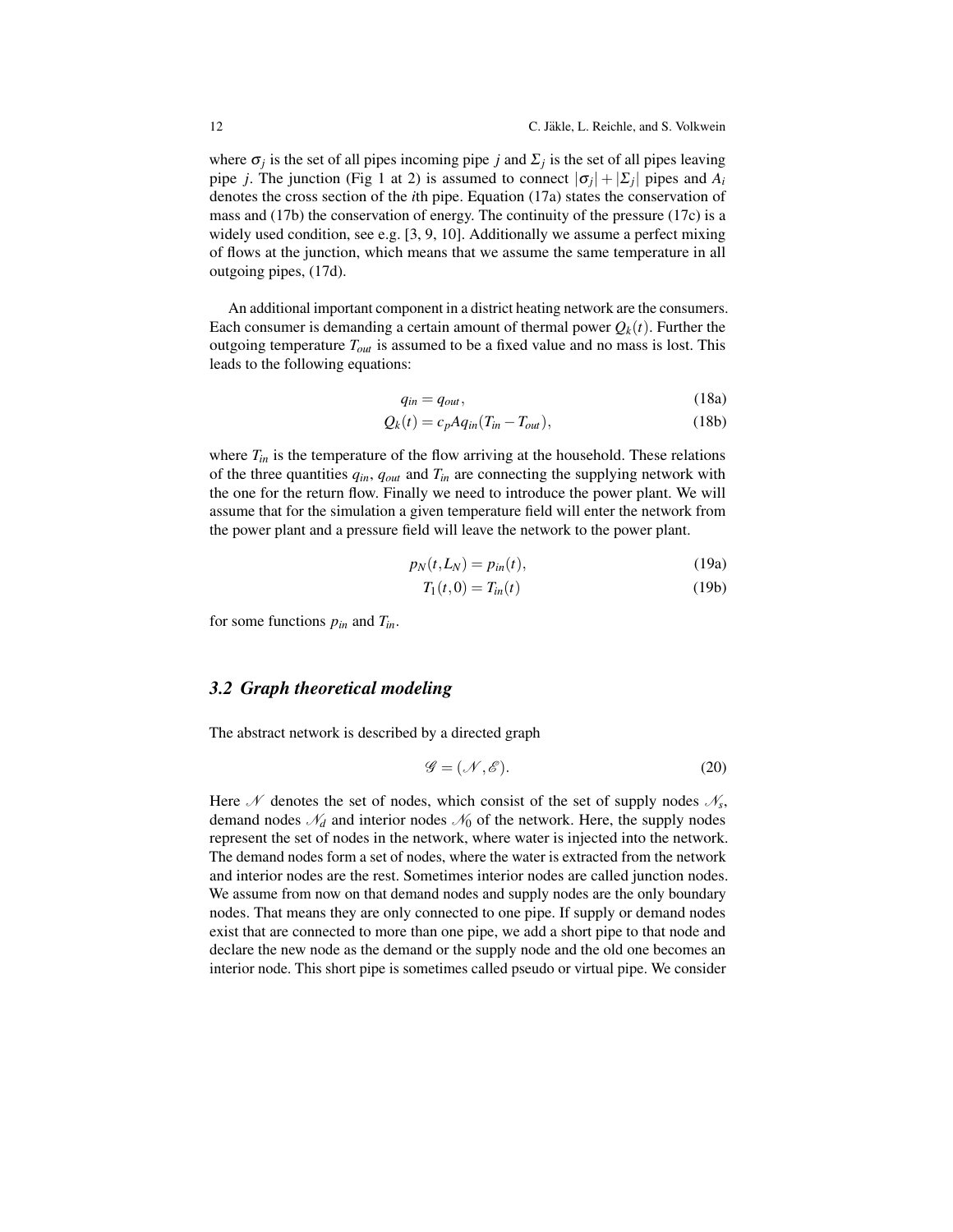only networks with a tree configuration and with a single power plant, compare e.g. [\[4\]](#page-37-13). In this case, the flow direction is a-priori defined as the water flows from the power plant to the consumers and there are no loops in the system.

**Definition 4.** The nodes of a graph  $\mathscr{G}$ , which connected at least two pipes, are called junction nodes.

Definition 5. A polytree is a directed acyclic graph whose underlying undirected graph is a tree.

Let  $n_s$  be the number of supply nodes,  $n_d$  is the number of demand nodes,  $n_{junc}$  is the number of interior nodes and  $\overline{N} := n_s + n_d + n_{iunc}$  is the number of all nodes. The set  $\mathscr{E} \subset \mathscr{N} \times \mathscr{N}$  contains the pipes of the network in the sense, that  $e = (v_1, v_2) \in \mathscr{E}$ describes the pipe between node  $v_1$  and  $v_2$  with the water direction from  $v_1$  to  $v_2$ . A pipe attached to a supply node is called a supply pipe, while a pipe attached to a demand pipe is called a demand pipe. A supply pipe is directed away from the supply node and a demand pipe is directed towards the demand node. We assume that *N* is the number of pipes. To model the network with consumers and a power plant, we assume that a consumer or a power plant is a "break" in the network in the sense, that a consumer or a power plant is localized between a demand and supply node. For every supply node the temperature during the process is known.

To work with the graph, we number the pipes and the nodes. This numberation implies an order in the network. Of course, there is more than one possiblity, to specify the order we use the following lemma.

Lemma 2. *Given a directed acyclic graph with no loops, we can order the pipes in such a way that at every node all incoming pipes have a lower order as all the outgoing pipes, or it does not have an incoming pipe. We call this ordering direction following ordering.*

*Proof.* We skip a detailed description of the proof here and refer the reader to [\[19,](#page-38-1) Section 4.2].  $\Box$ 

We assume that we have  $n_c \in \mathbb{N}$  consumers in the network. From now, the first  $n_s - n_c$  supply nodes are incoming nodes after a power plant. Also the last  $n_d - n_c$ demand nodes are outgoing nodes before a power plant. We also assume that the last  $n_d - n_c$  pipes are demand pipes before a power plant. Note that the direction following ordering is not unique. Since we assume that we only have one power plant in the system it holds  $n_s - n_c = n_d - n_c = 1$ .

The incidence matrix shows the relationship between the nodes  $\mathcal N$  and pipes  $\mathcal E$ . The matrix has one column for each pipe  $e_i \in \mathscr{E}$  and one row for each node  $\overline{n}_i \in \mathscr{N}$ .

**Definition 6.** The *incidence matrix* of a directed graph  $\mathcal{G} = (\mathcal{N}, \mathcal{E})$  is a  $\overline{N} \times N$ matrix  $\mathscr I$  such that

$$
\mathcal{I}_{j,i} := \begin{cases} 1 & \text{if pipe } e_i \text{ leaves node } \overline{n}_j \\ -1 & \text{if pipe } e_i \text{ enters node } \overline{n}_j \\ 0 & \text{otherwise} \end{cases}
$$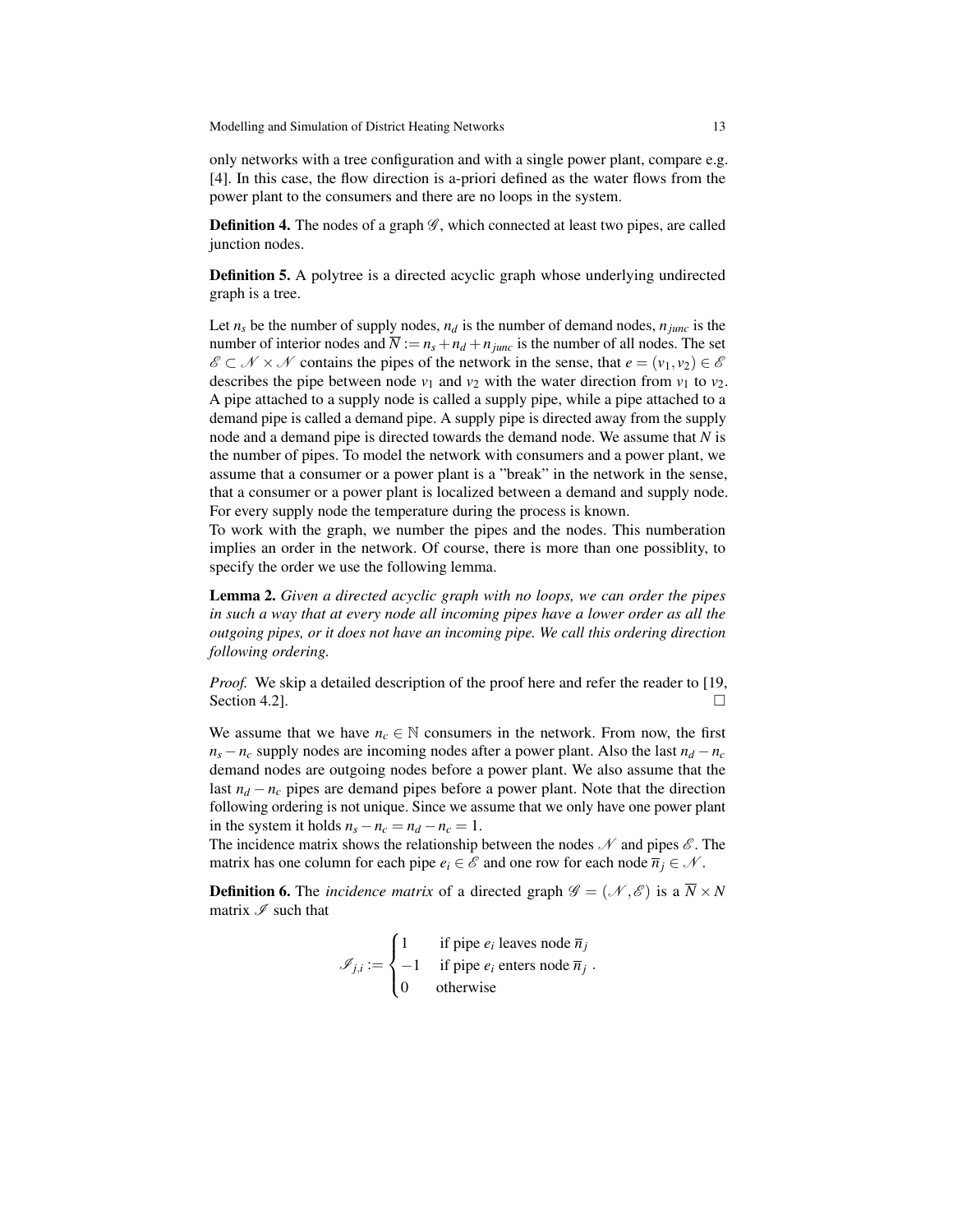To describe the consumers in the network we define so called *consumer matrices*  $\mathscr{C}^1$ and  $\mathscr{C}^2$  with

$$
\mathscr{C}_{k,i}^1 = \begin{cases} 1 & \text{if consumer } k \text{ is localized after pipe } e_i \\ 0 & \text{otherwise} \end{cases}
$$

and

$$
\mathscr{C}_{k,i}^2 = \begin{cases} 1 & \text{if consumer } k \text{ is localized before pipe } e_i \\ 0 & \text{otherwise} \end{cases}.
$$

Here and in what follows we set

$$
x(t) = \begin{pmatrix} x_1(t) \\ x_2(t) \end{pmatrix}, \quad x_2(t) = \begin{pmatrix} v_1(t) \\ \vdots \\ v_N(t) \end{pmatrix} \in \mathbb{R}^N,
$$

$$
x_1(t) = \begin{pmatrix} T_{1,2}(t) \\ \vdots \\ T_{1,n_1}(t) \\ \vdots \\ T_{N,2}(t) \\ \vdots \\ T_{N,n_N}(t) \end{pmatrix} \in \mathbb{R}^{\tilde{n}}, \quad y(t) = \begin{pmatrix} T_{1,1}(t) \\ \vdots \\ T_{N,1}(t) \\ p_1(t,0) \\ \vdots \\ p_N(t,L_N) \end{pmatrix} \in \mathbb{R}^{3N}
$$

with  $n = \sum_{i=1}^{N} n_i$ ,  $\tilde{n} = n - N$ . Now a semi-discrete version of the network model discribed by [\(15b\)](#page-11-3), [\(16\)](#page-11-4), [\(17\)](#page-12-6), [\(18\)](#page-13-0) and [\(19\)](#page-13-1) is given by the following semi-explicit DAE

<span id="page-15-0"></span>
$$
\begin{aligned}\n\dot{x}_1(t) &= f_1(t, x_1(t), x_2(t), y(t)) \\
\dot{x}_2(t) &= f_2(t, x_1(t), x_2(t), y(t)) \\
0 &= g_1(t, x_1(t), x_2(t), y(t)) \\
0 &= g_2(t, x_1(t), x_2(t))\n\end{aligned} \tag{21}
$$

where  $f_1: \mathbb{R} \times \mathbb{R}^{n_{x_1}} \times \mathbb{R}^{n_{x_2}} \times \mathbb{R}^{n_y} \to \times \mathbb{R}^{n_{x_1}}, f_2: \mathbb{R} \times \mathbb{R}^{n_{x_1}} \times \mathbb{R}^{n_{x_2}} \times \mathbb{R}^{n_y} \to \times \mathbb{R}^{n_{x_2}},$  $g_1: \mathbb{R} \times \mathbb{R}^{n_x} \times \mathbb{R}^{n_y} \to \mathbb{R}^{n_{y_1}}$  and  $g_2: \mathbb{R} \times \mathbb{R}^{n_x} \to \mathbb{R}^{n_{y_2}}$ . Note, that  $n_{x_1} + n_{x_2} = n_x$  and that  $n_{x_1} = \tilde{n}$ ,  $n_{x_2} = N$ . For a detailed description of  $f_1$ ,  $f_2$ ,  $g_1$  and  $g_2$  see Appendix A.

<span id="page-15-2"></span>Lemma 3. *Assume that district heating is modeled by a polytree* G *and every demand node is a outgoing node localized in front of a consumer or a power plant. For all consumers it holds that*

<span id="page-15-1"></span>
$$
Q_k(t) > 0 \text{ for all } t \in I, \qquad k=1,\ldots,n_c. \tag{22}
$$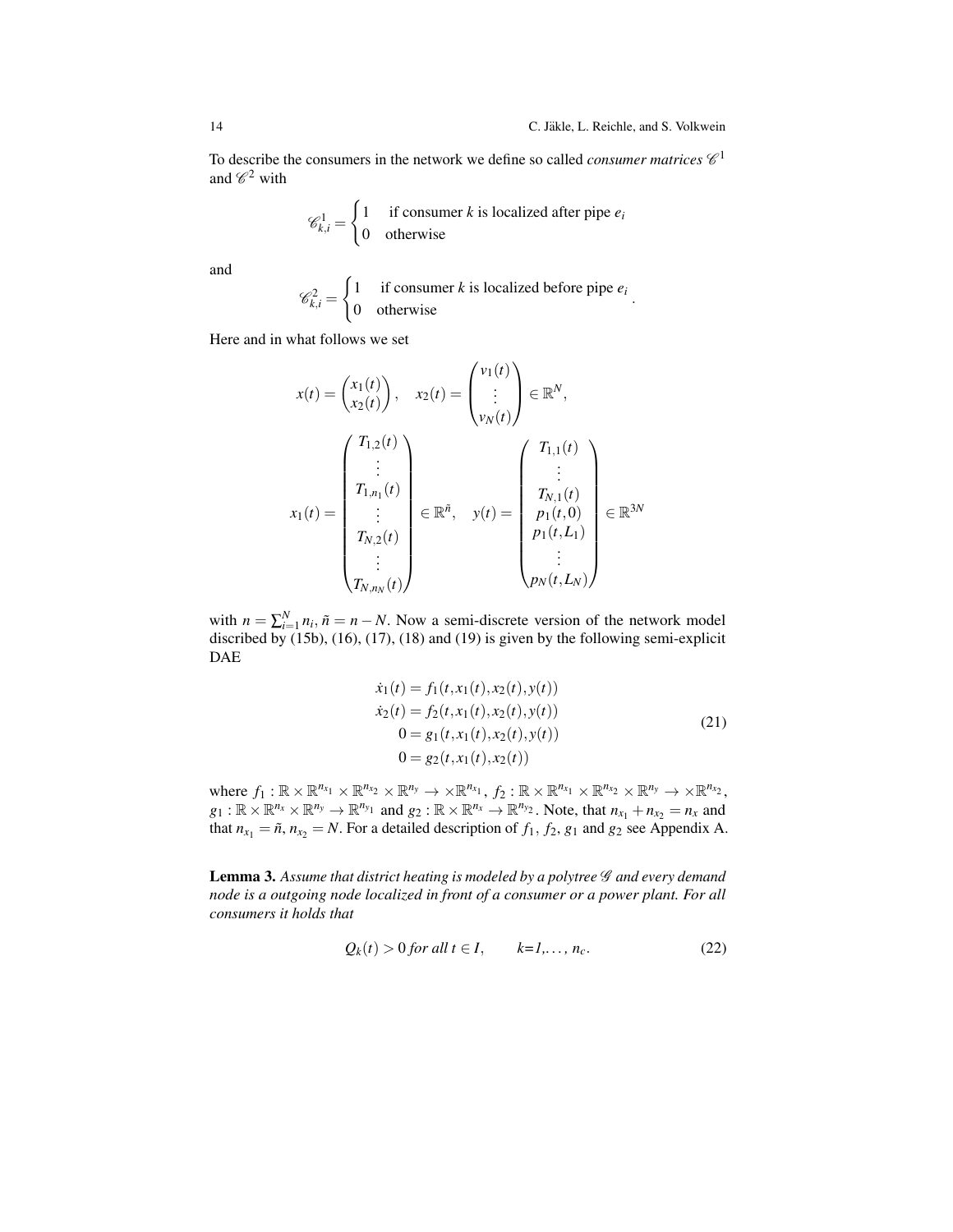*Then the semi-explicit DAE* [\(21\)](#page-15-0) *has differentiation index* 2 *and it holds*  $v(t) > 0$  *for all*  $t \in I$  *in every pipe.* 

*Proof.* The consumer demand equation [\(18b\)](#page-13-2), assumption [\(22\)](#page-15-1) and the fact that every demand node is localized in front of a consumer imply for physical reasons that the velocity  $v(t)$  in every demand pipe is strictly positive for all  $t \in I$ . Due to the tree structure, the velocity  $v(t)$  in every pipe need to be strictly positive for all  $t \in I$ . Similar calculations like in [\(5\)](#page-5-0) show that the equations in  $g_1$  have differentiation index 1. For *g*<sup>2</sup> we use the same argument two times to show that the equations have differentiation index 2.  $\Box$ 

To reduce the index, one can use the method discribed in Section [2.1.](#page-3-2) Another way occurs, if we neglect the term  $\dot{v}$  in the modified incompressible Euler equation [\(15b\)](#page-11-3). This implies the new semi-explicit DAE

<span id="page-16-0"></span> $\mathbf{z}$   $\mathbf{z}$ 

$$
x'_1(t) = f_1(t, x_1(t), x_2(t), y(t))
$$
  
\n
$$
0 = f_2(t, x_1(t), x_2(t), y(t))
$$
  
\n
$$
0 = g_1(t, x_1(t), x_2(t), y(t))
$$
  
\n
$$
0 = g_2(t, x_1(t), x_2(t)),
$$
\n(23)

Since we work with water in the district heating network, the pressure differences in the pipes and the velocity changes are restricted through the natural behavior of water. Therefore the assumption  $|\dot{v}| \approx 0$  does not produce a significant error in the solution of the original DAE [\(21\)](#page-15-0) and the new semi-explicit DAE [\(23\)](#page-16-0).

Lemma 4. Assume that a district heating is modeled with a polytree  $\mathscr G$  and every *demand node is a outgoing node localized in front of a consumer or a power plant and for all consumers it holds that*

$$
Q_k(t) > 0
$$
 for all  $t \in I$  and  $k = 1, ..., n_c$ .

*Then the semi-explicit DAE* [\(23\)](#page-16-0) *has differentiation index* 1 *and it holds*  $v(t) > 0$  *for all*  $t \in I$  *in every pipe.* 

*Proof.* The proof utilizes the same arguments as in the proof of Lemma [3.](#page-15-2)  $\Box$ 

Definition 7. We call the semi-explicit DAE [\(21\)](#page-15-0) full problem or index 2 problem and the semi-explicit DAE [\(23\)](#page-16-0) reduced prolbem or index 1 problem.

#### <span id="page-16-1"></span>*3.3 Examples*

For the numerical tests we introduce one example with two consumers. In figure [2a](#page-17-1) the network model for the example with two consumers is shown and figure [2b](#page-17-1) shows the direction following ordering for the network.

The incidence matrix for the example has the following structure: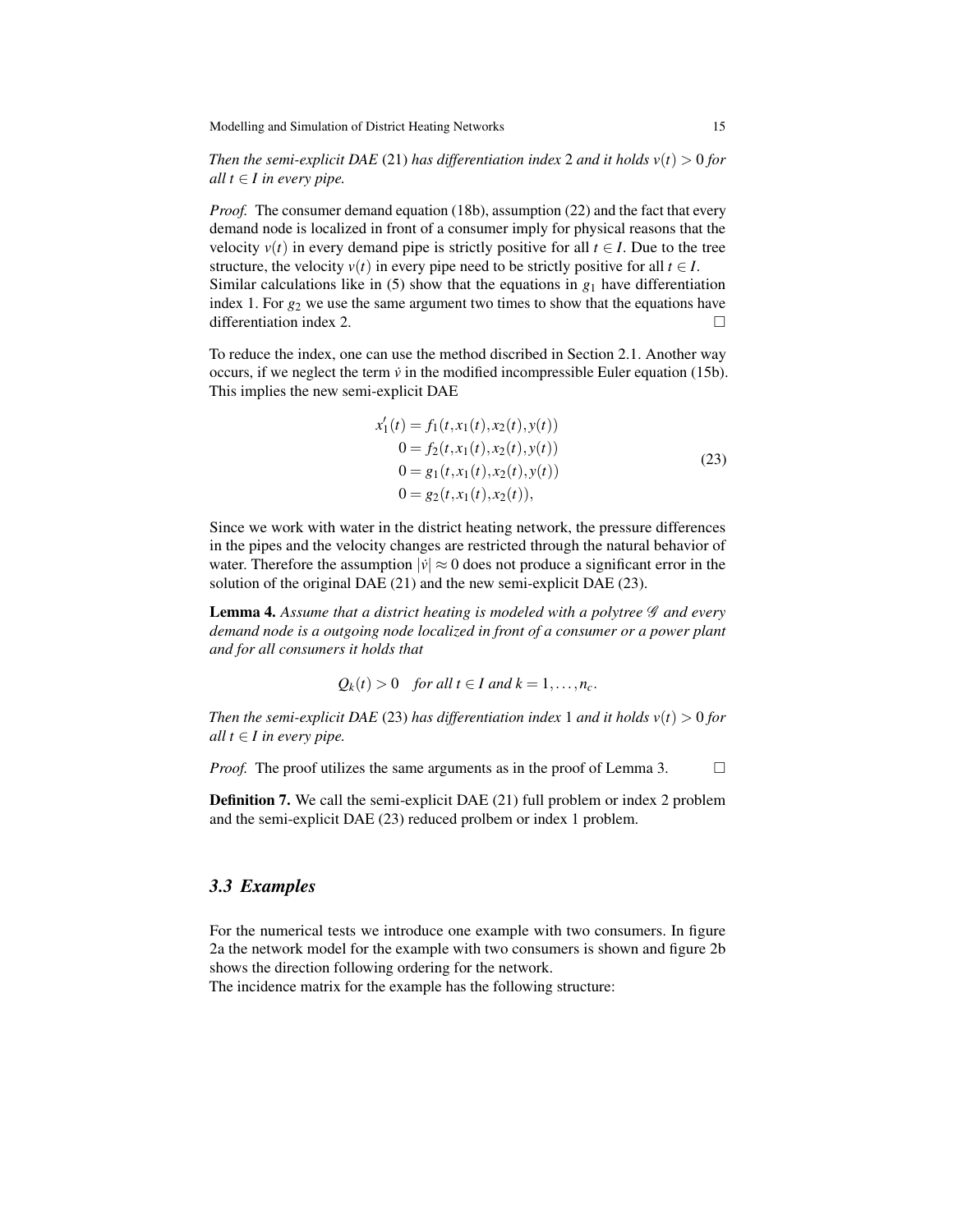<span id="page-17-1"></span>

(a) Network modeling

Fig. 2: Example of a network with two consumers

$$
\mathcal{I} = \begin{pmatrix}\n1 & 0 & 0 & 0 & 0 & 0 \\
0 & 1 & 0 & 0 & 0 & 0 \\
0 & 0 & 1 & 0 & 0 & 0 \\
-1 & 0 & 0 & 1 & 1 & 0 \\
0 & -1 & -1 & 0 & 0 & 1 \\
0 & 0 & 0 & -1 & 0 & 0 \\
0 & 0 & 0 & 0 & -1 & 0 \\
0 & 0 & 0 & 0 & 0 & -1\n\end{pmatrix}
$$

.

The consumer matrices are

$$
\mathscr{C}^1 = \begin{pmatrix} 0 & 0 & 0 & 1 & 0 & 0 \\ 0 & 0 & 0 & 0 & 1 & 0 \end{pmatrix} \text{ and } \mathscr{C}^2 = \begin{pmatrix} 0 & 1 & 0 & 0 & 0 & 0 \\ 0 & 0 & 1 & 0 & 0 & 0 \end{pmatrix}.
$$

It holds  $N = 6$ ,  $\overline{N} = 8$ ,  $n_s = 3$ ,  $n_d = 3$ ,  $n_{junc} = 2$ ,  $n_c = 2$ .

## <span id="page-17-0"></span>4 Numerical Experiments

In this section we present our numerical experiments. Here and in the following we will use IDA from SUNDIALS (see: [\[13\]](#page-37-14)) as DAE solver. IDA is implemented for python in e.g. the scikit package odes, see [\[17\]](#page-37-15) and assimulo, see [\[2\]](#page-37-16).

In the following examples it is necessary to calculate consistent initial values (see Definition [3\)](#page-5-3). For this we solve a constrained least-squares problem compare e.g. [\[8\]](#page-37-5). More precisely, let  $z_0 = (x_0, x_0, y_0)$  be the initial value we are looking for. Then we solve

$$
\min \frac{1}{2} \|z - z_0\|_2^2
$$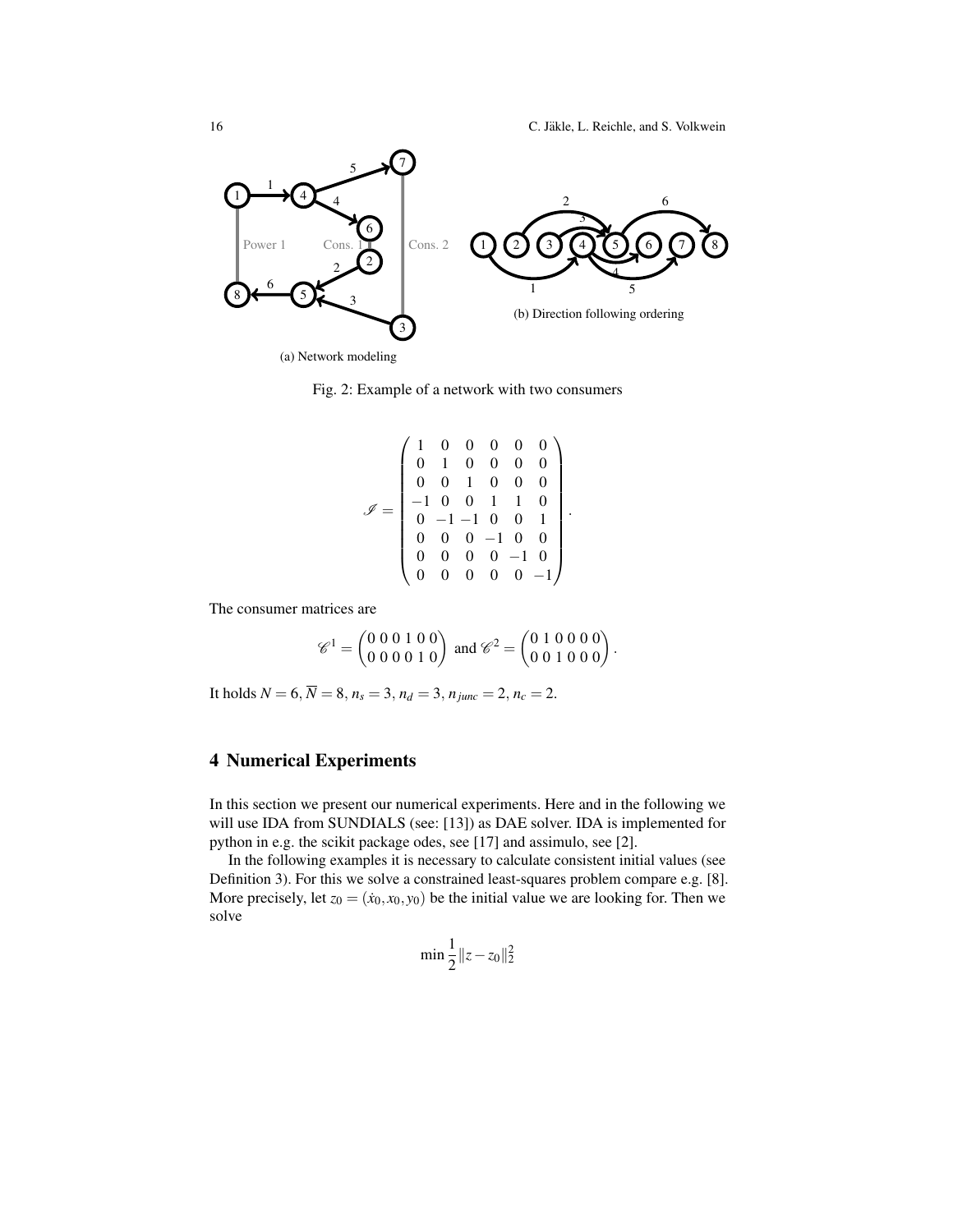for a fixed *z* which is close to the searched initial value, subject to the constraints

$$
0 = \begin{pmatrix} x'_0 - f(t_0, x_0, y_0) \\ g_1(t_0, x_0, y_0) \\ g_2(t_0, x_0, y_0) \end{pmatrix}
$$

and in the index 2 case we need in addition the hidden constraint

$$
0 = \frac{d}{dt} g_2(t_0, x_0, y_0).
$$

This problem is then finally solved with a trust-region SQP procedure.

## <span id="page-18-0"></span>*4.1 Compare different spatial discretization*

Before we start some numerical experiments we want to validate our implementation for a special case, where we know the analytic solution. We will have a look on the behavior for different spatial discretizations as discussed later in Remark [2.](#page-30-0) Also we will compare the behavior of the full and the reduced problem, compare Lemma [3.](#page-15-2) In both cases we compare different spatial discretizations, namely a first-, secondand third-order discretization, see Appendix A. We will use the network from the example in Section [3.3,](#page-16-1) see Figure [2.](#page-17-1) In both cases we use the parameters

$$
k = -1, \t cp = 2, \t d = 1, \t \rho = 2, \nText = 0, \t \lambda = 2, \t L = 1, \t g(\partial_x h) = 1,
$$

the consumer demands

$$
Q_1(t) = \frac{1}{3}(2 \exp(\frac{3}{2}) - 1)\pi \exp(1+t),
$$
  

$$
Q_2(t) = \frac{1}{6}(2 \exp(3) - 1)\pi \exp(1+t)
$$

and for the velocities and the temperatures the functions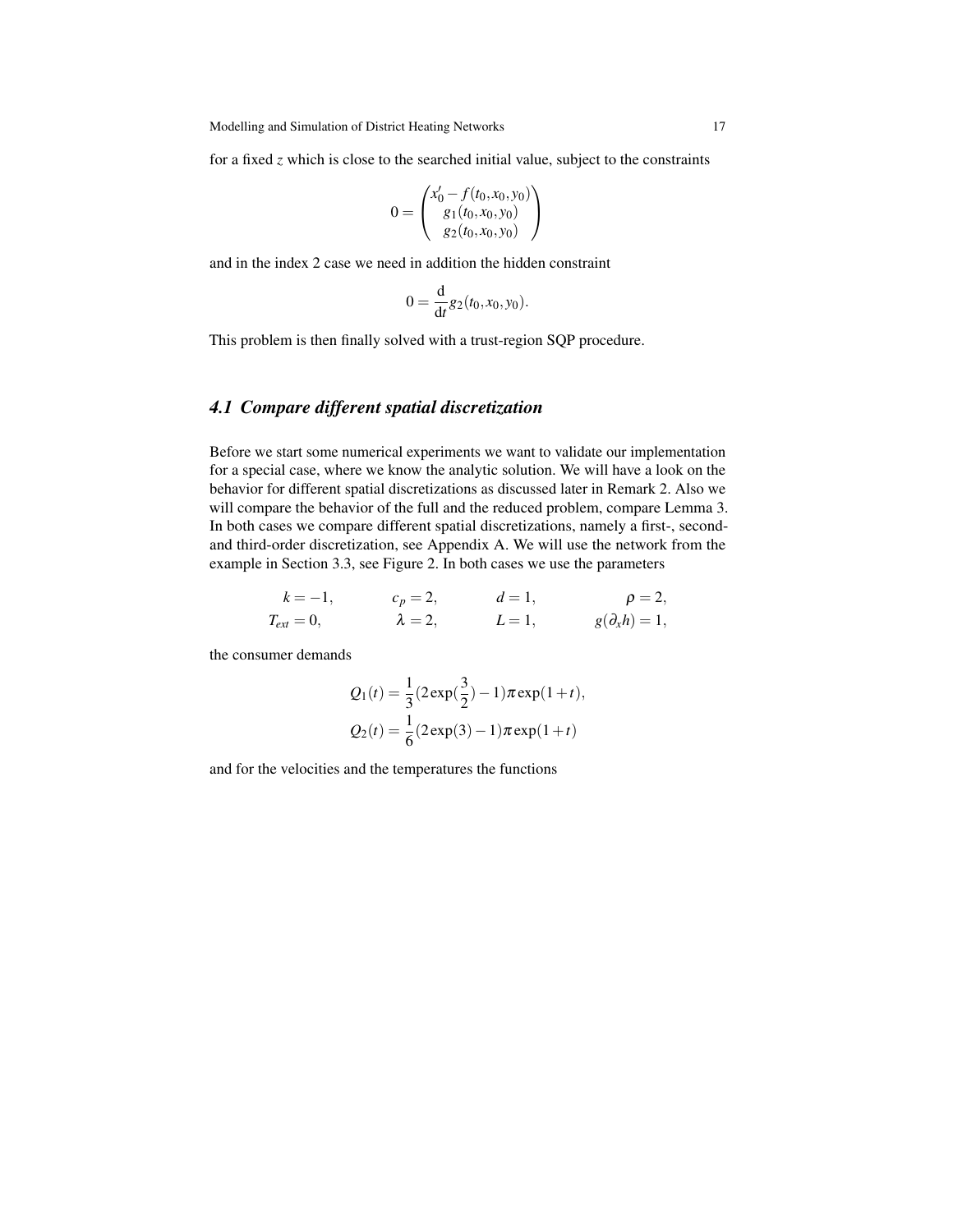$$
v_1(t) = \frac{1}{2-t}, \t T_1(t,x) = \exp(t+x)(2-t),
$$
  
\n
$$
v_2(t) = \frac{2}{6-3t}, \t T_2(t,x) = \frac{1}{2}\exp(1+t+\frac{3}{2}x)(2-t),
$$
  
\n
$$
v_3(t) = \frac{1}{6-3t}, \t T_3(t,x) = \frac{1}{2}\exp(1+t+3x)(2-t),
$$
  
\n
$$
v_4(t) = \frac{2}{6-3t}, \t T_4(t,x) = \exp(1+t+\frac{3}{2}x)(2-t),
$$
  
\n
$$
v_5(t) = \frac{1}{6-3t}, \t T_5(t,x) = \exp(1+t+3x)(2-t),
$$
  
\n
$$
v_6(t) = \frac{1}{2-t}, \t T_6(t,x) = \frac{1}{6}(2+\exp(\frac{3}{2}))\exp(\frac{5}{2}+t+x)(2-t)+5.
$$

In the index 1 case, where we neglect the term  $\dot{v}$ , we set for the pressures

$$
p_1(t,0) = \frac{3}{(t-2)^2} + 2,
$$
  
\n
$$
p_1(t,L) = \frac{1}{(t-2)^2},
$$
  
\n
$$
p_2(t,0) = \frac{44}{9(t-2)^2} + 4,
$$
  
\n
$$
p_2(t,L) = \frac{4}{(t-2)^2} + 2,
$$
  
\n
$$
p_3(t,0) = \frac{38}{9(t-2)^2} + 4,
$$
  
\n
$$
p_4(t,L) = \frac{1}{9(t-2)^2} - 2,
$$
  
\n
$$
p_5(t,0) = \frac{7}{(t-2)^2},
$$
  
\n
$$
p_6(t,0) = \frac{4}{(t-2)^2} + 2,
$$
  
\n
$$
p_7(t,L) = \frac{7}{9(t-2)^2} - 2,
$$
  
\n
$$
p_8(t,0) = \frac{4}{(t-2)^2} + 2,
$$
  
\n
$$
p_9(t,L) = \frac{2}{(t-2)^2}
$$

and in the index 2 case, where we do not neglect the term  $\dot{v}$ , we set

$$
p_1(t,0) = \frac{5}{(t-2)^2} + 2,
$$
  
\n
$$
p_1(t,L) = \frac{1}{(t-2)^2},
$$
  
\n
$$
p_2(t,0) = \frac{74}{9(t-2)^2} + 4,
$$
  
\n
$$
p_2(t,L) = \frac{6}{(t-2)^2} + 2,
$$
  
\n
$$
p_3(t,0) = \frac{62}{9(t-2)^2} + 4,
$$
  
\n
$$
p_4(t,L) = -\frac{11}{9(t-2)^2} - 2,
$$
  
\n
$$
p_5(t,0) = \frac{1}{(t-2)^2},
$$
  
\n
$$
p_6(t,L) = \frac{6}{9(t-2)^2} - 2,
$$
  
\n
$$
p_7(t,L) = \frac{1}{(t-2)^2} - 2,
$$
  
\n
$$
p_8(t,0) = \frac{6}{(t-2)^2} + 2,
$$
  
\n
$$
p_9(t,L) = \frac{6}{(t-2)^2} + 2,
$$
  
\n
$$
p_8(t,L) = \frac{2}{(t-2)^2}.
$$

It is easy to verify that these parameters and equations satisfy the DAE [\(21\)](#page-15-0) with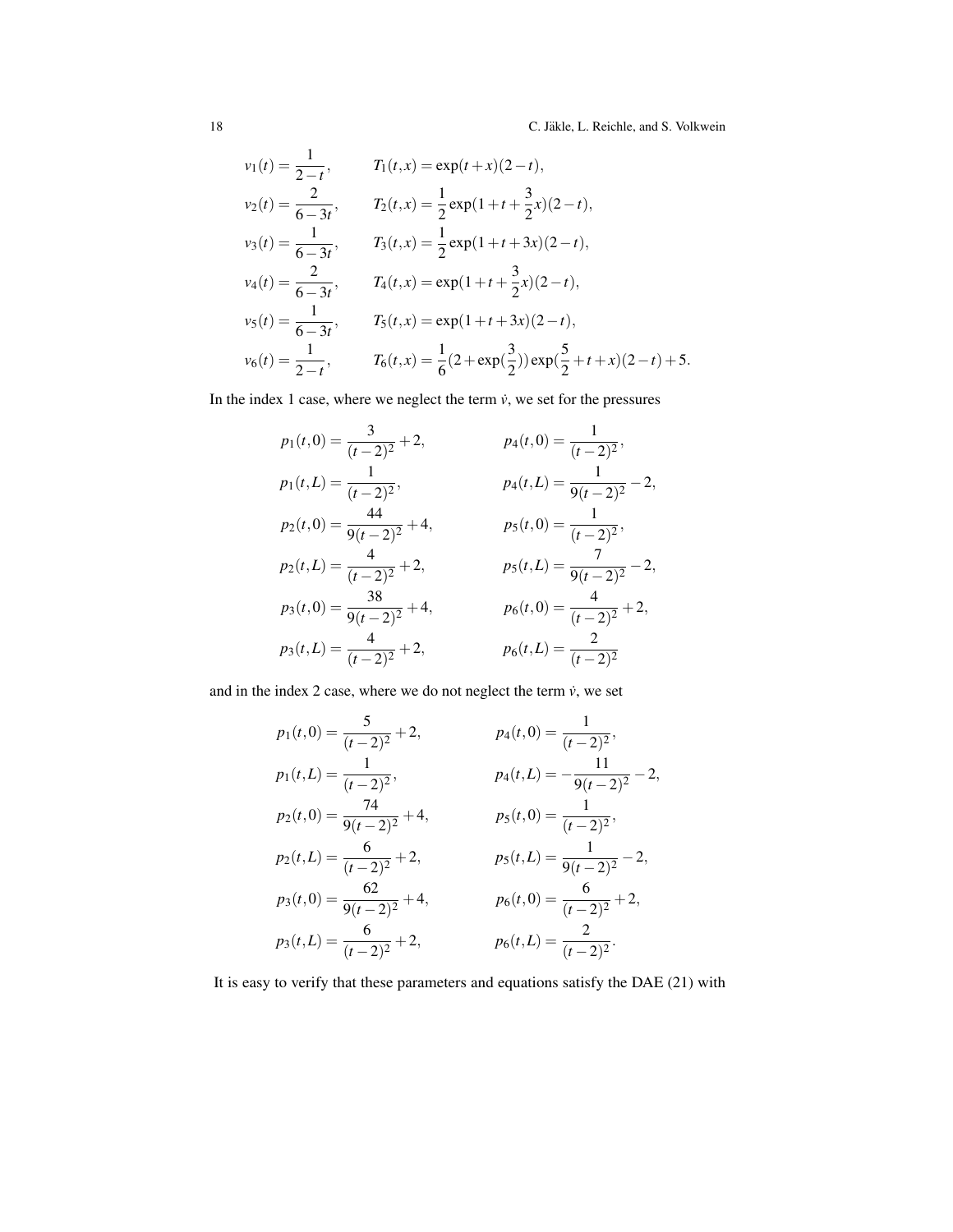<span id="page-20-0"></span>

Fig. 3: Error behavior for different spatial discretization and the corresponding CPU time in the index 1 case.

the underlying differential equations [\(15\)](#page-11-2), the coupling conditions [\(17\)](#page-12-6) and the other algebraic equations [\(18\)](#page-13-0). After some resorting we assume that  $z = (z_1, z_2)^{\top}$ , where

$$
z_1 = \begin{pmatrix} T_1 \\ \vdots \\ T_N \end{pmatrix}, \qquad z_2 = \begin{pmatrix} v_1 \\ \vdots \\ v_N \\ p_{1,0} \\ \vdots \\ p_{N,N} \end{pmatrix}.
$$

The time horizon is given by  $[t_0, t_f]$  with  $t_0 = 0$  and  $t_f = 1$  and the discretization is given by

$$
0 = t_0 < t_1 < \cdots < t_{n_t} = t_{n_f} = 1.
$$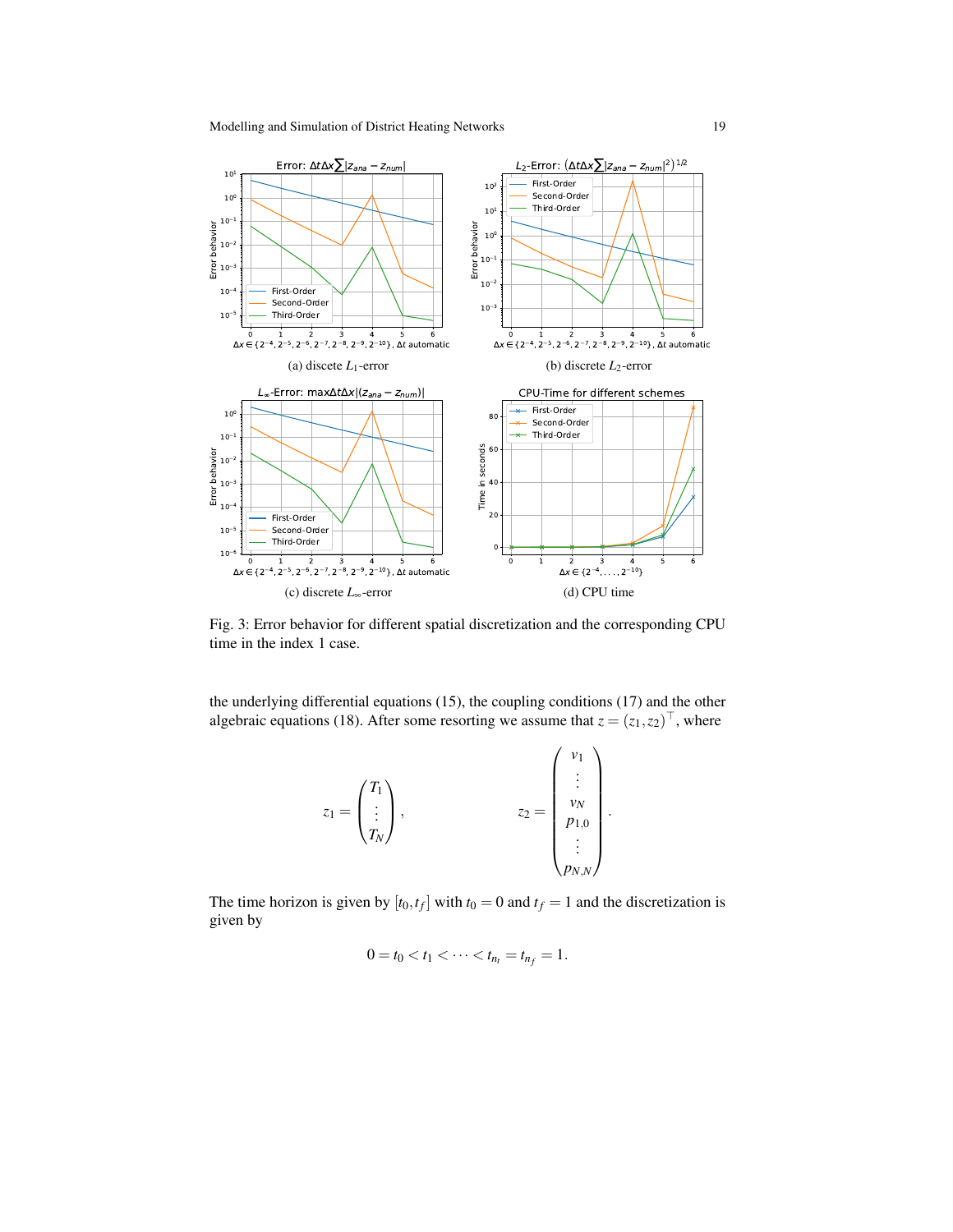With *znum* we denote the numerical solution and with *zana* the analytic solution. Then we can compare the error behavior with the discrete absolute, the discrete *L*<sup>2</sup> and the discrete *L*<sup>∞</sup> error with the expressions

• Discrete *L*<sub>1</sub>-error:

$$
||z_{ana} - z_{dis}||_{abs}
$$
  
=  $\Delta t \Delta x \sum_{i=0}^{N_t} \sum_{j=0}^{N_x} |z_{1,ana}(t_i, x_j) - z_{1,num}(t_i, x_j)| + \Delta t \sum_{i=0}^{N_t} |z_{2,ana}(t_i) - z_{2,num}(t_i)|.$ 

• Discrete *L*<sub>2</sub>-error:

$$
||z_{ana} - z_{dis}||_{L_2}
$$
  
=  $\left(\Delta t \sum_{i=0}^{N_t} \left( \Delta x \sum_{j=0}^{N_x} |z_{1,ana}(t_i, x_j) - z_{1,num}(t_i, x_j)|^2 + |z_{2,ana}(t_i) - z_{2,num}(t_i)|^2 \right) \right)^{1/2}.$ 

• Discrete *L*∞-error:

$$
||z_{ana} - z_{dis}||_{L_{\infty}}
$$
  
= 
$$
\max_{i=0,\dots,N_t} \left\{ \max_{j=0,\dots,N_x} \Delta t \Delta x | z_{1,ana}(t_i, x_j) - z_{1,num}(t_i, x_j) |, \Delta t | z_{2,ana}(t_i) - z_{1,num}(t_i) | \right\}.
$$

In Figure [3](#page-20-0) we see the numerical behavior for the reduced model. The expected order is clearly visible in all three cases. The jumps in the second and third order cases are interesting. Here, a numerical artifact seems to have crept in. Also of particular note is the fact that the computation time for the order two case is significantly higher than in the order 3 case.

The full model is shown in Figure [4.](#page-22-0) Here the expected order is clearly visible in each case, too. It is interesting that the most accurate method (third order) stagnates at an error of about  $\approx 10^{-5}$  (or  $\approx 10^{-4}$  in the *L*<sub>2</sub> case) and does not improve. The numerical artifact is not seen here. As in the index 1 case, the order 2 method takes more time than the order 3 method although it is less accurate.

In summary, neither the index 1 nor the index 2 case is significantly better than the other. The numerical artifact is comparatively insignificant and the computation times do not give each other anything at almost the same accuracy. What can be stated in any case is the fact that it is not worthwhile to simulate with the order 2 method, since the third order method is both more exact and faster (in the sense of CPU time).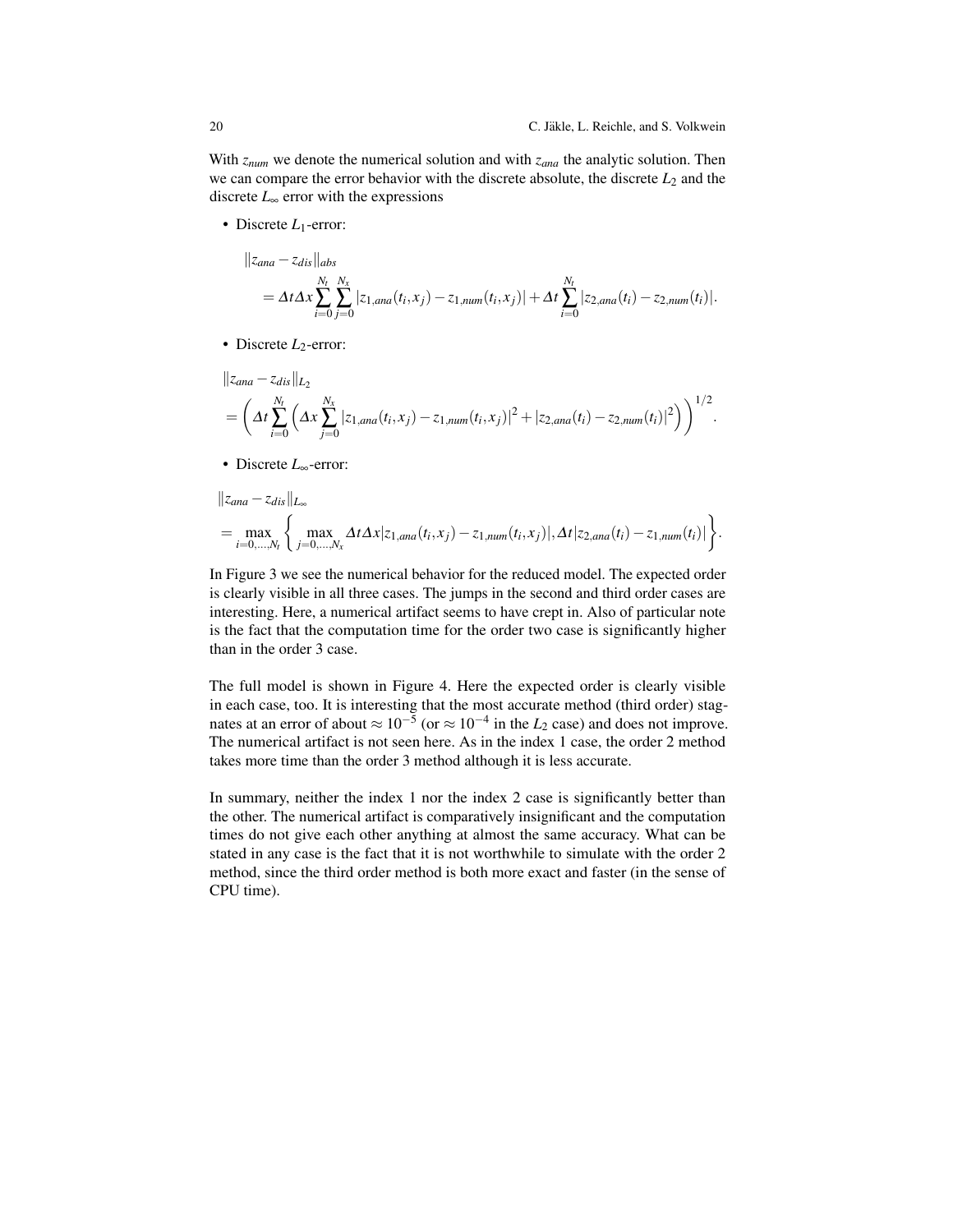<span id="page-22-0"></span>

Fig. 4: Error behavior for different spatial discretization and the corresponding CPU time in the index 2 case.

## *4.2 Simulation in a small network*

In this section, we will use realistic data to simulate a small network. This can be considered as an academic example. The network is shown in Figure [5a](#page-23-0) and we will simulate it with 24 hours e.g. the time horizon is given by

$$
\mathcal{T} = [0, 86400].
$$

In Figure [5a](#page-23-0) you can see a numbering of the pipes, nodes and consumers. The red lines and the red circles represent the forward flow in the pipes and nodes, the blue ones the return flow back to the depot. We use for all pipes the parameters

$$
k = 0.31,
$$
  $c_p = 4160,$   $d = 0.1071,$   $\rho = 960,$   
\n $T_{ext} = 20,$   $k_{rough} = 0.0001,$   $L = 100,$   $\Delta h = 0.$ 

The consumption of the consumers can be seen in Figure [5b.](#page-23-0) This reflects the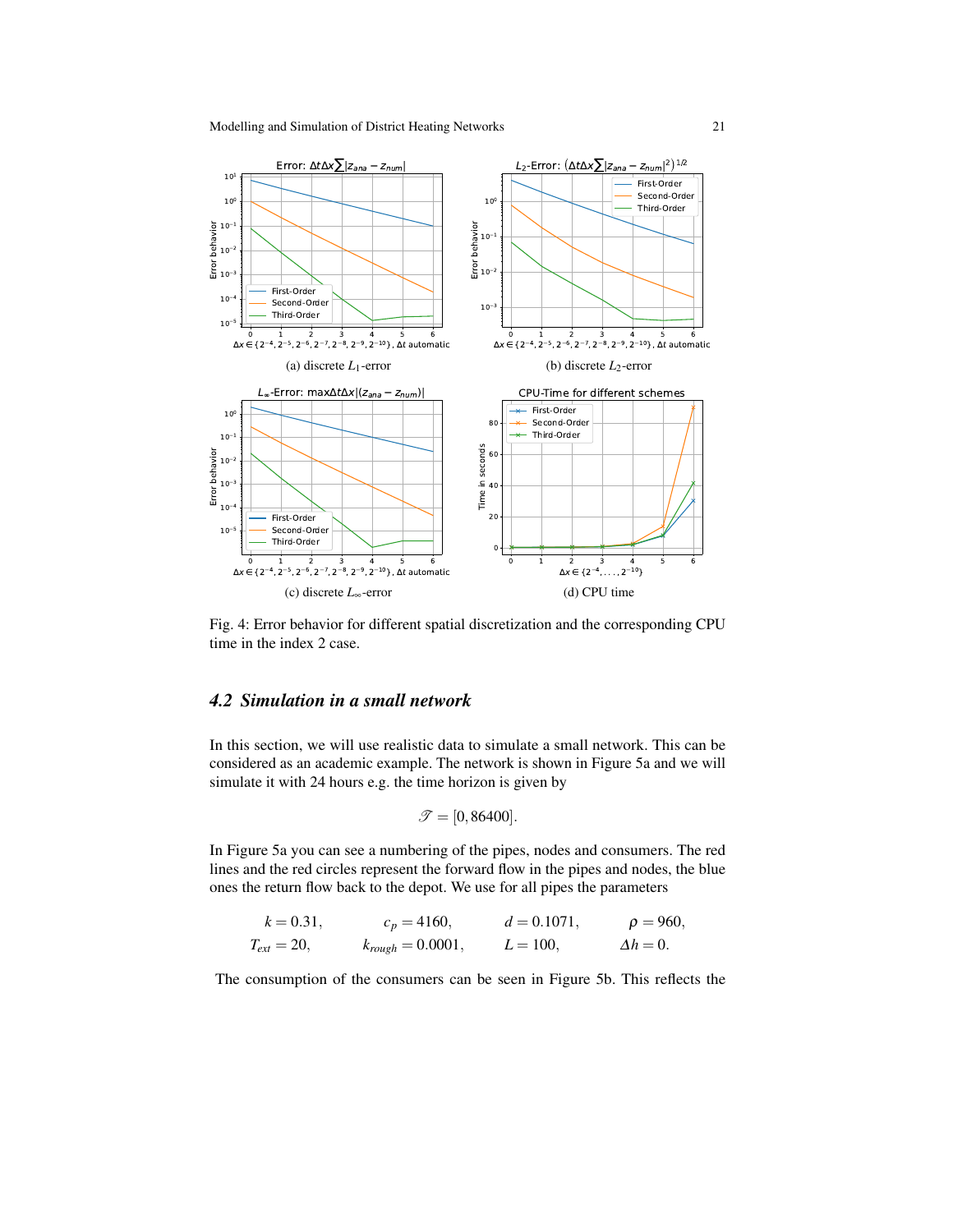<span id="page-23-0"></span>

(a) Network with five consumer, 20 pipes and 22 nodes.



(b) Different consumer demands in the network.

Fig. 5: Some of the input data for the network.

consumption for one day. Over these 24 hours we add tempered water to the network as shown in Figure [5c,](#page-23-0) starting with 120◦C hot water and ending with 80◦C. In the return flow we assume that the water has always 60◦C. In addition, we set the inlet pressure to 8 bar and the pressure arriving at the power plant to 2 bar. Each pipe is discretized into 100 segments. Based on the results in Section [4.1,](#page-18-0) we will use the third order discretization here.

The differences in the results for the index 1 and index 2 cases are marginal and therefore not discussed further here. Only the CPU time of the index 1 case is a few seconds faster, which is hardly significant in a total time of over two minutes. Therefore, we will now only consider the solutions in the index 2 case.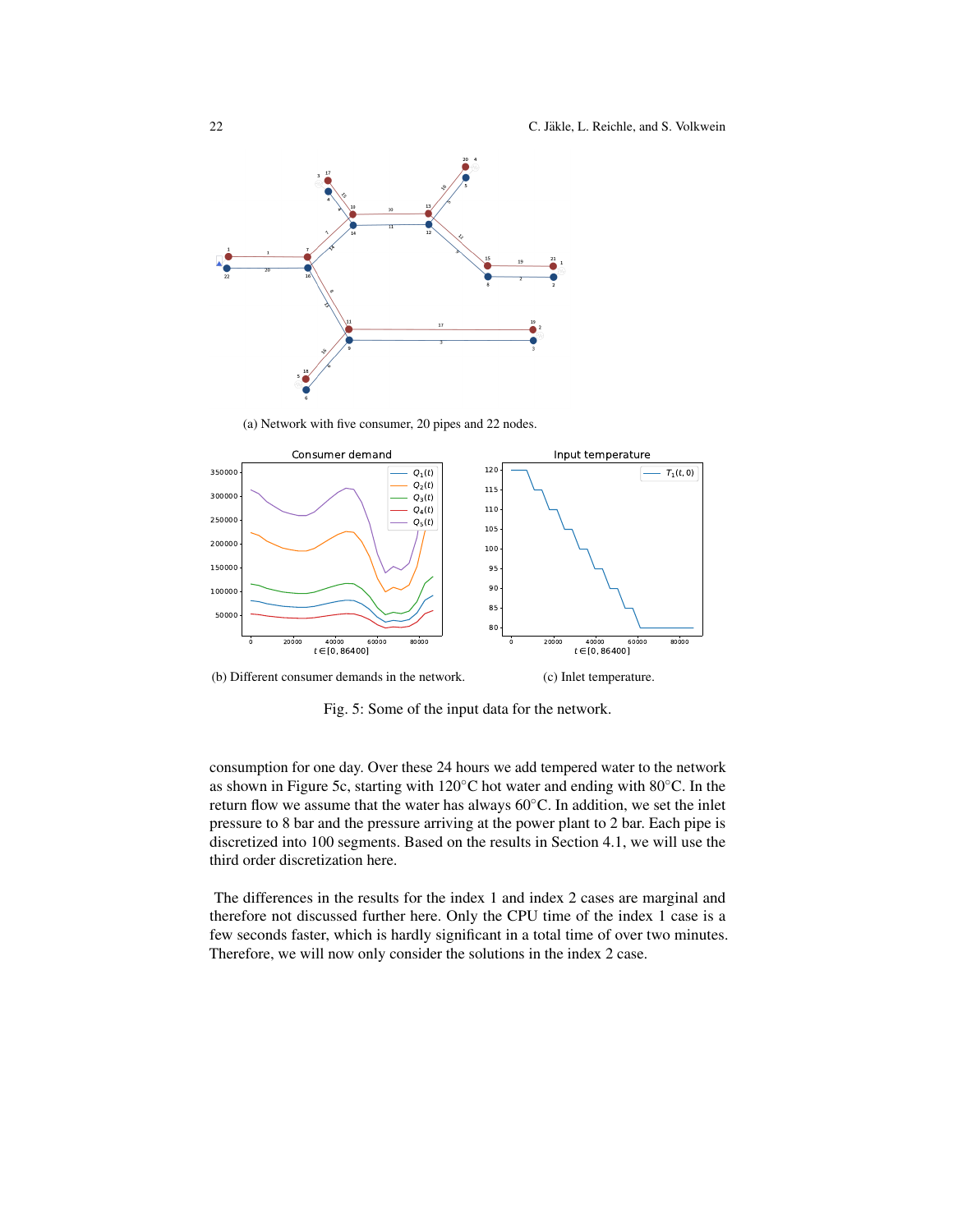<span id="page-24-0"></span>



(c) How good is the consumer demand fulfilled.

Fig. 6: Some of the simulation results.

Since the interesting points in a network are essentially the consumers, we take a closer look at them here. In the Figures [6a, 6b](#page-24-0) and [6c](#page-24-0) we see with which speed the water arrives at the consumers and with which temperature. Furthermore we see how well the consumer demand equation is fulfilled. A particularly interesting observation is that the velocities essentially follow the consumption, compare Figure [5b](#page-23-0) and Figure [6a.](#page-24-0) But with the velocities one see additionally small bumps which show additionally the sinking temperature and thus the smaller becoming energy. With higher velocities, this loss of energy must be compensated for so that the consumers are sufficiently supplied. We can make similar statements about the temperature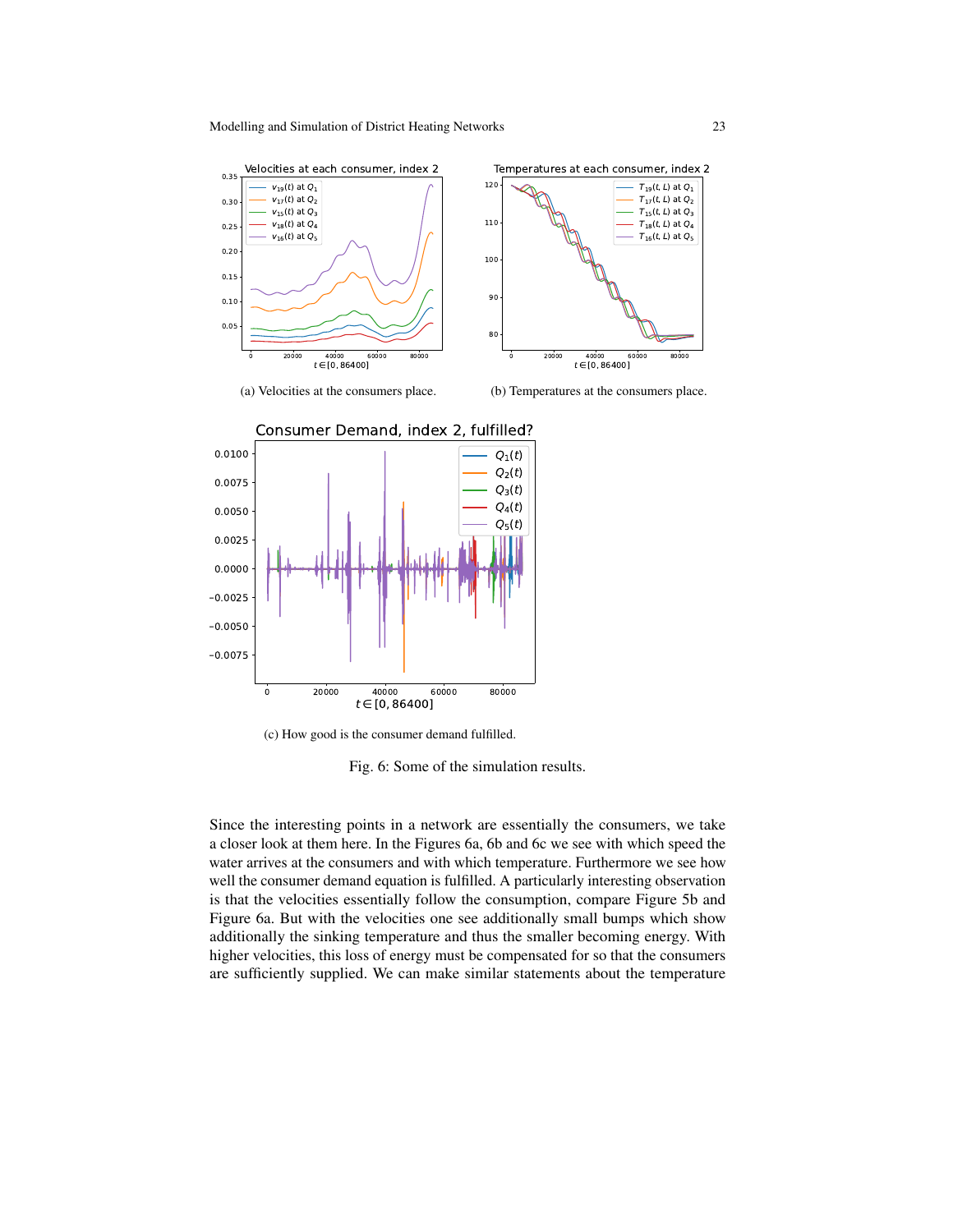in the network. With a slight delay, essentially the same temperature arrives at the consumers that was previously pumped into the network at the depot. We can also see slight dents here, which is also due to the changing temperature. All in all, it can be stated that in this small example, with data that is realistic for this size, we get results from the simulation process which are expected.

## *4.3 Simulation part of a real network*

In this last example, we simulate a part of a real network. The data is provided by our project partners (Rechenzentrum für Versorgungsnetze Wehr  $GmbH^1$  $GmbH^1$ ). The layout of the network can be seen in Figure [7.](#page-25-1) The network consists of a total of 193 nodes

<span id="page-25-1"></span>

Fig. 7: Part of a real network.

and 51 consumers. Of the 190 pipes, with a total length of 7988 meters, 95 each of the pipes are inflow and return. The total consumption of all consumers for one week can be seen in Figure [8a.](#page-26-0) The following operating case is simulated. We assume that the depot pumps  $100\degree$ C hot water with 6.8 bar into the network. The return flow is 70◦C and arrives at the depot with 1.2 bar. Since the pipes are buried in the ground, we assume a constant ambient temperature of 6◦C.

We use a coarse space discretization and the pipes are discretized differently. If a pipe is less than 40 meters long, it is discretized into 5 sections and all pipes longer than 40 meters are discretized into 20 sections.

<span id="page-25-0"></span><sup>1</sup> See <https://www.rzvn.de>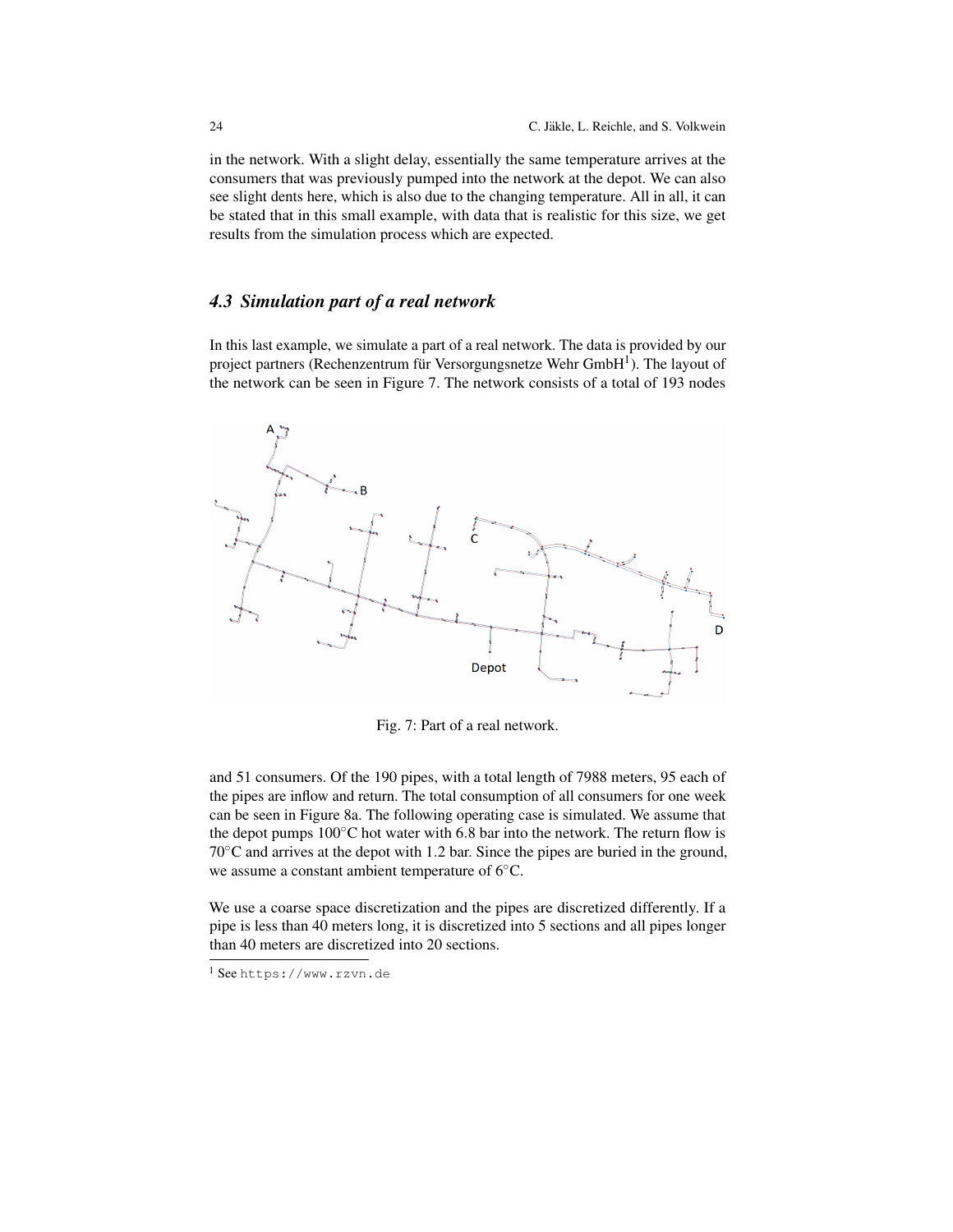<span id="page-26-0"></span>

(a) Total consumption of all con-(b) How good is the consumer (c) How good is the consumer sumers for one week. demand fulfilled, index 1. demand fulfilled, index 2.

As a result, the IDA solver must solve a nonlinear system with almost 3000 unknowns at each time step. The solver uses an automatic step size control and we use as relative tolerance  $10^{-4}$  and as absolute tolerance  $10^{-6}$ . We compare some results for the index 1 and index 2 case. For this we use the same initial value. Note that a consistent initial value for the index 2 case is also consistent for the index 1 case. Therefore, we calculate it as described above for the index 2 case and use it for both cases. This calculation takes about 13 seconds. For the simulation in the reduced index 1 case the solver needs about 28 seconds, for the index 2 case about 69 seconds.

An interesting point in such a network are consumers far away from the depot. Here we consider the customers A, B, C and D see Figure [7.](#page-25-1) How well the consumption equation is fulfilled in each case can be seen in Figures [8b](#page-26-0) and [8c.](#page-26-0) Here a clear difference between the index 1 and index 2 case can be seen. Although we use the same initial value and the same tolerances for the solver, in the index 1 case the equations are clearly worse fulfilled.

<span id="page-26-1"></span>

(a) Different temperatures at con-(b) Different velocities at con-(c) Different pressures at consumers A, B, C and D. sumers A, B, C and D. sumers A, B, C and D.

Figure [9a](#page-26-1) shows the temperatures that arrive at the respective consumers. These are close to the  $100\degree$ C that is pumped into the grid. It is easy to see that there is hardly any heat loss. The different deflections caused by the consumers can also be seen very clearly. In the times in which the consumers consume little, the temperature also goes down somewhat and vice versa. This is related to the flow velocity. If the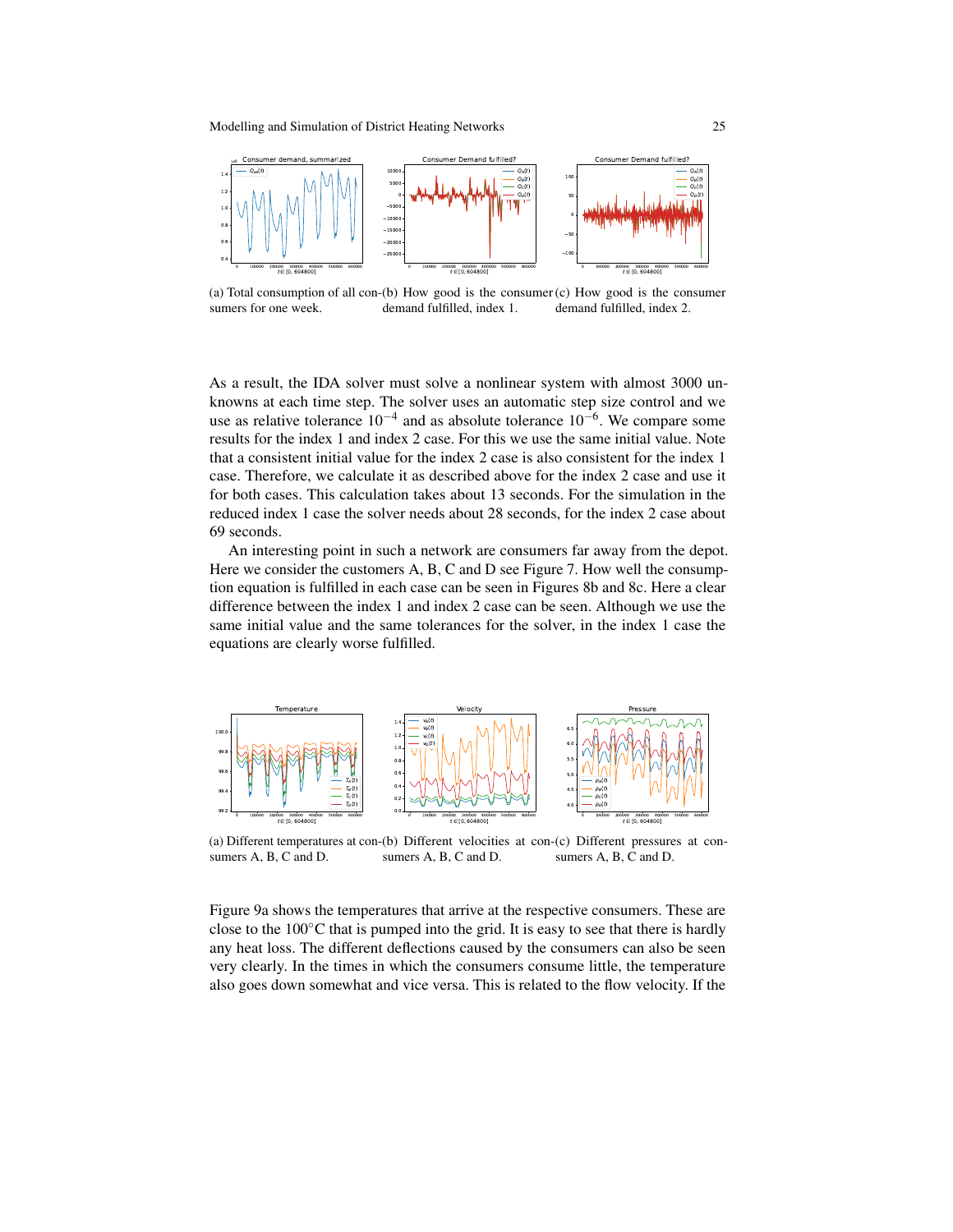consumers do not pull much, the velocity is reduced; this can also be seen clearly, compare Figure [9b.](#page-26-1) Finally, the velocities result from the pressure differences in the respective pipes. The corresponding pressure can be seen in Figure [9c,](#page-26-1) which also shows the same qualitative behavior as the consumers.

Finally, we compare some values in the Euclidean norm below. If we denote with *z*<sub>full</sub> the solution of the index 2 system and with *z*<sub>red</sub> the solution of the index 1 problem we get as difference

$$
\sqrt{\sum_{k=1}^{n_t} \Delta t \|\bar{z}_{full}^k - \bar{z}_{red}^k\|_2^2} = 0.0908
$$

As a reminder, the only difference between the full and the reduced model is that we neglect the term  $\dot{v}$  in the modified incompressible euler equation [\(15b\)](#page-11-3). Since the velocity results essentially from the pressure difference, let us consider the difference in the Euclidean norm of velocities and pressures at the consumers A, B, C and D:

|                                                      | A | B | - C + | D |
|------------------------------------------------------|---|---|-------|---|
| Velocity $0.13 \times 0.87 \times 10.17 \times 0.38$ |   |   |       |   |
| Pressure $ 1.35 1.94 0.31 1.08$                      |   |   |       |   |

If we compare the difference of velocities and pressures at the consumers A, B, C and D with a relative discrete *L*<sup>2</sup> Norm, e.g.

$$
\frac{\left(\int_{t_0}^{t_f} (h_{full}(t) - h_{red}(t))^{2} dt\right)^{1/2}}{\left(\int_{t_0}^{t_f} (h_{full}(t))^{2} dt\right)^{1/2}}
$$

we get:

$$
\begin{array}{c|c|c|c}\n & A & B & C & D \\
\hline\n\text{Velocity} & 1.6e-3 & 1.6e-3 & 1.6e-3 \\
\text{Pressure} & 4.5e-4 & 7.2e-4 & 87.3e-4 & 3.4e-4\n\end{array}
$$

Note that we used a trapezoidal rule for the integral. These numbers, especially the relative error, show that the term  $\dot{v}$  in the modified incompressible euler equation [\(15b\)](#page-11-3) is negligible. In fact, the error is smaller or the same as the stepsize for the time integration. Together with the fact that for small networks it makes hardly any difference in terms of CPU time whether the full model or the reduced model is solved and for large networks the reduced model is solved significantly faster, it can be stated here that it makes perfect sense to solve the reduced model. However, if you need precise results for the consumer equations, it may be advisable to accept the possibly higher computing time and solve the full index 2 model.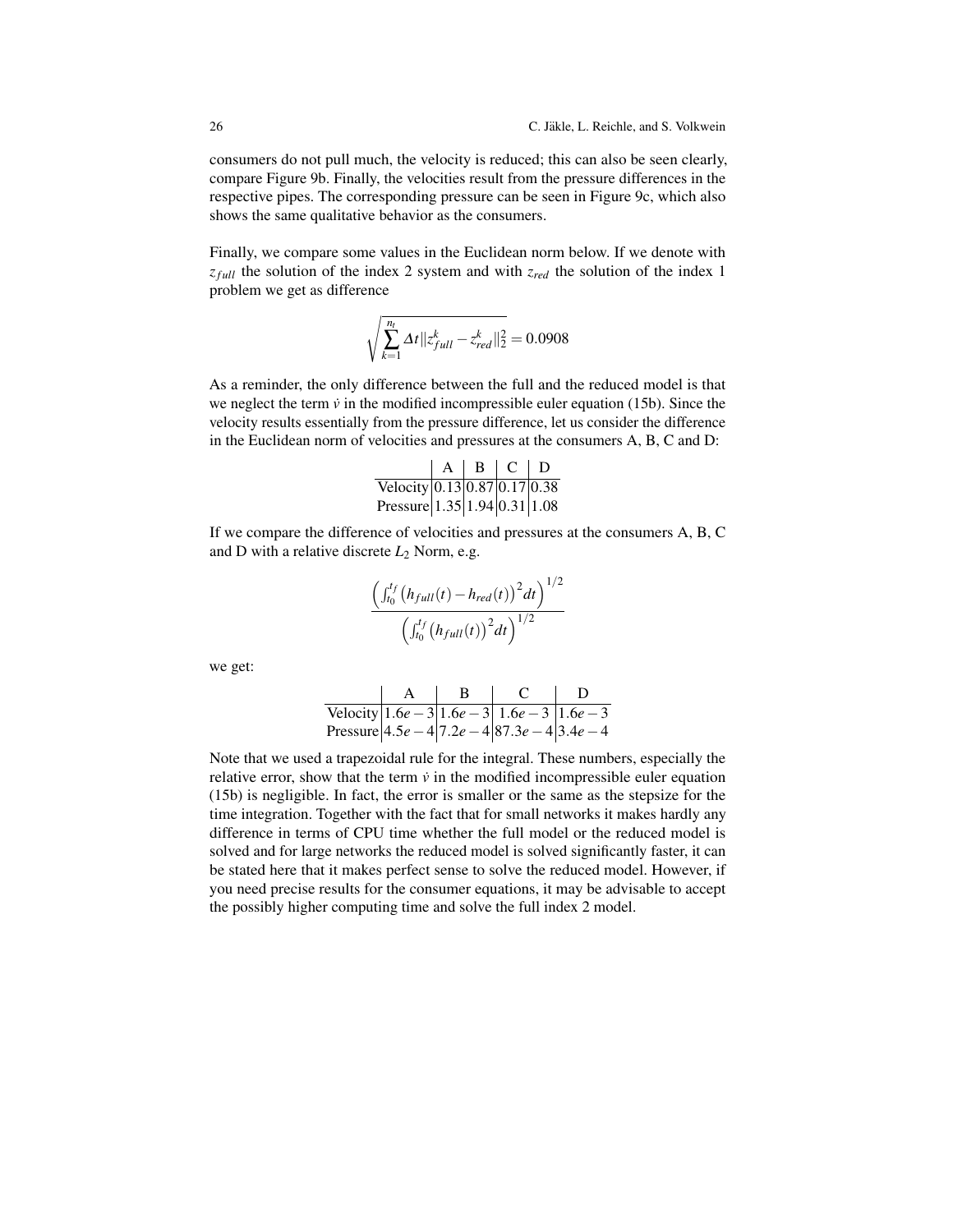#### <span id="page-28-0"></span>5 Conclusions

In this article we could show that our model works well and the results are convincing. In the case that the district heating network is represented as a graph-theoretic tree, we could show existence and uniqueness of the solution.

In numerics, we looked at different discretizations of space and compared them for a constructed example where we know the exact solution. We were able to show that more accurate results can be expected for higher order, but that these require more computing time. Surprisingly, the second order discretization method requires more CPU time than the third order one.

Our model is essentially based on the work of [\[5\]](#page-37-6) and [\[15\]](#page-37-8). However, this is an index 2 DAE which is numerically more complex to handle. Instead of going the classical way of index reduction and encountering the possible problems, we followed [\[20\]](#page-38-2) and neglected the term  $\dot{v}$  which leads to an index 1 DAE. In the simulation we have seen that for practical examples the differences are marginal and negligible. Finally, we have seen that the simulation is also feasible for parts of real networks.

### Appendix A. Functions  $f_1, f_2, g_1$  and  $g_2$  modeling

The main objective of this section is the modeling of the functions  $f_1$ ,  $f_2$ ,  $g_1$  and  $g_2$ in a abstract way to handle any network automatically in a consistent manner. For this we assume, that we have a directed acyclic graph  $\mathscr{G} = (\mathscr{N}, \mathscr{E})$  with direction following ordering. Let  $\mathscr I$  denote its incidence matrix and  $\mathscr C^1, \mathscr C^2$  its consumer matrix. Let *N* be the number of pipes,  $\overline{N}$  the number of nodes with  $\overline{N} = n_s + n_d + n_{iunc}$ ,  $n_i$ the number of discretization points in pipe  $e_i$  for  $i = 1, ..., N$  *n* the sum of all  $n_i$  with  $n := \sum_{i=1}^{N}$  $\sum_{i=1}^{\infty} n_i$ . We denote  $p_{N,L}$  the given pressure for the demand node for the power plant and  $T_2^A$ , ...,  $T_{n_s}^A$  the given temperature for the supply nodes before a consumer. Moreover  $Q_1, ..., Q_{n_c}$  describe the consumers. For a better reading we left out the arguments for *t*. Let  $\mathcal{I}_+ := \max\{\mathcal{I},0\}$  and  $\mathcal{I}_- := \min\{\mathcal{I},0\}$  be the positive and negative part of the incidence matrix  $\mathscr{I}$  and  $\mathscr{I}^r := (\mathscr{I}_{i,j})_{m_s+1 \le i \le m_s+m_0,1 \le j \le N}$  the reduced incidence matrix.

In order to write our system in the form [\(21\)](#page-15-0) we do a spatial discretization (forward Euler) by the method of lines for the transport equation [\(15a\)](#page-11-1) and get

<span id="page-28-1"></span>
$$
\begin{pmatrix} \dot{T}_{i,1} \\ \vdots \\ \dot{T}_{i,n} \end{pmatrix} = -\frac{v_i}{\Delta x_i} \begin{pmatrix} T_{i,1} \\ T_{i,2} - T_{i,1} \\ \vdots \\ T_{i,n_i} - T_{i,n_i-1} \end{pmatrix} - \frac{4k}{c_p d_i \rho} \left[ \begin{pmatrix} T_{i,1} \\ \vdots \\ T_{i,n_i} \end{pmatrix} - \begin{pmatrix} T_{ext} \\ \vdots \\ T_{ext} \end{pmatrix} \right], \qquad (24)
$$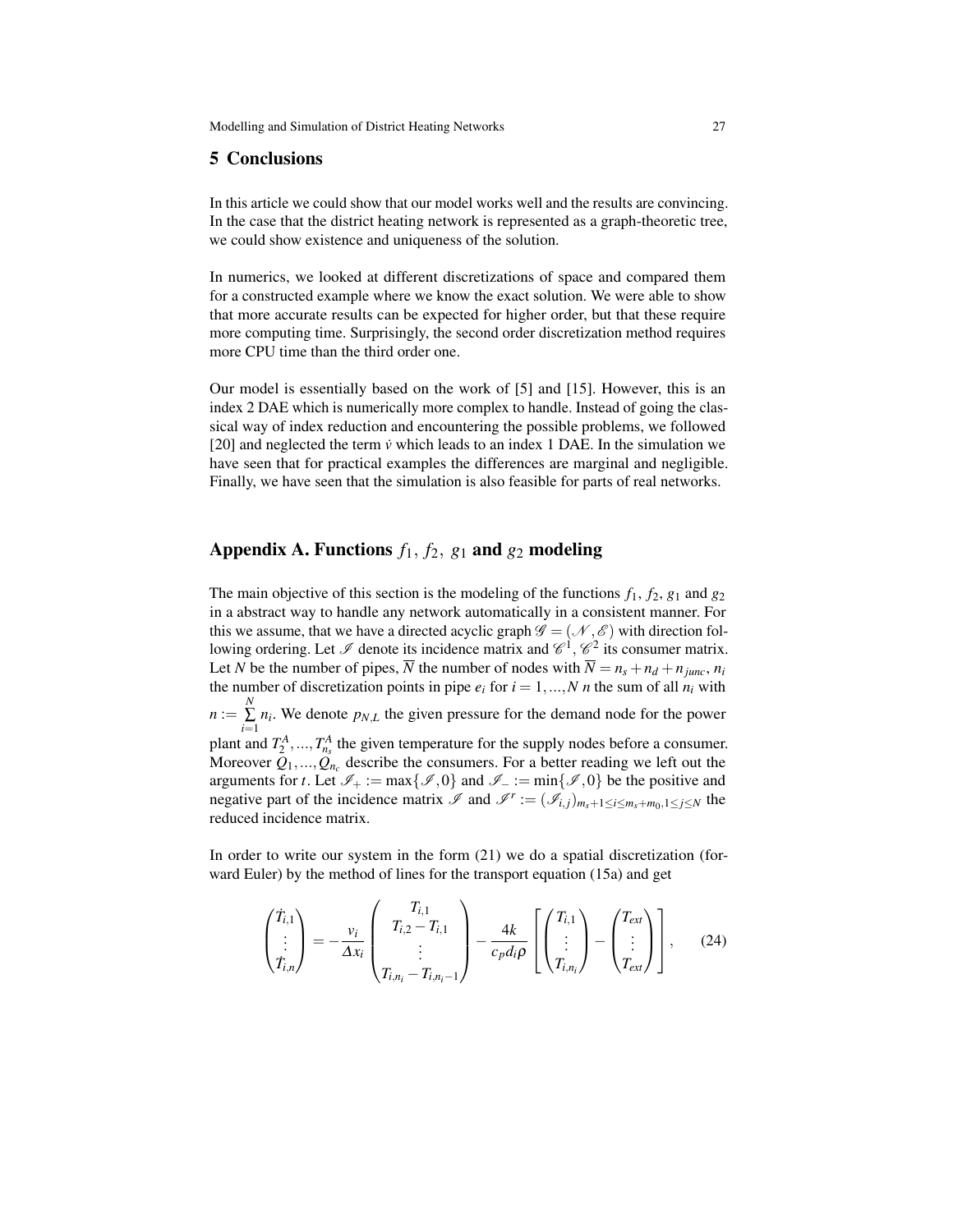for  $i = 1, ..., N$ . Similar we get for the Euler equation [\(15b\)](#page-11-3)

$$
\dot{v}_i = -\left(\frac{p_i(L) - p_i(0)}{L_i\bar{\rho}} + \frac{\lambda_i}{2d_i}v_i^2 + g(\partial_x h)\right),\tag{25}
$$

for  $i = 1, ..., N$ . For each pipe  $e_i \in \mathcal{E}$  we have the set of variables  $T_{i,1}, ..., T_{i,n_i}$ ,  $v_i$  and  $p_i(L)$ ,  $p_i(0)$  depending on *t* that represent the discrete analog of *T*, *v*, *p*, respectively. Here  $n_i$  is the number of discretization points in pipe  $e_i$ . The coupling conditions [\(17\)](#page-12-6) leads to the following equations:

<span id="page-29-4"></span><span id="page-29-3"></span><span id="page-29-2"></span><span id="page-29-1"></span><span id="page-29-0"></span>
$$
\sum_{e_i \in \sigma_j \cup \Sigma_j} A_i \rho v_i = 0, \tag{26a}
$$

$$
\sum_{e_i \in \sigma_j} c_p A_i \rho v_i T_{i, n_i} - \sum_{e_i \in \Sigma_j} c_p A_i \rho v_i T_{i, 1} = 0,
$$
\n(26b)

$$
p_i(L) = p_l(0) \text{ for all } i \in \sigma_j, l \in \Sigma_j,
$$
 (26c)

<span id="page-29-6"></span><span id="page-29-5"></span>
$$
T_{i,1} = T_{l,1} \text{ for all } i, l \in \Sigma_j,
$$
\n
$$
(26d)
$$

where  $\sigma_j$  is the set of pipes incoming the node *j* and  $\Sigma_j$  the set of pipes outgoing of node *j*. For consumer *k* with incoming pipe  $e_i$  and outgoing pipe  $e_l$  it holds

$$
q_i = q_l,\tag{27a}
$$

$$
Q_k(t) = c_p A_i q_i (T_{i,n_i} - T_{out}).
$$
\n(27b)

Notice, that *Tout* is a fixed number.

Functions *f*<sup>1</sup> and *f*<sup>2</sup>

We start with the functions  $f_1$  and  $f_2$  which describes the discretized PDE and the ODE. For the PDE [\(24\)](#page-28-1) we define the matrices

$$
A_{f_1} = \begin{pmatrix} -\frac{1}{\Delta x_1} \\ \vdots \\ -\frac{1}{\Delta x_1} \end{pmatrix}_{\tilde{n}_1} \cdot \cdot \cdot \begin{pmatrix} -\frac{1}{\Delta x_N} \\ \vdots \\ -\frac{1}{\Delta x_N} \end{pmatrix},
$$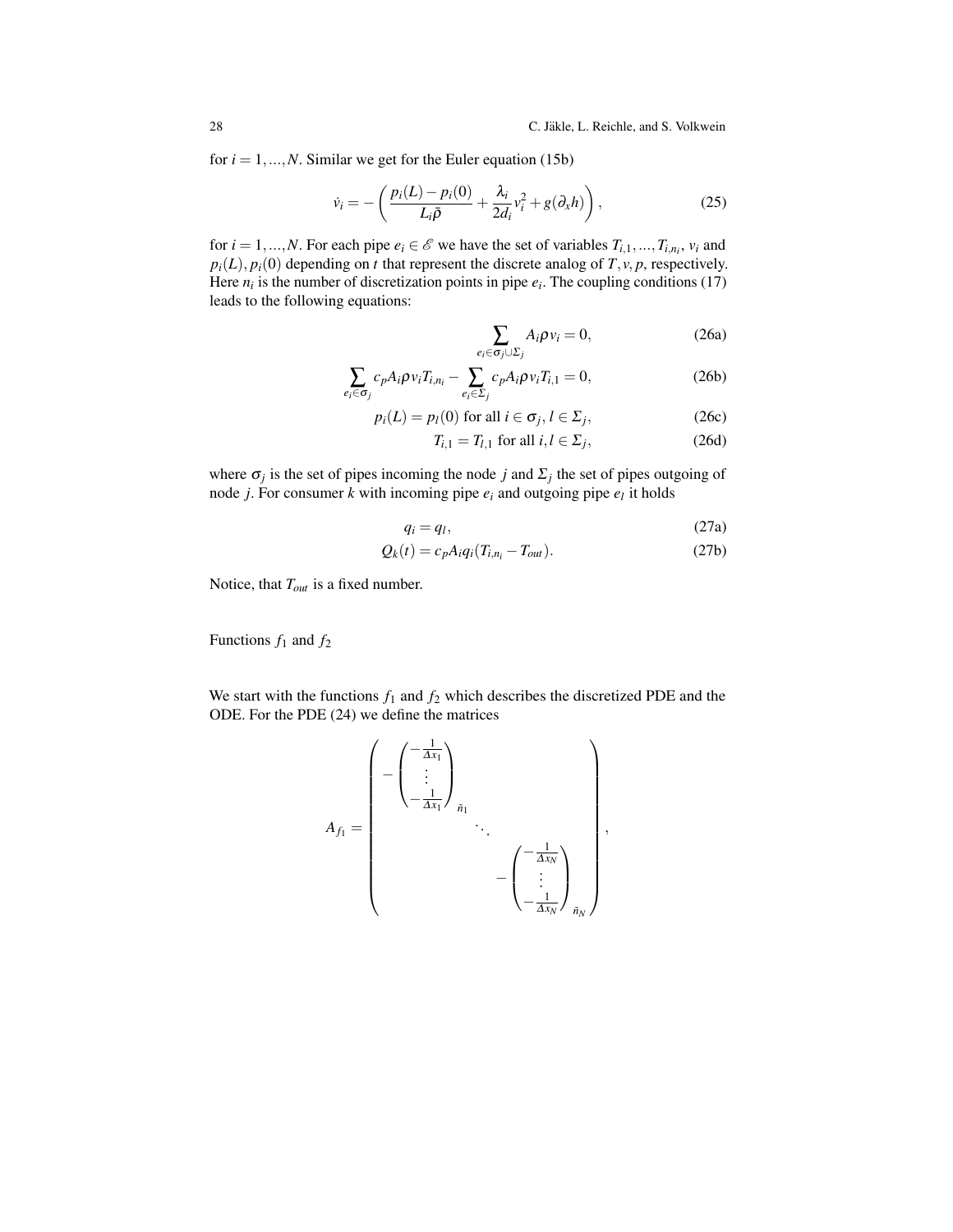$$
A_{f_2} = \begin{pmatrix} A_{\tilde{n}_1} & & \\ & \ddots & \\ & & A_{\tilde{n}_N} \end{pmatrix} \text{ with } A_{\tilde{n}_i} = \begin{pmatrix} 1 & & \\ -1 & 1 & \\ & \ddots & \ddots \\ & & -1 & 1 \end{pmatrix} \in \mathbb{R}^{\tilde{n} \times \tilde{n}}
$$

*Af*<sup>4</sup> = − 4*k d*1*cp*ρ 1*n*˜1 . . . − 4*k dNcp*ρ 1*n*˜*N* , *Df*<sup>1</sup> = − 1 . . . 0 *n*˜1 . . . 0*n*˜×2*<sup>N</sup>* − 1 . . . 0 *n*˜*N* , and *d*<sup>1</sup> = 4*kText d*1*cp*ρ . . . 4*kText d*1*cp*ρ . . . 4*kText dNcp*ρ . . . 4*kText dNcp*ρ .

This leads to  $\dot{x}_1(t) = f_1(t, x(t), y(t))$  with

$$
f_1(t, x(t), y(t)) = A_{f_1}x_2(t) \cdot \ast (A_{f_2}x_1(t) + D_{f_1}y(t)) + A_{f_4}x_1(t) + d_1
$$

and

$$
A_{f_1} \in \mathbb{R}^{\tilde{n} \times N}, A_{f_2}, A_{f_4} \in \mathbb{R}^{\tilde{n} \times \tilde{n}}, D_{f_1} \in \mathbb{R}^{\tilde{n} \times 3N}, d_1 \in \mathbb{R}^{\tilde{n}}.
$$

<span id="page-30-0"></span>*Remark 2.* In some cases we want to use another scheme for the spatial discretization. In particular we have used the following three different discretizations.

$$
\frac{1}{2}T(t, x+h) = \int \frac{\frac{1}{h}(T(t, x+h) - T(t, x))}{\frac{1}{h}(T(t, x+h) - T(t, x))},
$$
 order=1,

$$
\partial_x T(t, x + h) = \begin{cases} \frac{1}{2h} \left( T(t, x + 2h) - T(t, x) \right), & \text{order=2,} \\ \frac{1}{6h} \left( T(t, x - h) - 6T(t, x) + 3T(t, x + h) + 2T(t, x + 2h) \right), & \text{order=3.} \end{cases}
$$

To get the corresponding points on the boundary we need some ghost points which should be calculated with the same order we use here. For more details about ghost points at boundary see e.g. [\[1\]](#page-37-17). The idea is to interpolate with the appropriate order e.g

$$
T(x) \approx a + bx
$$
 for order = 2,  
\n $T(x) \approx a + bx + cx^2$  for order = 3.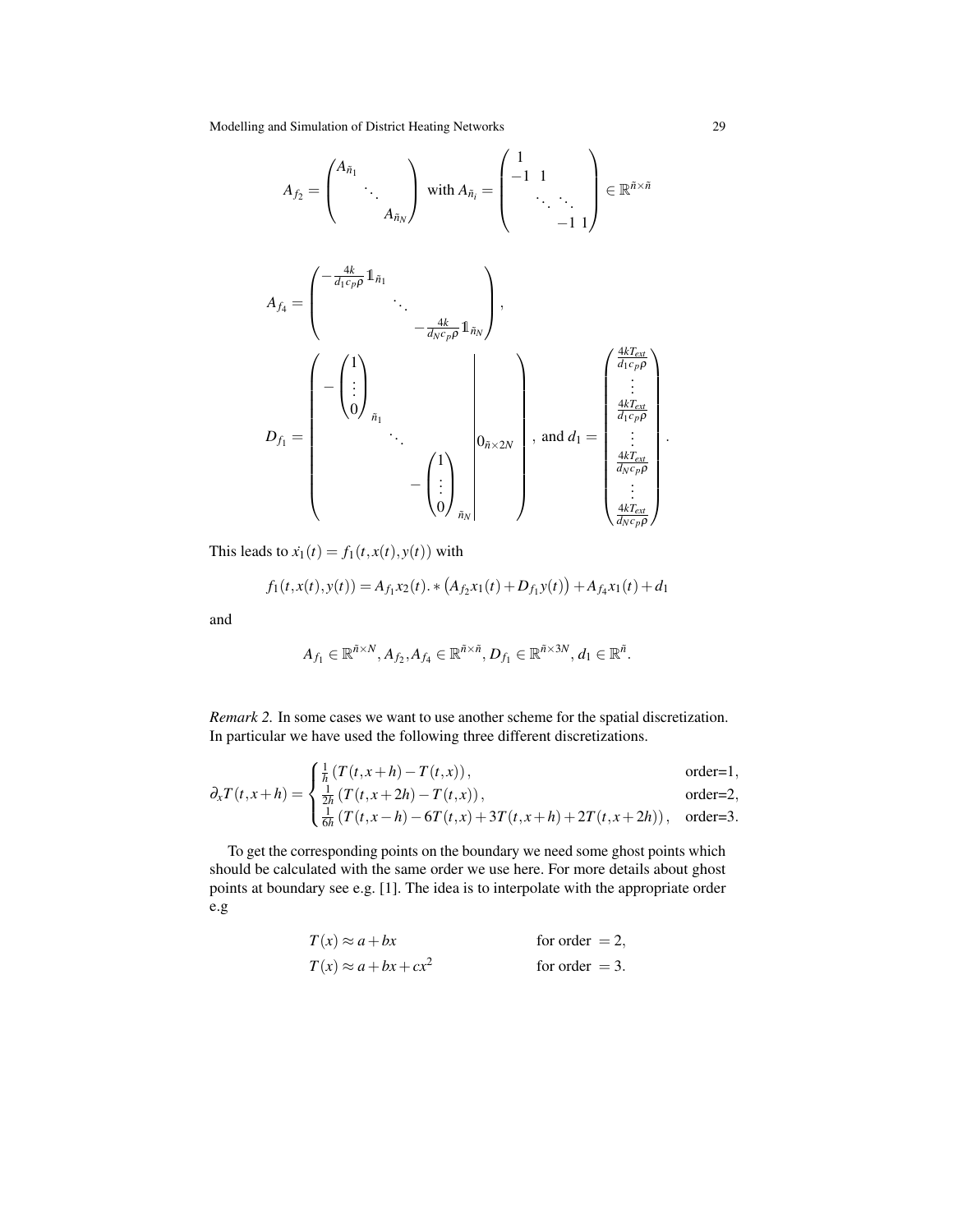Assume that we want to discretize T with *N* spatial discretization points. In the case that we use a second order scheme we need therefore a ghost point for  $T_{N+1}$ . Simple calculations and insert into the corresponding equations shows that we need to change only  $A_{\tilde{n}_i}$ , e.g.

$$
\begin{pmatrix} 1 & & & \\ -1 & 0 & 1 & & \\ & & \ddots & \ddots & \\ & & & -2 & 2 \end{pmatrix}
$$

In the case that we use a third order scheme we need to solve for the ghost point on the left boundary.

$$
T_0 = a, \t a = T_0,
$$
  
\n
$$
T_1 = a + b\Delta x + c\Delta x^2, \t b = \frac{-3T_0 + 4T_1 - T_2}{2\Delta x},
$$
  
\n
$$
T_1 = a + b2\Delta x + c4\Delta x^2, \t c = \frac{T_0 - 2T_1 + T_2}{2\Delta x^2}.
$$

Therefore our ghost point is given by

$$
T_{-1} = 3T_0 - 3T_1 + T_2.
$$

After inserting into the correct equation we get for the first two equations

$$
dT_1 = \dots \frac{1}{6h}(-3T_0 + 3T_2),
$$
  
\n
$$
dT_2 = \dots \frac{1}{6h}(T_0 - 6T_1 + 3T_2 + 2T_3).
$$

Similar calculations show that we have for the last equation:

$$
dT_N = \dots \frac{1}{6h} (3T_{N-2} - 12T_{N-1} + 9T_N)
$$

Therefore we need to change  $A_{\tilde{n}_i}$  and  $D_{f_1}$  to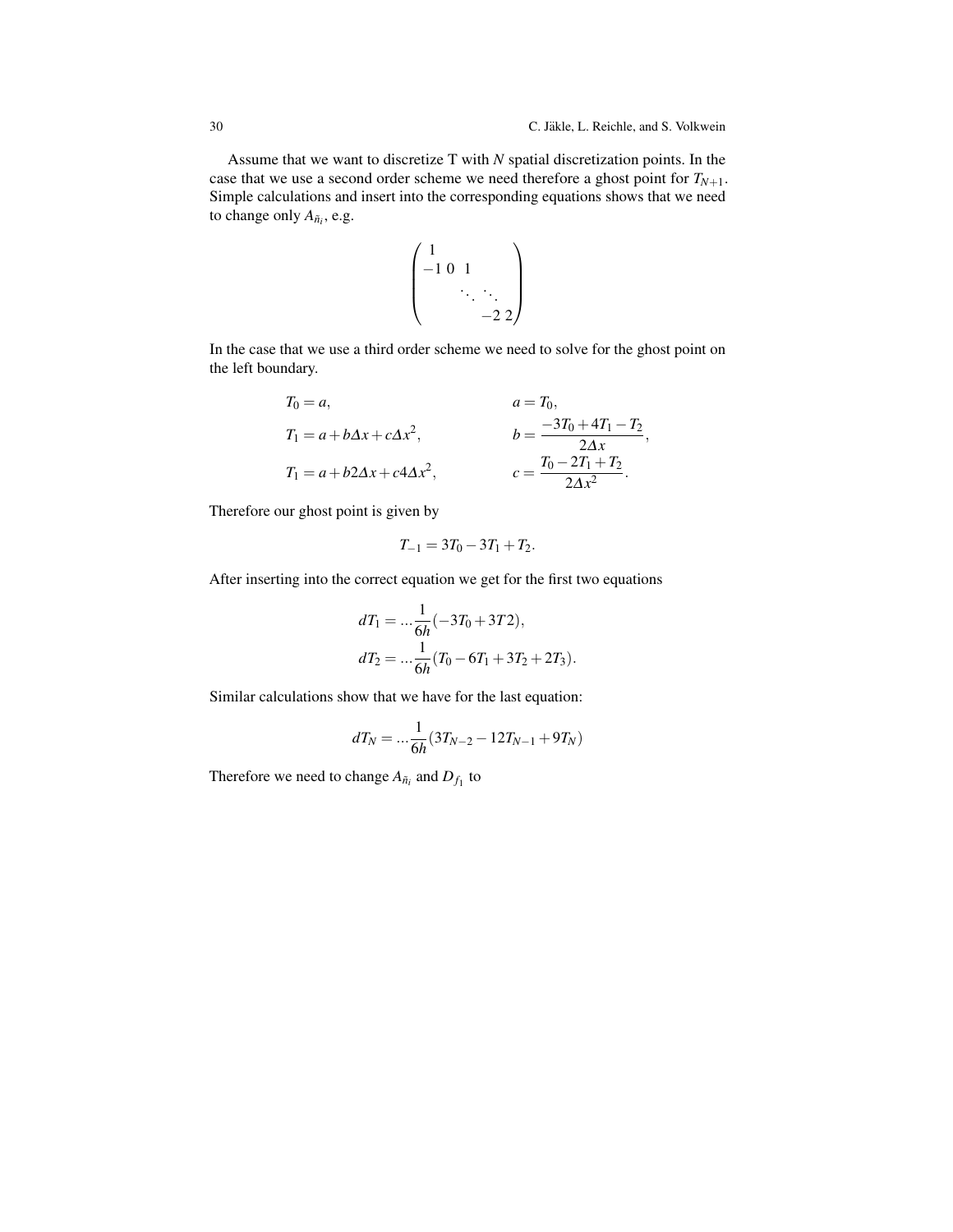$$
A_{\bar{n}_i} = \begin{pmatrix} 0 & 3 & & & & \\ 1 & -6 & 3 & 2 & & \\ & \ddots & \ddots & \ddots & \ddots & \\ & & 1 & -6 & 3 & 2 \\ & & & 3 & -12 & 9 \end{pmatrix}, \qquad D_{f_1} = \begin{pmatrix} -3 \\ \vdots \\ 0 \end{pmatrix}_{\bar{n}_1} \cdot \frac{1}{\ddots} \cdot \frac{1}{\ddots} \cdot \frac{1}{\ddots} \cdot \frac{1}{\ddots} \cdot \frac{1}{\ddots} \cdot \frac{1}{\ddots} \cdot \frac{1}{\ddots} \cdot \frac{1}{\ddots} \cdot \frac{1}{\ddots} \cdot \frac{1}{\ddots} \cdot \frac{1}{\ddots} \cdot \frac{1}{\ddots} \cdot \frac{1}{\ddots} \cdot \frac{1}{\ddots} \cdot \frac{1}{\ddots} \cdot \frac{1}{\ddots} \cdot \frac{1}{\ddots} \cdot \frac{1}{\ddots} \cdot \frac{1}{\ddots} \cdot \frac{1}{\ddots} \cdot \frac{1}{\ddots} \cdot \frac{1}{\ddots} \cdot \frac{1}{\ddots} \cdot \frac{1}{\ddots} \cdot \frac{1}{\ddots} \cdot \frac{1}{\ddots} \cdot \frac{1}{\ddots} \cdot \frac{1}{\ddots} \cdot \frac{1}{\ddots} \cdot \frac{1}{\ddots} \cdot \frac{1}{\ddots} \cdot \frac{1}{\ddots} \cdot \frac{1}{\ddots} \cdot \frac{1}{\ddots} \cdot \frac{1}{\ddots} \cdot \frac{1}{\ddots} \cdot \frac{1}{\ddots} \cdot \frac{1}{\ddots} \cdot \frac{1}{\ddots} \cdot \frac{1}{\ddots} \cdot \frac{1}{\ddots} \cdot \frac{1}{\ddots} \cdot \frac{1}{\ddots} \cdot \frac{1}{\ddots} \cdot \frac{1}{\ddots} \cdot \frac{1}{\ddots} \cdot \frac{1}{\ddots} \cdot \frac{1}{\ddots} \cdot \frac{1}{\ddots} \cdot \frac{1}{\ddots} \cdot \frac{1}{\ddots} \cdot \frac{1}{\ddots} \cdot \frac{1}{\ddots} \cdot \frac{1}{\ddots} \cdot \frac{1}{\ddots} \cdot \frac{1}{\ddots} \cdot \frac{1}{\ddots} \cdot \frac{1
$$

After we finished for the PDE we now define the matrices for the ODE [\(25\)](#page-29-0) as follows:

$$
A_{f_3} = \begin{pmatrix} -\frac{\lambda_1}{2d_1} & & \\ & \ddots & \\ & & -\frac{\lambda_N}{2d_N} \end{pmatrix}, \quad D_{f_2} = \begin{pmatrix} \frac{1}{L_1 \rho} & -\frac{1}{L_1 \rho} & \\ 0_{N \times N} & & \ddots \\ & & \frac{1}{L_N \rho} & -\frac{1}{L_N \rho} \end{pmatrix} \text{ and } d_2 = \begin{pmatrix} -g(\partial x h) \\ \vdots \\ -g(\partial x h) \end{pmatrix}.
$$

This leads to  $\dot{x}_2(t) = f_2(t, x(t), y(t))$  with

$$
f_2(t, x(t), y(t)) = A_{f_3}x_2(t) \cdot * x_2(t) + D_{f_2}y(t) + d_2
$$

and

$$
A_{f_3} \in \mathbb{R}^{N \times N}, D_{f_2} \in \mathbb{R}^{N \times 3N}, d_2 \in \mathbb{R}^N.
$$

Using 
$$
x = \begin{pmatrix} x_1 \\ x_2 \end{pmatrix}
$$
 we get  
\n
$$
\dot{x}(t) = f(t, x(t), y(t)) = \begin{pmatrix} f_1(t, x(t), y(t)) \\ f_2(t, x(t), y(t)) \end{pmatrix}
$$

The function *g*<sup>1</sup>

In this section we want describe who we model the function  $g_1$ . We start with the equations for the continuity of the pressure and the perfect mixing [\(26c\)](#page-29-1) and [\(26d\)](#page-29-2) where we need the matrices  $D_{g_1,p}$  and  $D_{g_1,T}$ . They are given by Algorithm [1](#page-33-0) and [2.](#page-33-1) Notice, that  $n_p$  and  $n_{out}$  are the number of rows of  $D_{g_1,p}$  and  $D_{g_1,T}$ . After generating them we can set  $n_{g_1} = n_p + n_{out} + 2 + n_c + 1$  and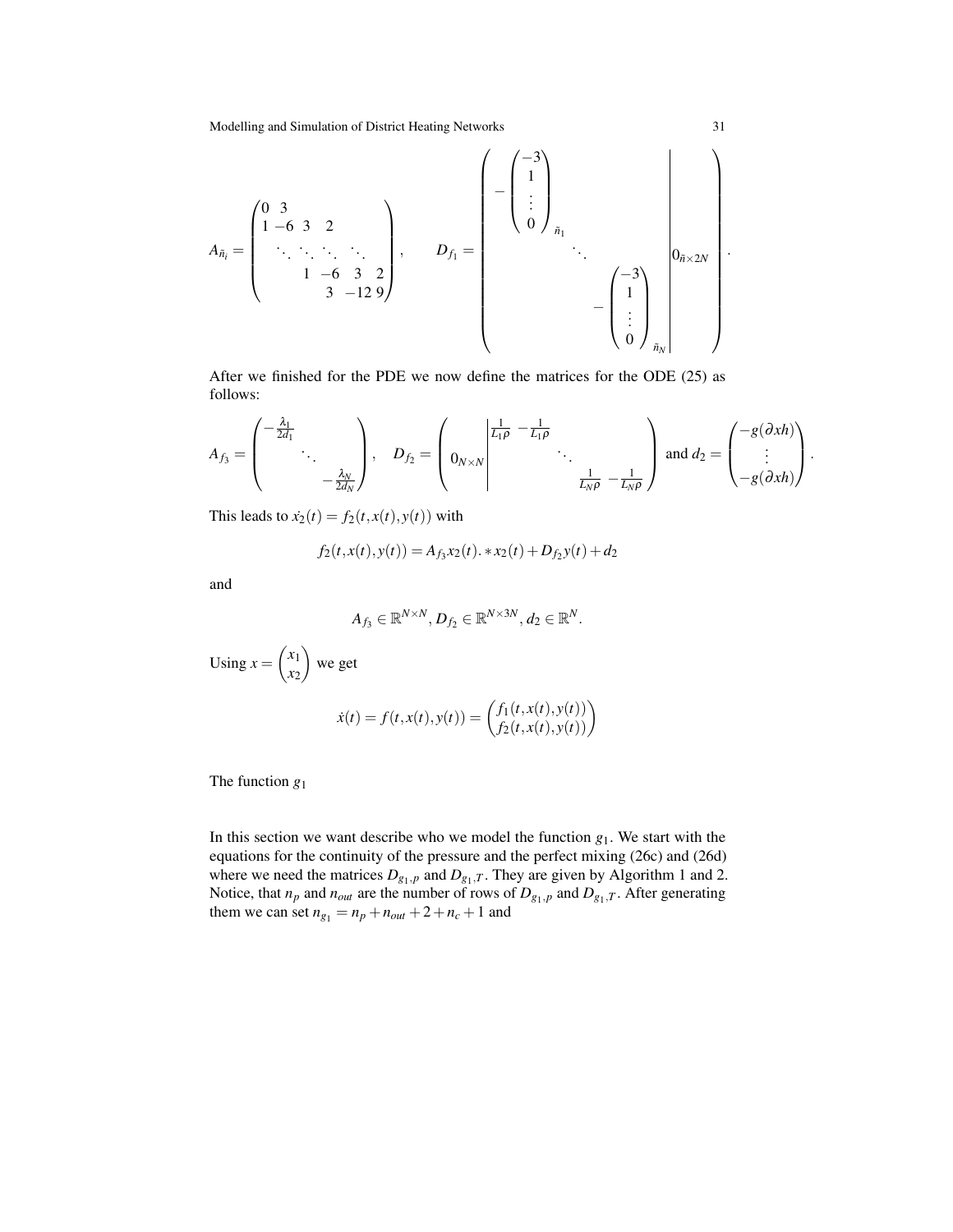32 C. Jäkle, L. Reichle, and S. Volkwein

$$
D_{g_1,p} = \left(\frac{0_{n_p \times N} - D_{g_1,p}}{0_{(n_{g_1} - n_p) \times 3N}}\right) \text{ and } D_{g_1,T} = \left(\frac{0_{n_p \times 3N}}{D_{g_1,T}} - 0_{n_{out} \times 2N}\right)
$$

To satisfy the equation which conserve the energy, e.g. [\(26b\)](#page-29-3) we will need the

## Algorithm 1: Generate *Dg*1,*<sup>p</sup>* for *g*<sup>1</sup>

```
Return :matrix Dg1,p
 1 Set a \in \mathbb{R}^{\overline{N}} with a_i := \sum_{j=1}^N (\mathcal{I}_+ - \mathcal{I}_-)_{i,j}2 Set D_{g_1,p} = []3 for i = 0, 1, ..., n_{junc} do
 4 | Set i := n_s + i;
 \mathsf{s} Set ind := nonzero(\mathcal{I}[i,:]), the nonzero elements in \mathcal{I}.
 6 Set l := a_i<br>
for j = 1,
         for j = 1, ..., l - 1 do
 \begin{array}{c|c} \hline \mathbf{8} & \mathbf{8} \\ \hline \end{array} Set tmp = zeros(2m)
 9 | Set s, q = ind[0][j], ind[0][j+1]
10 if \mathcal{I}[i,s] = -1 then<br>11 if \mathcal{I}[i,s] = -1 then
                \left| \quad \text{tmp}[2 * s + 1] = -1 \right|12 else
13 \vert tmp[2 * s] = -1
14 end
15 if \mathcal{I}[i,q] = -1 then
16 \vert \vert \vert tmp[2*q+1] = 117 else
18 \vert \vert tmp[2 * q] = 1
19 end
20 | Set D_{g_1,p}.append(tmp)
21 end
22 end
```
## <span id="page-33-0"></span>**Algorithm 2:** Generate  $D_{g_1,T}$  for  $g_1$

<span id="page-33-1"></span>Return :matrix *Dg*1,*<sup>T</sup>* 1 Set  $\mathscr{I}_{tmp} = \mathscr{I}_{r_p}[counter] \mathscr{I}_{temp} = \mathscr{I}_{r_p}[counter] \mathscr{I}_{temp} = \mathscr{I}_{temp}$ Set  $D_{g_1,T} = []$ 2 for  $i = 0, 1, ..., n_{temp}$  do 3  $temp = where(\mathcal{I}[i,:]=-1)$ <sup>4</sup> for *j* = 0,1,...,*len*(*temp*)−1 do  $\begin{array}{c|c} 5 & \text{temp2} = zeros(m_{temp}) \\ 6 & \text{temp2}[\text{temp}[0]] = 1 \end{array}$  $temp2[temp[0]] = 1$ 7  $\vert$   $\vert$   $\vert$   $\vert temp2[temp[j+1]] = -1$  $\begin{array}{|c|c|c|c|}\n\hline\n\text{8} & \text{Set } D_g1_T.append(temp2) \\
\hline\n\end{array}$ <sup>9</sup> end <sup>10</sup> end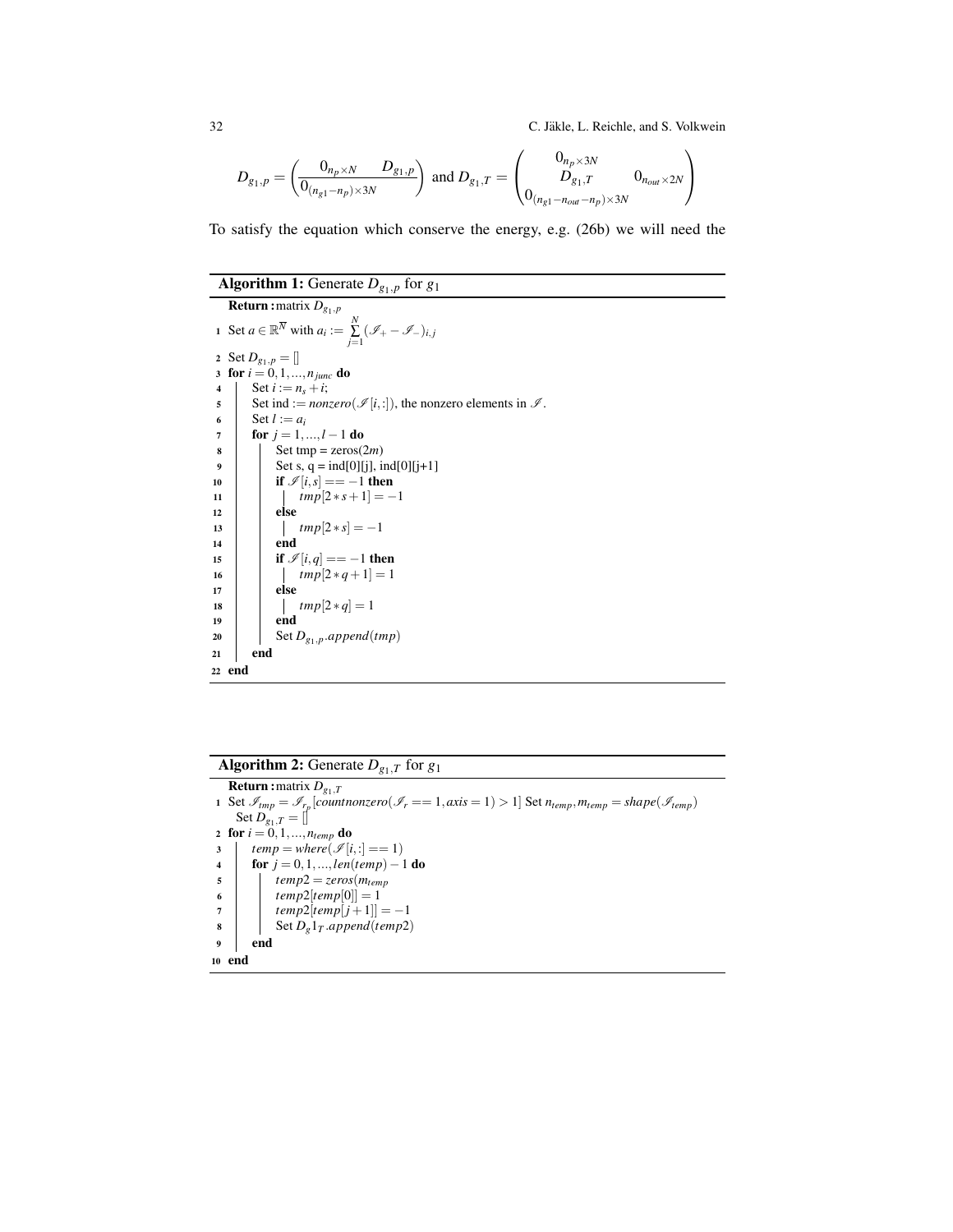matrices

$$
A_{g_1}^+ = c_p \rho A_i \mathcal{I}_r^+ \text{ and } A_{g_1}^- = c_p \rho A_i \mathcal{I}_r^-
$$

and set

$$
A_{g_1,c1} = (0_{N \times \tilde{n}} | 1_N)
$$
  
\n
$$
A_{g_1,c3} = (1_N | 0_{N \times 2N}).
$$

Moreover we use  $A_{g_1,c2} = 0_{N \times \tilde{n} + N}$  and set  $A_{g_1,c2}[i, \tilde{n}_i^2] = 1$ , where  $\tilde{n}^2 = \textit{cumsum}(n_i - \tilde{n}_i^2)$ 2) and *i* = 1,...,*N*. Setting the pressure at the end of the network and all given inlet temperatures is done by

$$
D_{g1,AW} = \begin{pmatrix} 0_{(n_g 1 - (n_c + 1)) \times 3N} \\ (0 \dots 0 1)_{3N} \\ C^2 & 0_{n_c \times 2N} \end{pmatrix} \text{ and } B_{AW}(t) = \begin{pmatrix} 0_{n_g 1 - (n_c + 1)} \\ -p_N(t) \\ -T_{out} \\ \vdots \end{pmatrix}.
$$

To simulate a network we need in addition

$$
B_{s}(t) = \begin{pmatrix} 0_{n_p+n_{out}} \\ -T_{in}(t) \\ -p_{in}(t) \\ 0_{n_{junc}+n_c+1} \end{pmatrix} \text{ and } D_{g_1,AW1} = \begin{pmatrix} 0_{(n_p+n_{out})\times 3N} \\ (1 & 0 \dots 0)_{3N} \\ (0_N & 1 & 0 \dots 0)_{3N} \\ 0_{(n_{junc}+n_c+1)\times 3N} \end{pmatrix}.
$$

Now we can summarize our matrices by

$$
D_{g_{12}} = D_{g1,p} + D_{g1,T} + D_{g1,AW} + D_{g1,AW1},
$$
  

$$
B(t) = B_{AW}(t) + B_s(t)
$$

and set

$$
g_1(t,x(t),y(t)) = \begin{pmatrix} D_{g_{12}}y + B(t) \ A_{g_1}^+((A_{g_1,c1}x(t)),\ast (A_{g_1,c3}y(t))) + A_{g_1}^-((A_{g_1,c1}x(t)),\ast (A_{g_1,c2}x(t))) \end{pmatrix},
$$

where

$$
A_{g1,c1}, A_{g1,c2} \in \mathbb{R}^{2N \times \tilde{n}}, A_{g1,c3} \in \mathbb{R}^{2N \times 3N}, D_{g12} \in \mathbb{R}^{n_{g1} \times 3N}, B(t) \in \mathbb{R}^{n_{g1}}.
$$

The function *g*<sup>2</sup>

Now we define the matrices to get the function  $g_2$  which depends only on  $x$ . We start with the equations for the conservation of mass and no mass is lost and set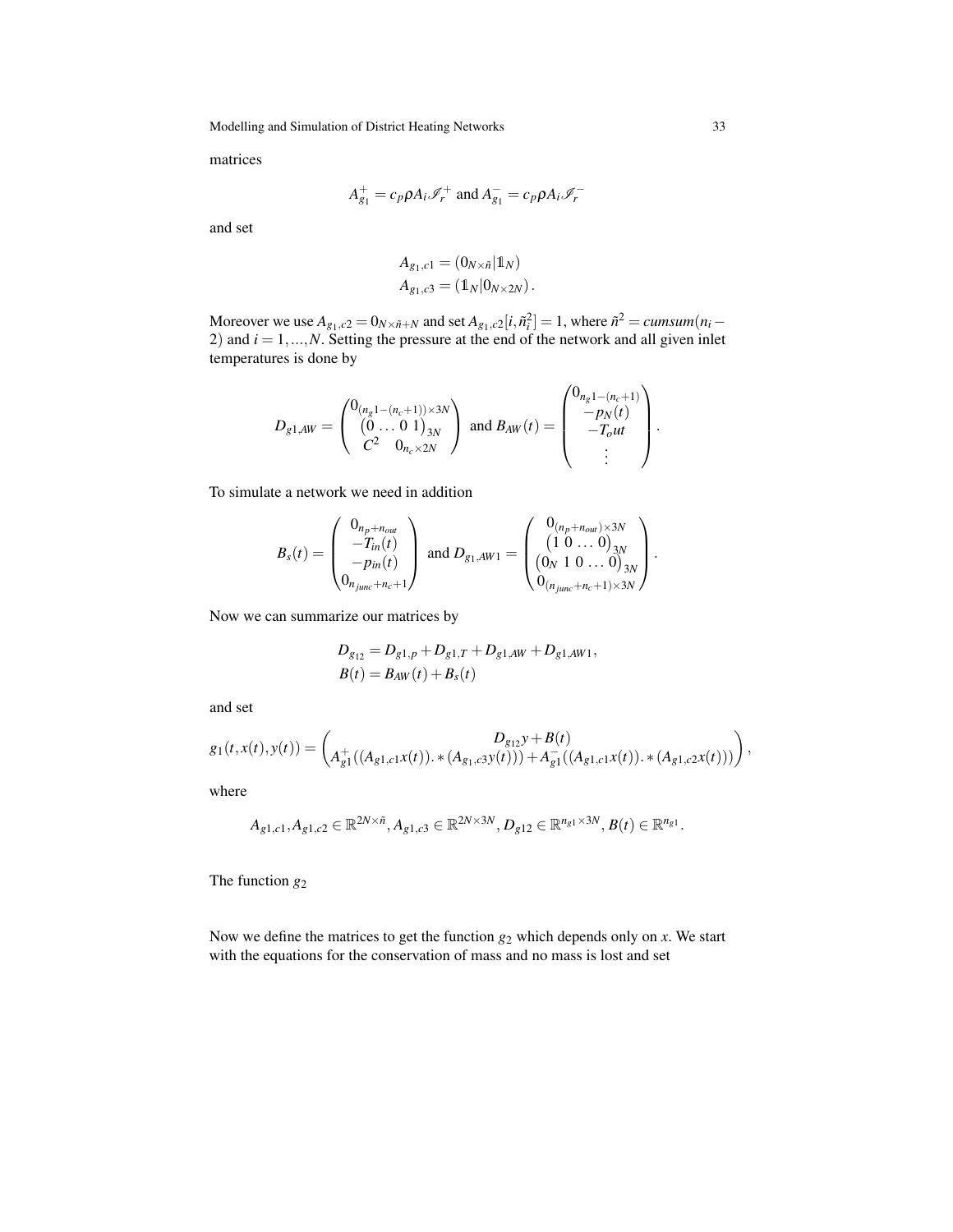$$
A_{g2,11} = (0_{n_{junc} \times \tilde{n}}, \mathscr{I}_r diag(A_1, ..., A_N)),
$$
  
\n
$$
A_{g2,12} = (0_{n_c \times \tilde{n}}, C^1 diag(\rho, ..., \rho) - C^2 diag(\rho, ..., \rho)),
$$
  
\n
$$
A_{g2,1} = \begin{pmatrix} A_{g2,11} \\ A_{g2,12} \\ 0_{n_c \times (\tilde{n}+N)} \end{pmatrix}
$$

which are already enough to satisfy [\(26a\)](#page-29-4) and [\(27a\)](#page-29-5). For the consumer demand equation [\(27b\)](#page-29-6) we need

$$
A_{g1,Q1} = (0_{n_c \times \tilde{n}}, C^1 diag(c_p \rho A_1, ..., c_p \rho A_N)),
$$
  
\n
$$
A_{g2,2} = \begin{pmatrix} 0_{(n_{junc}+n_c)\times(\tilde{n}+N)} \\ A_{g1,Q1} \end{pmatrix},
$$
  
\n
$$
A_{g2,3} = \begin{pmatrix} 0_{(n_{junc}+n_c)\times(\tilde{n}+N)} \\ A_{g1,Q2} \end{pmatrix},
$$
  
\n
$$
d_2 = \begin{pmatrix} 0_{n_{junc}+n_c} \\ -T_{out_{nc}} \end{pmatrix},
$$
  
\n
$$
B_Q(t) = \begin{pmatrix} 0_{n_{junc}+n_c} \\ -Q_1(t) \\ \vdots \\ -Q_{n_c}(t) \end{pmatrix},
$$

where  $A_{g2,Q2}$  is calculated as described in Algorithm [3.](#page-35-0) All together we set

Algorithm 3: Generate *Ag*2,*Q*<sup>2</sup> for *g*<sup>2</sup> Return :matrix *Ag*2,*Q*<sup>2</sup> 1 Set  $A1 = 0_{n_c \times \tilde{n}_1 - 1}$ 2 Set  $A2 = (A1 | C^1[:,0])$  for  $i = 1,2,...,N$  do  $3 \quad \text{Set } A1 = 0_{n_c \times \tilde{n}_i - 1}$  $4 \mid \text{Set } A2 = (A2, A1)$  $5 \quad \text{Set } A2 = (A2 | C^1[:, i])$ <sup>6</sup> end 7 Set  $A_{g2,Q2} = (A2 \mid 0_{n_c \times N})$ 

<span id="page-35-0"></span>
$$
g_2(t, x(t)) = A_{g2,1}x(t) + A_{g2,2}x(t) \cdot *(A_{g2,3}x(t) + d_2) + B_Q(t),
$$

where

$$
A_{g2,1}, A_{g_2,2}, A_{g_2,3} \in \mathbb{R}^{n_{junc}+2n_c\times \tilde{n}}, B_{Q}(t), d_2 \in R^{n_{junc}+2n_c}.
$$

*Remark 3.* One can verify that  $\frac{\partial g_1}{y}$  is regular and  $\frac{\partial g_2}{y}$  is singular.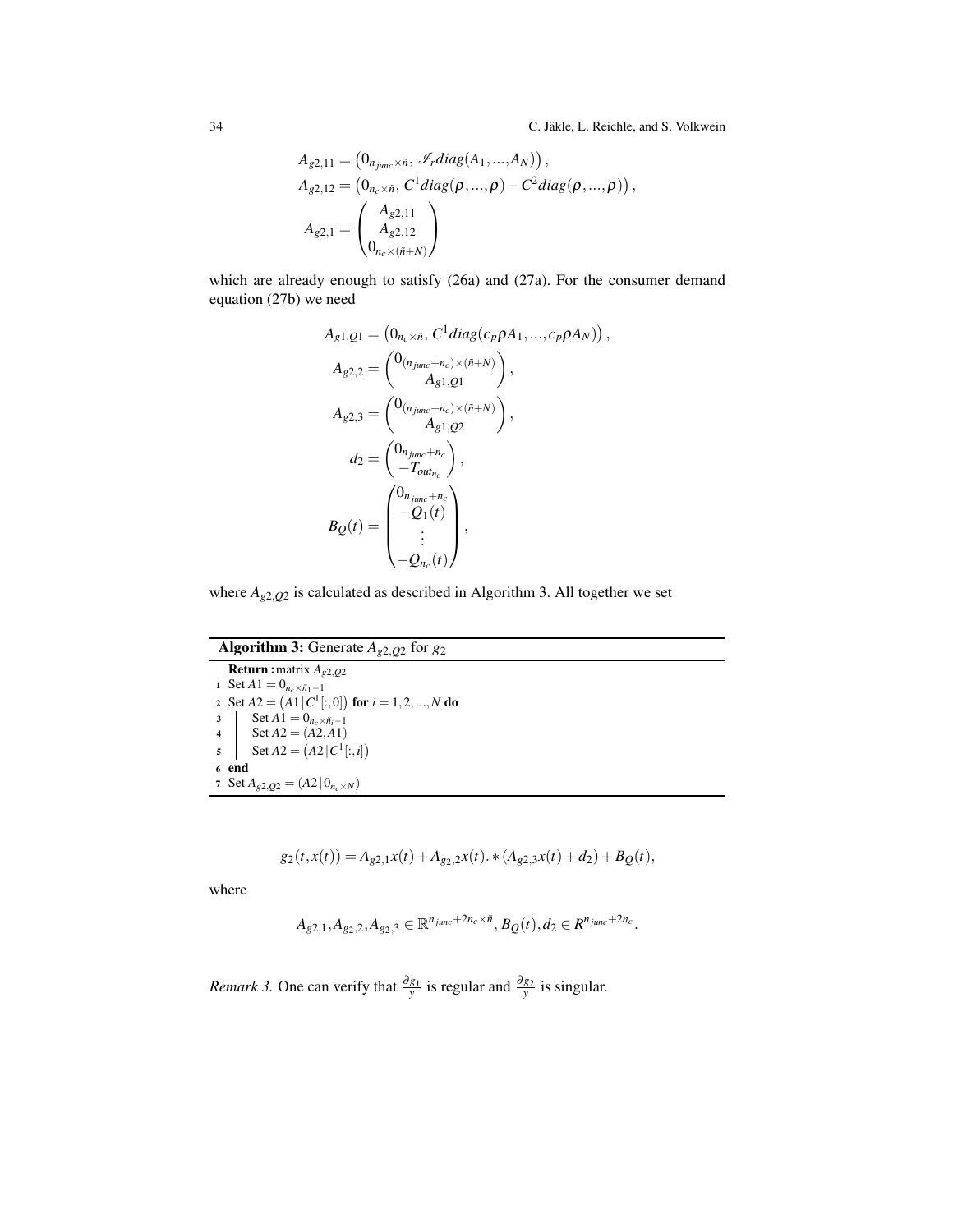Derivation of  $f_1$ ,  $f_2$ ,  $g_1$  and  $g_2$ 

Since we will need them we calculate all derivatives with respect to all arguments without t. Let us start with the function  $f$  which is split into  $f_1$  and  $f_2$ . As a reminder, here is the function

$$
f_1(t,x,y) = A_{f_1}x_2(t) \cdot \ast (A_{f_2}x_1(t) + D_{f_1}y(t)) + A_{f_4}x_1(t) + d_1
$$

and its derivatives are given by

$$
\frac{d}{dx_1}f_1(t,x,y) = (A_{f1}x_2) \cdot * A_{f2} + A_{f4},
$$
  

$$
\frac{d}{dx_2}f_1(t,x,y) = A_{f1} \cdot * (A_{f2}x_1 + D_{f1}y),
$$
  

$$
\frac{d}{dy}f_1(t,x,y) = (A_{f1}x_2) \cdot * (D_{f1}).
$$

The function  $f_2$  is given by

$$
f_2(t, x(t), y(t)) = A_{f_3}x_2(t) \cdot * x_2(t) + D_{f_2}y(t) + d_2
$$

and its derivatives are given by

$$
\frac{d}{dx_1} f_2(t, x, y) = 0_{\tilde{n} \times N},
$$
  
\n
$$
\frac{d}{dx_2} f_2(t, x, y) = A_{f3} \cdot * x_2 + (A_{f3} x_2) \cdot * 1_N,
$$
  
\n
$$
\frac{d}{dy} f_2(t, x, y) = D_{f2}.
$$

Next we give the derivatives of *g*1:

$$
\frac{d}{dx}g_1(t,x,y,u) = \begin{pmatrix} A_{g11} \cdot * (A_{g12}x + D_{g11}y) + (A_{g11}x) \cdot * (A_{g12}) \\ A_g1 + (A_{g1c1} \cdot * (A_{g1c3}y)) + A_g1 - (A_{g1c1} \cdot * (A_{g1c2}x) + (A_{g1c1}x) \cdot * (A_{g1c2})) \end{pmatrix},
$$
\n
$$
\frac{d}{dy}g_1(t,x,y,u) = \begin{pmatrix} D_{g12} + (A_{g11}x) \cdot * (D_{g11}) \\ A_{g1}^+( (A_{g1c1}x) \cdot * (A_{g1c3})) \end{pmatrix},
$$
\n
$$
\frac{d}{du}g_1(t,x,y,u) = \begin{pmatrix} B_C \\ 0_{3*N-len(B_C) \times 3} \end{pmatrix}.
$$

And finally the derivatives of *g*2: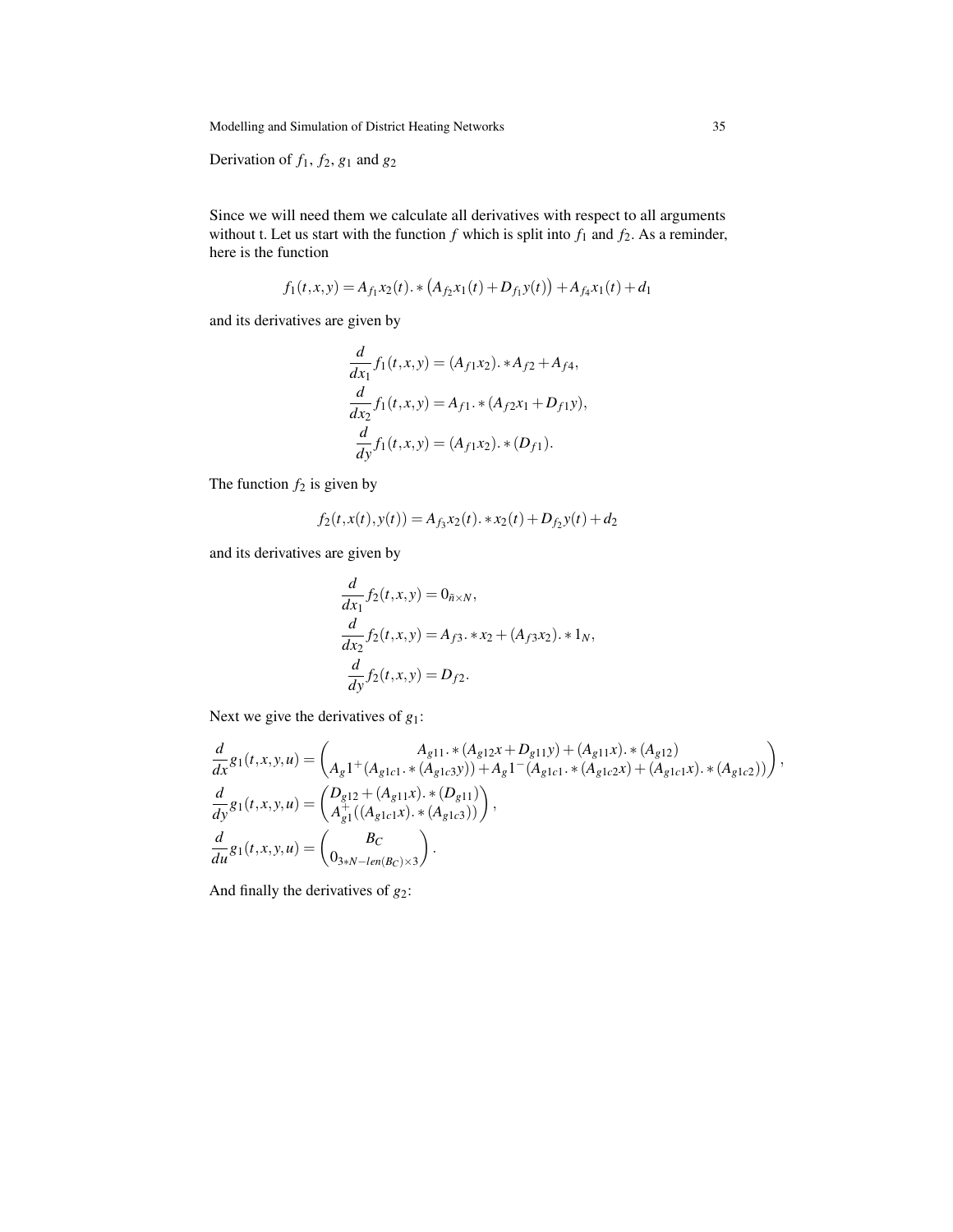$$
\frac{d}{dx}g_2(t,x) = A_{g21} + A_{g22} \cdot * ((A_{g23}x + d2)) + (A_{g22}x) \cdot * (A_{g23}),
$$
  

$$
\frac{d}{dy}g_2(t,x) = 0_{(n_{junc}+2n_c)\times 3N}.
$$

#### **References**

- <span id="page-37-17"></span>1. Abdulaziz Albaiz. High-order finite-difference discretization for steady-state convectiondiffusion equation on arbitrary domain. *Journal of Computational Physics*, 345(6):358–372, 2017.
- <span id="page-37-16"></span>2. Christian Andersson, Claus Führer, and Johan Åkesson. Assimulo: a unified framework for ODE solvers. *Mathematics and Computers in Simulation*, 116(0):26–43, 2015.
- <span id="page-37-10"></span>3. Mapundi Banda, Michael Herty, and Axel Klar. Coupling conditions for gas networks governed by the isothermal euler equations. *NHM*, 1:295–314, 06 2006.
- <span id="page-37-13"></span>4. Chiara Bordin, Angelo Gordini, and Daniele Vigo. An optimization approach for district heating strategic network design. *European Journal of Operational Research*, 252(1):296–307, 2016.
- <span id="page-37-6"></span>5. Raul Borsche, Matthias Eimer, and Norbert Siedow. A local time stepping method for thermal energy transport in district heating networks. *Applied Mathematics and Computation*, 353:215– 229, 07 2019.
- <span id="page-37-0"></span>6. Kathryn Eleda Brenan, Stephen L Campbell, and Linda Ruth Petzold. *Numerical solution of initial-value problems in differential-algebraic equations*. SIAM, 1995.
- <span id="page-37-4"></span>7. Kathryn Eleda Brenan, Stephen L Campbell, and Linda Ruth Petzold. *Numerical solution of initial-value problems in differential-algebraic equations*. SIAM, 1995.
- <span id="page-37-5"></span>8. Michael Burger and Matthias Gerdts. A survey on numerical methods for the simulation of initial value problems with sdaes. In *Surveys in Differential-Algebraic Equations IV*, pages 221–300. Springer, 2017.
- <span id="page-37-11"></span>9. Rinaldo M. Colombo and Mauro Garavello. On the cauchy problem for the p-system at a junction. *SIAM Journal on Mathematical Analysis*, 39(5):1456–1471, 2008.
- <span id="page-37-12"></span>10. Pia Domschke, Oliver Kolb, and Jens Lang. Adjoint-based error control for the simulation and optimization of gas and water supply networks. *Applied Mathematics and Computation*, 259:1003–1018, 05 2015.
- <span id="page-37-9"></span>11. Armin Fügenschuh, Björn Geißler, Ralf Gollmer, Antonio Morsi, Jessica Rövekamp, Martin Schmidt, Klaus Spreckelsen, and Marc Steinbach. *Chapter 2: Physical and technical fundamentals of gas networks*, pages 17–43. 03 2015.
- <span id="page-37-1"></span>12. Matthias Gerdts. *Optimal control of ODEs and DAEs*. Walter de Gruyter, 2011.
- <span id="page-37-14"></span>13. Alan C Hindmarsh, Peter N Brown, Keith E Grant, Steven L Lee, Radu Serban, Dan E Shumaker, and Carol S Woodward. SUNDIALS: Suite of nonlinear and differential/algebraic equation solvers. *ACM Transactions on Mathematical Software (TOMS)*, 31(3):363–396, 2005.
- <span id="page-37-7"></span>14. Ralf Köcher. Beitrag zur Berechnung und Auslegung von Fernwärmenetzen. 01 2000.
- <span id="page-37-8"></span>15. Richard Krug, Volker Mehrmann, and Martin Schmidt. Nonlinear optimization of district heating networks. *Optimization and Engineering*, 22(1):1–37, 2021.
- <span id="page-37-2"></span>16. Peter Kunkel and Volker Mehrmann. *Differential-algebraic equations: analysis and numerical solution*, volume 2. European Mathematical Society, 2006.
- <span id="page-37-15"></span>17. Benny Malengier, Pavol Kišon, James Tocknell, Claas Abert, Florian Bruckner, and Marc-Antonio Bisotti. ODES: a high level interface to ODE and DAE solvers. *The Journal of Open Source Software*, 3(22):165, Feb 2018.
- <span id="page-37-3"></span>18. Volker Mehrmann. Index concepts for differential-algebraic equations. *Encyclopedia of Applied and Computational Mathematics*, 1:676–681, 2012.